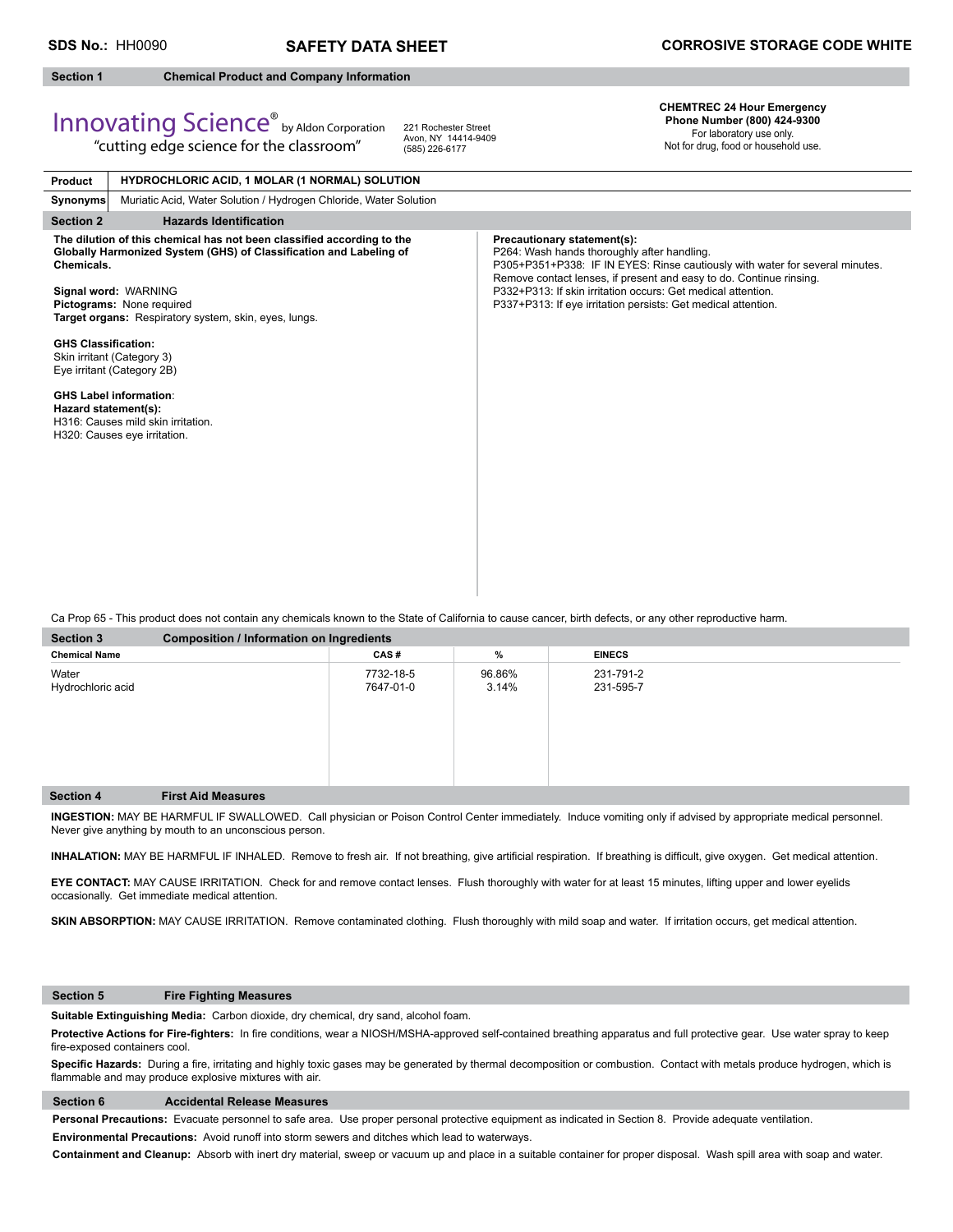**Precautions for Safe Handling:** Read label on container before using. Do not wear contact lenses when working with chemicals. Keep out of reach of children. Avoid contact with eyes, skin and clothing. Do not inhale vapors, spray or mist. Use with adequate ventilation. Avoid ingestion. Wash thoroughly after handling. Remove and wash clothing before reuse.

**Conditions for Safe Storage:** Store in a cool, well-ventilated area away from incompatible substances.

| <b>Section 8</b>        | <b>Exposure Controls / Personal Protection</b> |                                          |                              |                              |  |
|-------------------------|------------------------------------------------|------------------------------------------|------------------------------|------------------------------|--|
| <b>Exposure Limits:</b> | Chemical Name                                  | ACGIH (TLV)                              | <b>OSHA (PEL)</b>            | <b>NIOSH (REL)</b>           |  |
|                         | Hydrogen chloride                              | STEL: C 2 ppm / C 2.98 mg/m <sup>3</sup> | STEL: C 5 ppm / C 7 mg/m $3$ | STEL: C 5 ppm / C 7 mg/m $3$ |  |

Engineering controls: Facilities storing or utilizing this material should be equipped with an eyewash facility and a safety shower and fire extinguishing material. Personnel should wear safety glasses, goggles, or faceshield, lab coat or apron, appropriate protective gloves. Use adequate ventilation to keep airborne concentrations low. **Respiratory protection:** None should be needed in normal laboratory handling at room temperatures. If misty conditions prevail, work in fume hood or wear a NIOSH/MSHAapproved respirator.

| <b>Section 9</b>                                                                                                                                                                                                                                                  | <b>Physical &amp; Chemical Properties</b>                                          |                                                                                                                                                                                                                                                                                                                                                                                           |                                                                                                                                                                |  |
|-------------------------------------------------------------------------------------------------------------------------------------------------------------------------------------------------------------------------------------------------------------------|------------------------------------------------------------------------------------|-------------------------------------------------------------------------------------------------------------------------------------------------------------------------------------------------------------------------------------------------------------------------------------------------------------------------------------------------------------------------------------------|----------------------------------------------------------------------------------------------------------------------------------------------------------------|--|
| Appearance: Clear, colorless liquid.<br><b>Odor:</b> No odor.<br>Odor threshold: No data available<br><b>pH:</b> No data available<br><b>Boiling point:</b> $\sim 100^{\circ}$ C (212°F) [water]<br>Flash point: Not flammable.<br>Evaporation rate $( = 1): < 1$ | <b>Melting / Freezing point:</b> $\sim 0^{\circ}$ C ( $\sim 32^{\circ}$ F) [water] | <b>Flammability (solid/gas):</b> No data available<br>Explosion limits: Upper/Lower: No data available<br>Vapor pressure (mm Hg): 14 [water]<br>Vapor density (Air = 1): $0.7$ [water]<br>Relative density (Specific gravity): 1.0 [water]<br>Solubility(ies): Complete.<br>Partition coefficient: (n-octanol / water): No data available<br>Auto-ignition temperature: No data available | <b>Decomposition temperature:</b> No data available<br>Viscosity: No data available<br><b>Molecular formula: Mixture.</b><br><b>Molecular weight: Mixture.</b> |  |
| <b>Stability &amp; Reactivity</b><br><b>Section 10</b>                                                                                                                                                                                                            |                                                                                    |                                                                                                                                                                                                                                                                                                                                                                                           |                                                                                                                                                                |  |
| <b>Chemical stability: Stable</b><br>Hazardous polymerization: Will not occur.<br><b>Conditions to avoid:</b> Containers may burst when heated. Avoid contact with water.                                                                                         |                                                                                    |                                                                                                                                                                                                                                                                                                                                                                                           |                                                                                                                                                                |  |
| Incompatible materials: Metals, bases, active metals, alkali metals, oxidizing agents, hydroxides, amines, carbonates, cyanides, sulfides, sulfites,                                                                                                              |                                                                                    |                                                                                                                                                                                                                                                                                                                                                                                           |                                                                                                                                                                |  |

formaldehyde.

**Hazardous decomposition products:** Hydrogen chloride gas.

|                                                                                                                                                                                                                                                                                                                                                                                                                                                                                                                                                                                                                                                                                                                                                                                                                                                                                                                                                                                                                                                                                                                                                                                                                                                                                                                                                                                                                                                                                                                                                                                                                       | <b>Hazardous decomposition products:</b> Hydrogen chloride gas.                                                                                                                                                                                                                                                                                                                                                                                                                                                                             |        |                    |                   |            |             |                             |
|-----------------------------------------------------------------------------------------------------------------------------------------------------------------------------------------------------------------------------------------------------------------------------------------------------------------------------------------------------------------------------------------------------------------------------------------------------------------------------------------------------------------------------------------------------------------------------------------------------------------------------------------------------------------------------------------------------------------------------------------------------------------------------------------------------------------------------------------------------------------------------------------------------------------------------------------------------------------------------------------------------------------------------------------------------------------------------------------------------------------------------------------------------------------------------------------------------------------------------------------------------------------------------------------------------------------------------------------------------------------------------------------------------------------------------------------------------------------------------------------------------------------------------------------------------------------------------------------------------------------------|---------------------------------------------------------------------------------------------------------------------------------------------------------------------------------------------------------------------------------------------------------------------------------------------------------------------------------------------------------------------------------------------------------------------------------------------------------------------------------------------------------------------------------------------|--------|--------------------|-------------------|------------|-------------|-----------------------------|
| <b>Section 11</b>                                                                                                                                                                                                                                                                                                                                                                                                                                                                                                                                                                                                                                                                                                                                                                                                                                                                                                                                                                                                                                                                                                                                                                                                                                                                                                                                                                                                                                                                                                                                                                                                     | <b>Toxicological Information</b>                                                                                                                                                                                                                                                                                                                                                                                                                                                                                                            |        |                    |                   |            |             |                             |
| Acute toxicity: Data not available<br><b>Skin corrosion/irritation:</b> Data not available at this dilution.<br>Serious eye damage/irritation: Data not available at this dilution.<br>Respiratory or skin sensitization: Data not available<br>Germ cell mutagenicity: Data not available<br>Carcinogenity: Data not available<br>NTP: No component of this product present at levels greater than or equal to 0.1% is identified as a carcinogen or potential carcinogen by NTP.<br>IARC: Group 3: Not classifiable as to its carcinogenicity to humans.<br>OSHA: No component of this product present at levels greater than or equal to 0.1% is identified as a carcinogen or potential carcinogen by OSHA.<br>Reproductive toxicity: Data not available<br><b>STOT-single exposure:</b> Data not available at this dilution.<br>STOT-repeated exposure: Data not available<br><b>Aspiration hazard:</b> Data not available<br>Potential health effects: To the best of our knowledge the chemical, physical and toxicological properties have not been thoroughly investigated. Specific data is not available.<br>Exercise appropriate procedures to minimize potential hazards.<br>Inhalation: May be harmful if inhaled. Material may cause irritation to the tissue of the mucous membranes and upper respiratory tract.<br>Ingestion: May be harmful if swallowed.<br>Skin: May cause irritation and/or burns.<br>Eyes: May cause irritation and/or burns.<br><b>Signs and symptoms of exposure:</b> Data not available at this dilution.<br>Additional information: RTECS #: MW4025000 [Hydrochloric acid] |                                                                                                                                                                                                                                                                                                                                                                                                                                                                                                                                             |        |                    |                   |            |             |                             |
| <b>Section 12</b>                                                                                                                                                                                                                                                                                                                                                                                                                                                                                                                                                                                                                                                                                                                                                                                                                                                                                                                                                                                                                                                                                                                                                                                                                                                                                                                                                                                                                                                                                                                                                                                                     | <b>Ecological Information</b>                                                                                                                                                                                                                                                                                                                                                                                                                                                                                                               |        |                    |                   |            |             |                             |
|                                                                                                                                                                                                                                                                                                                                                                                                                                                                                                                                                                                                                                                                                                                                                                                                                                                                                                                                                                                                                                                                                                                                                                                                                                                                                                                                                                                                                                                                                                                                                                                                                       | Toxicity to fish: LC50 - Gambusia affinis (Mosquito fish) - 282 mg/l - 96 h (Hydrochloric acid)<br>Toxicity to daphnia and other aquatic invertebrates: No data available<br>Toxicity to algae: No data available<br>Persistence and degradability: No data available<br>Bioaccumulative potential: No data available<br>Mobility in soil: No data available<br><b>PBT and vPvB assessment:</b> No data available<br>Other adverse effects: An environmental hazard cannot be excluded in the event of unprofessional handling or disposal. |        |                    |                   |            |             |                             |
| <b>Section 13</b>                                                                                                                                                                                                                                                                                                                                                                                                                                                                                                                                                                                                                                                                                                                                                                                                                                                                                                                                                                                                                                                                                                                                                                                                                                                                                                                                                                                                                                                                                                                                                                                                     | <b>Disposal Considerations</b>                                                                                                                                                                                                                                                                                                                                                                                                                                                                                                              |        |                    |                   |            |             |                             |
| These disposal guidelines are intended for the disposal of catalog-size quantities only. Federal regulations may apply to empty container. State and/or local regulations may be different. Dispose of in<br>accordance with all local, state and federal regulations or contract with a licensed chemical disposal agency.                                                                                                                                                                                                                                                                                                                                                                                                                                                                                                                                                                                                                                                                                                                                                                                                                                                                                                                                                                                                                                                                                                                                                                                                                                                                                           |                                                                                                                                                                                                                                                                                                                                                                                                                                                                                                                                             |        |                    |                   |            |             |                             |
| <b>Section 14</b>                                                                                                                                                                                                                                                                                                                                                                                                                                                                                                                                                                                                                                                                                                                                                                                                                                                                                                                                                                                                                                                                                                                                                                                                                                                                                                                                                                                                                                                                                                                                                                                                     | <b>Transport Information</b>                                                                                                                                                                                                                                                                                                                                                                                                                                                                                                                |        |                    |                   |            |             |                             |
| UN/NA number: UN1789<br>Shipping name: Hydrochloric acid<br>Packing group: III<br>Hazard class: 8<br>Reportable Quantity: 5000 lbs (2270 kg)<br>Marine pollutant: No<br>2012 ERG Guide # 157<br>Exceptions: Limited quantity equal to or less than 5 Lt                                                                                                                                                                                                                                                                                                                                                                                                                                                                                                                                                                                                                                                                                                                                                                                                                                                                                                                                                                                                                                                                                                                                                                                                                                                                                                                                                               |                                                                                                                                                                                                                                                                                                                                                                                                                                                                                                                                             |        |                    |                   |            |             |                             |
| <b>Section 15</b>                                                                                                                                                                                                                                                                                                                                                                                                                                                                                                                                                                                                                                                                                                                                                                                                                                                                                                                                                                                                                                                                                                                                                                                                                                                                                                                                                                                                                                                                                                                                                                                                     | <b>Regulatory Information</b>                                                                                                                                                                                                                                                                                                                                                                                                                                                                                                               |        |                    |                   |            |             |                             |
|                                                                                                                                                                                                                                                                                                                                                                                                                                                                                                                                                                                                                                                                                                                                                                                                                                                                                                                                                                                                                                                                                                                                                                                                                                                                                                                                                                                                                                                                                                                                                                                                                       | A chemical is considered to be listed if the CAS number for the anhydrous form is on the Inventory list.                                                                                                                                                                                                                                                                                                                                                                                                                                    |        |                    |                   | <b>DSL</b> | <b>NDSL</b> |                             |
| Component                                                                                                                                                                                                                                                                                                                                                                                                                                                                                                                                                                                                                                                                                                                                                                                                                                                                                                                                                                                                                                                                                                                                                                                                                                                                                                                                                                                                                                                                                                                                                                                                             |                                                                                                                                                                                                                                                                                                                                                                                                                                                                                                                                             | TSCA   | <b>CERLCA (RQ)</b> | <b>RCRA code</b>  |            |             | <b>WHMIS Classification</b> |
| Hydrochloric acid                                                                                                                                                                                                                                                                                                                                                                                                                                                                                                                                                                                                                                                                                                                                                                                                                                                                                                                                                                                                                                                                                                                                                                                                                                                                                                                                                                                                                                                                                                                                                                                                     |                                                                                                                                                                                                                                                                                                                                                                                                                                                                                                                                             | Listed | 5000 lbs (2270 kg) | D <sub>0</sub> 02 | Listed     | Not listed  |                             |

#### **Section 16 Additional Information**

The information contained herein is furnished without warranty of any kind. Employers should use this information only as a supplement to other information gathered by them and must make independent<br>determinations of suita IARC: International Agency for Research on Cancer, OSHA: Occupational Safety and Health Administration, STOT: Specifi c Target Organ Toxicity, SE: Single Exposure, RE: Repeated Exposure.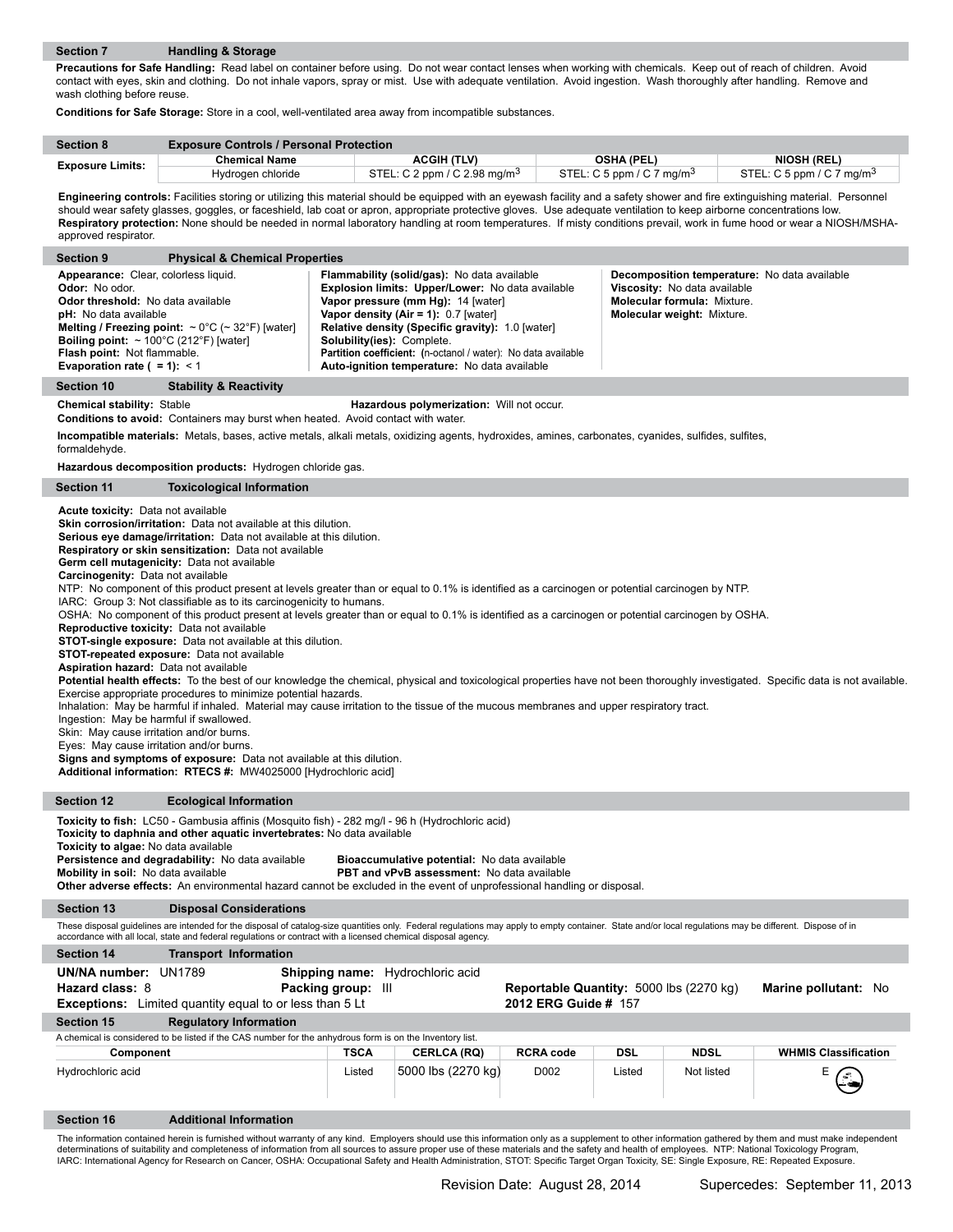#### **Section 1 L'information de produit chimique et de compagnie**

"cutting edge science for the classroom"

# Innovating Science® by Aldon Corporation

221 Rochester Street Avon, NY 14414-9409 (585) 226-6177

**CHEMTREC 24 Numéros De Téléphone De Secours D'Heure (800) 424-9300** Pour l'usage de laboratoire seulement.

Pas pour l'usage de drogue, de nourriture ou de ménage.

| Produit                                                                                       | ACIDE CHLORHYDRIQUE, SOLUTION DE 1 MOLAIRE (1 NORMALE)                                                                                                                                                                                                                                                        |                                                                                                                                                                                                                                                                                                                                                                                                                                 |  |  |  |
|-----------------------------------------------------------------------------------------------|---------------------------------------------------------------------------------------------------------------------------------------------------------------------------------------------------------------------------------------------------------------------------------------------------------------|---------------------------------------------------------------------------------------------------------------------------------------------------------------------------------------------------------------------------------------------------------------------------------------------------------------------------------------------------------------------------------------------------------------------------------|--|--|--|
| Synonymes                                                                                     | Acide muriatique, solution de l'eau ; Chlorure d'hydrogène, solution de l'eau                                                                                                                                                                                                                                 |                                                                                                                                                                                                                                                                                                                                                                                                                                 |  |  |  |
| <b>Section 2</b>                                                                              | <b>Identification De Risques</b>                                                                                                                                                                                                                                                                              |                                                                                                                                                                                                                                                                                                                                                                                                                                 |  |  |  |
| chimiques.                                                                                    | La dilution de ce produit chimique n'a pas été classés selon le Système<br>général harmonisé (SGH) de classification et d'étiquetage des produits<br>Mention d'avertissement: AVERTISSEMENT<br>Pictogrammes: Aucune requise<br>Les organes cibles: Le systeme respiratoire, la peau, les yeux et les poumons. | Déclarations de précaution(s):<br>P264: Se laver les mains après avoir manipulé.<br>P305+P351+P338: SI DANS LES YEUX: Rincer avec précaution à l'eau pendant<br>plusieurs minutes. Enlever les lentilles cornéennes, si présentes et facile à faire.<br>Continuer à rincer.<br>P332+P313: En cas d'irritation cutanée: Obtenir des soins médicaux.<br>P337+P313: Si l'irritation oculaire persiste: Obtenir des soins médicaux. |  |  |  |
| <b>Classification par le GHS:</b><br>Skin irritant (Category 3)<br>Eye irritant (Category 2B) |                                                                                                                                                                                                                                                                                                               |                                                                                                                                                                                                                                                                                                                                                                                                                                 |  |  |  |
| Mention de danger(s):                                                                         | Renseignements sur l'étiquette GHS:<br>H316: Provoque une légère irritation cutanée.<br>H320: Provoque une irritation des yeux.                                                                                                                                                                               |                                                                                                                                                                                                                                                                                                                                                                                                                                 |  |  |  |
|                                                                                               |                                                                                                                                                                                                                                                                                                               |                                                                                                                                                                                                                                                                                                                                                                                                                                 |  |  |  |

| <b>Section 3</b><br>Composition / Information Sur Des Ingrédients |                        |                 |                        |  |
|-------------------------------------------------------------------|------------------------|-----------------|------------------------|--|
| Nommé Chimique                                                    | # CAS                  | %               | <b>EINECS</b>          |  |
| L'eau<br>Acide chlorhydrique                                      | 7732-18-5<br>7647-01-0 | 96,86%<br>3,14% | 231-791-2<br>231-595-7 |  |
| <b>Mesures De Premiers Soins</b><br><b>Section 4</b>              |                        |                 |                        |  |

**INGESTION:** PEUT ETRE NOCIF EN CAS D'INGESTION. Appeler un médecin ou un centre antipoison immédiatement. Provoquer le vomissement seulement si elle est informée par le personnel compétent médicaux. Ne jamais rien donner par la bouche à une personne inconsciente.

INHALATION: PEUT ETRE NOCIF EN CAS D'INHALATION. Sortir au grand air. Si elle ne respire pas, pratiquer la respiration artificielle. Si la respiration est difficile, donner de l'oxygène. Obtenir des soins médicaux.

CONTACT AVEC LES YEUX: PEUT CAUSER UNE IRRITATION. Vérifier et enlever les lentilles de contact. Rincer abondamment à l'eau pendant au moins 15 minutes, en soulevant les paupières inférieures et supérieures de temps en temps. Obtenez une attention médicale immédiate.

**ABSORPTION PAR LA PEAU:** PEUT CAUSER UNE IRRITATION. Enlever les vêtements contaminés. Rincer soigneusement avec du savon doux et d'eau. En cas d'irritation, consulter un médecin.

#### **Section 5 Mesures De Lutte Contre l'Incendie**

**Moyens d'extinction:** Dioxyde de carbone, produit chimique sec, du sable sec, mousse anti-alcool.

**Actions de protection pour les sapeurs-pompiers:** En cas d'incendie, porter un appareil respiratoire NIOSH / MSHA approuvé autonome et un équipement complet de protection. Utiliser un jet d'eau pour maintenir incendie refroidir les conteneurs exposés.

Dangers spécifiques: En cas d'incendie, des gaz irritants et très toxiques peuvent être générés par la décomposition thermique ou la combustion. Contact avec des métaux produire de l'hydrogène, qui est inflammable et peut produire des mélanges explosifs avec l'air.

#### **Section 6 Mesures De Déchargement Accidentel**

Précautions personnelles: Évacuer le personnel vers la zone sûre. Utiliser un équipement de protection personnelle comme indiqué dans la Section 8. Assurer une ventilation adéquate. **Précautions environnementales:** Éviter tout ruissellement vers les égouts pluviaux et les fossés qui aboutissent aux voies navigables.

Confinement et de nettoyage: Absorber avec un matériau inerte, balayer à sec ou sous vide et placer dans un récipient approprié pour une élimination appropriée. Laver la zone de déversement avec du savon et de l'eau.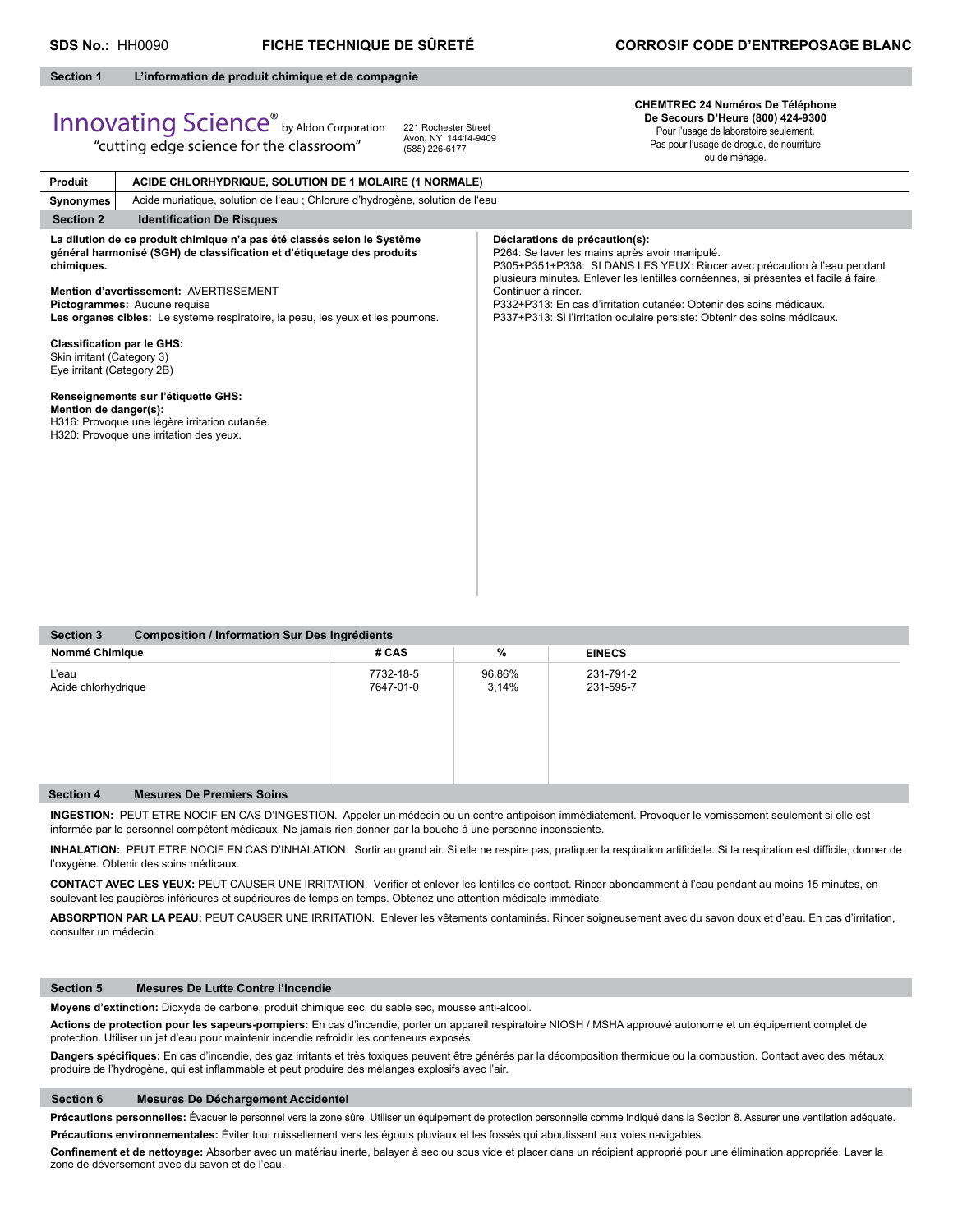Précautions pour la manutention en toute sécurité: Lire l'étiquette sur le contenant avant d'utiliser. Ne pas porter de lentilles cornéennes lorsque vous travaillez avec des produits chimiques. Tenir hors de portée des enfants. Éviter tout contact avec les yeux, la peau et les vêtements. Ne pas inhaler les vapeurs, les embruns ou le brouillard. Utiliser avec une ventilation adéquate. Éviter l'ingestion. Bien se laver après la manipulation. Retirer et laver les vêtements avant de les réutiliser.

**Conditions de stockage:** Stocker dans un endroit frais et bien aéré, loin des substances incompatibles.

Administration, STOT: Specific Target Organ Toxicity, SE: Single Exposure, RE: Repeated Exposure.

| <b>Section 8</b>                                                                                                                                                                                                                                                                                                                                                                                                                                                                                                                                                                                                                                                                                                                                                                                                                                                                                                                                                                                                                                                                                                                                                                                                                                                                                                                                                                                                                                                                                                                                                                                                                                                                                                                                                                                                                                              |                                                                                                                                                                                                                                                                                                                                                                                                                                                                                                                                                                                                                                                                                                                                                                                                                                                                                                                                   |                                          |                                             |             |                                       |
|---------------------------------------------------------------------------------------------------------------------------------------------------------------------------------------------------------------------------------------------------------------------------------------------------------------------------------------------------------------------------------------------------------------------------------------------------------------------------------------------------------------------------------------------------------------------------------------------------------------------------------------------------------------------------------------------------------------------------------------------------------------------------------------------------------------------------------------------------------------------------------------------------------------------------------------------------------------------------------------------------------------------------------------------------------------------------------------------------------------------------------------------------------------------------------------------------------------------------------------------------------------------------------------------------------------------------------------------------------------------------------------------------------------------------------------------------------------------------------------------------------------------------------------------------------------------------------------------------------------------------------------------------------------------------------------------------------------------------------------------------------------------------------------------------------------------------------------------------------------|-----------------------------------------------------------------------------------------------------------------------------------------------------------------------------------------------------------------------------------------------------------------------------------------------------------------------------------------------------------------------------------------------------------------------------------------------------------------------------------------------------------------------------------------------------------------------------------------------------------------------------------------------------------------------------------------------------------------------------------------------------------------------------------------------------------------------------------------------------------------------------------------------------------------------------------|------------------------------------------|---------------------------------------------|-------------|---------------------------------------|
| Limites d'exposition:                                                                                                                                                                                                                                                                                                                                                                                                                                                                                                                                                                                                                                                                                                                                                                                                                                                                                                                                                                                                                                                                                                                                                                                                                                                                                                                                                                                                                                                                                                                                                                                                                                                                                                                                                                                                                                         | <b>Commandes D'Exposition / Protection Personnelle</b><br>Nommé Chimique                                                                                                                                                                                                                                                                                                                                                                                                                                                                                                                                                                                                                                                                                                                                                                                                                                                          | <b>ACGIH (TLV)</b>                       | <b>OSHA (PEL)</b>                           |             | <b>NIOSH (REL)</b>                    |
|                                                                                                                                                                                                                                                                                                                                                                                                                                                                                                                                                                                                                                                                                                                                                                                                                                                                                                                                                                                                                                                                                                                                                                                                                                                                                                                                                                                                                                                                                                                                                                                                                                                                                                                                                                                                                                                               | Acide chlorhydrique                                                                                                                                                                                                                                                                                                                                                                                                                                                                                                                                                                                                                                                                                                                                                                                                                                                                                                               | STEL: C 2 ppm / C 2.98 mg/m <sup>3</sup> | STEL: C 5 ppm / C 7 mg/m <sup>3</sup>       |             | STEL: C 5 ppm / C 7 mg/m <sup>3</sup> |
| Contrôles d'ingénierie: Les installations d'entreposage ou d'utilisation de ce matériel doit être équipé d'une douche oculaire et une douche de sécurité et le matériel d'extinction<br>d'incendie. Le personnel doit porter des lunettes de sécurité, des lunettes, ou un écran facial, une blouse de laboratoire ou tablier, des gants protecteurs appropriés. Utiliser une<br>ventilation adéquate pour maintenir les concentrations atmosphériques faible.<br>Protection respiratoire: Aucune ne devrait être nécessaire dans la gestion normale de laboratoire à température ambiante. Si les conditions brumeux prévaloir, travailler dans la<br>hotte ou de porter un masque respiratoire approuvé NIOSH / MSHA.                                                                                                                                                                                                                                                                                                                                                                                                                                                                                                                                                                                                                                                                                                                                                                                                                                                                                                                                                                                                                                                                                                                                       |                                                                                                                                                                                                                                                                                                                                                                                                                                                                                                                                                                                                                                                                                                                                                                                                                                                                                                                                   |                                          |                                             |             |                                       |
| <b>Section 9</b>                                                                                                                                                                                                                                                                                                                                                                                                                                                                                                                                                                                                                                                                                                                                                                                                                                                                                                                                                                                                                                                                                                                                                                                                                                                                                                                                                                                                                                                                                                                                                                                                                                                                                                                                                                                                                                              | Propriétés Physiques Et Chimiques                                                                                                                                                                                                                                                                                                                                                                                                                                                                                                                                                                                                                                                                                                                                                                                                                                                                                                 |                                          |                                             |             |                                       |
|                                                                                                                                                                                                                                                                                                                                                                                                                                                                                                                                                                                                                                                                                                                                                                                                                                                                                                                                                                                                                                                                                                                                                                                                                                                                                                                                                                                                                                                                                                                                                                                                                                                                                                                                                                                                                                                               | Apparence: Liquide clair, incolore.<br>Inflammabilité (solide / gaz): Pas de données disponibles<br>Température de décomposition: Pas de données disponibles<br>Limites d'explosivité: Max/Bas: Pas de données disponibles<br>Odeur: Aucune odeur.<br>Viscosité: Pas de données disponibles<br>Seuil de l'odeur: Pas de données disponibles<br>Pression de vapeur (mm Hg): 14 [l'eau]<br>Formule moléculaire: Mélange.<br>pH: Pas de données disponibles<br>Densité de vapeur (Air = 1): 0.7 [l'eau]<br>Poids moléculaire: Mélange.<br>Point de fusion / congélation: ~ 0°C (~ 32°F) [l'eau]<br>Densité relative (gravité spécifique): 1.0 [l'eau]<br>Point d'ébullition: $\sim$ 100°C (212°F) [l'eau]<br>Solubilité (s): Complet.<br>Coefficient de partage: (n-octanol / eau): Pas de données disponibles<br>Point d'éclair: Ininflammable.<br>Auto-inflammation: Pas de données disponibles<br>Taux d'évaporation $(= 1): < 1$ |                                          |                                             |             |                                       |
| Section 10                                                                                                                                                                                                                                                                                                                                                                                                                                                                                                                                                                                                                                                                                                                                                                                                                                                                                                                                                                                                                                                                                                                                                                                                                                                                                                                                                                                                                                                                                                                                                                                                                                                                                                                                                                                                                                                    | Stabilité Et Réactivité                                                                                                                                                                                                                                                                                                                                                                                                                                                                                                                                                                                                                                                                                                                                                                                                                                                                                                           |                                          |                                             |             |                                       |
| Stabilité chimique: Stable                                                                                                                                                                                                                                                                                                                                                                                                                                                                                                                                                                                                                                                                                                                                                                                                                                                                                                                                                                                                                                                                                                                                                                                                                                                                                                                                                                                                                                                                                                                                                                                                                                                                                                                                                                                                                                    | Conditions à éviter: Les récipients peuvent éclater une fois de chauffage. Évitez le contact avec de l'eau.                                                                                                                                                                                                                                                                                                                                                                                                                                                                                                                                                                                                                                                                                                                                                                                                                       |                                          | Polymérisation dangereuse: N'aura pas lieu. |             |                                       |
|                                                                                                                                                                                                                                                                                                                                                                                                                                                                                                                                                                                                                                                                                                                                                                                                                                                                                                                                                                                                                                                                                                                                                                                                                                                                                                                                                                                                                                                                                                                                                                                                                                                                                                                                                                                                                                                               | Matières incompatibles: Métaux, bases, métaux actifs, métaux d'alcali, oxydants, hydroxydes, amines, carbonates, cyanures, sulfures, sulfites, formaldéhyde.                                                                                                                                                                                                                                                                                                                                                                                                                                                                                                                                                                                                                                                                                                                                                                      |                                          |                                             |             |                                       |
|                                                                                                                                                                                                                                                                                                                                                                                                                                                                                                                                                                                                                                                                                                                                                                                                                                                                                                                                                                                                                                                                                                                                                                                                                                                                                                                                                                                                                                                                                                                                                                                                                                                                                                                                                                                                                                                               | Produits dangereux de décomposition: Chlorure d'hydrogène gazeux.                                                                                                                                                                                                                                                                                                                                                                                                                                                                                                                                                                                                                                                                                                                                                                                                                                                                 |                                          |                                             |             |                                       |
| <b>Section 11</b>                                                                                                                                                                                                                                                                                                                                                                                                                                                                                                                                                                                                                                                                                                                                                                                                                                                                                                                                                                                                                                                                                                                                                                                                                                                                                                                                                                                                                                                                                                                                                                                                                                                                                                                                                                                                                                             | L'Information Toxicologique                                                                                                                                                                                                                                                                                                                                                                                                                                                                                                                                                                                                                                                                                                                                                                                                                                                                                                       |                                          |                                             |             |                                       |
| Toxicité aiguë: Données non disponibles<br>La corrosion de la peau et l'irritation: Données non disponibles à cette dilution.<br>Des lésions oculaires graves / irritation: Données non disponibles à cette dilution.<br>Respiratoire ou sensibilisation de la peau: Données non disponibles<br>Mutagénicité des cellules germinales: Données non disponibles<br>Cancérogène: Données non disponibles<br>NTP: Aucun composant de ce produit présent à des niveaux supérieurs ou égaux à 0,1% n'a été identifié comme cancérigène ni comme cancérigène possible par le NTP.<br>IARC: Group 3: L'agent est inclassable quant à sa cancérogénicité pour l'homme.<br>OSHA: Aucun composant de ce produit présent à des niveaux supérieurs ou égaux à 0,1% n'a été identifié comme cancérigène ni comme cancérigène possible par le OSHA.<br>Reproductive toxicity: Données non disponibles<br>STOT-exposition unique: Données non disponibles à cette dilution.<br>STOT-une exposition répétée: Données non disponibles<br>Risque d'aspiration: Données non disponibles<br>Effets d'une surexposition: Au meilleur de notre connaissance les propriétés chimiques, physiques et toxicologiques n'ont pas été à fond étudiées. Les données spécifiques<br>ne sont pas disponibles. Procédures appropriées d'exercice pour réduire au minimum des risques.<br>Inhalation: Peut être nocif en cas d'inhalation. Le matériel peut provoquer une irritation des tissus des muqueuses et des voies respiratoires supérieures.<br>Ingestion: Peut être nocif en cas d'ingestion.<br>Peau: Peut causer une irritation et / ou des brûlures.<br>Yeux: Peut causer une irritation et / ou des brûlures.<br>Les signes et les symptômes de l'exposition: Données non disponibles à cette dilution.<br>Informations complémentaires: RTECS #: MW4025000 [Acide chlorhydrique] |                                                                                                                                                                                                                                                                                                                                                                                                                                                                                                                                                                                                                                                                                                                                                                                                                                                                                                                                   |                                          |                                             |             |                                       |
| <b>Section 12</b>                                                                                                                                                                                                                                                                                                                                                                                                                                                                                                                                                                                                                                                                                                                                                                                                                                                                                                                                                                                                                                                                                                                                                                                                                                                                                                                                                                                                                                                                                                                                                                                                                                                                                                                                                                                                                                             | L'Information Ecologique                                                                                                                                                                                                                                                                                                                                                                                                                                                                                                                                                                                                                                                                                                                                                                                                                                                                                                          |                                          |                                             |             |                                       |
| Toxicité pour les poissons: LC50 - Gambusia affinis (Mosquito fish) - 282 mg/l - 96 h (Hydrochloric acid)<br>Toxicité pour les daphnies et autres invertébrés aquatiques: Pas de données disponible<br>Toxicité pour les algues: Pas de données disponible<br>Persistance et dégradabilité: Pas de données disponible<br>Potentiel de bioaccumulation: Pas de données disponible<br>Mobilité dans le sol: Pas de données disponibles<br>Evaluation PBT et vPvB: Pas de données disponibles<br>Autres effets indésirables: Un danger pour l'environnement ne peut pas être exclu dans l'éventualité d'une manipulation ou d'élimination.                                                                                                                                                                                                                                                                                                                                                                                                                                                                                                                                                                                                                                                                                                                                                                                                                                                                                                                                                                                                                                                                                                                                                                                                                       |                                                                                                                                                                                                                                                                                                                                                                                                                                                                                                                                                                                                                                                                                                                                                                                                                                                                                                                                   |                                          |                                             |             |                                       |
| <b>Section 13</b>                                                                                                                                                                                                                                                                                                                                                                                                                                                                                                                                                                                                                                                                                                                                                                                                                                                                                                                                                                                                                                                                                                                                                                                                                                                                                                                                                                                                                                                                                                                                                                                                                                                                                                                                                                                                                                             | <b>Considérations De Disposition</b><br>Ces lignes directrices sont destinées à l'élimination de la disposition d'un catalogue de taille seules les quantités. Les règlements fédéraux peuvent s'appliquer aux contenants vides. Des réglementations                                                                                                                                                                                                                                                                                                                                                                                                                                                                                                                                                                                                                                                                              |                                          |                                             |             |                                       |
|                                                                                                                                                                                                                                                                                                                                                                                                                                                                                                                                                                                                                                                                                                                                                                                                                                                                                                                                                                                                                                                                                                                                                                                                                                                                                                                                                                                                                                                                                                                                                                                                                                                                                                                                                                                                                                                               | nationales et / ou local peut être différent. Éliminer conformément à toutes les réglementations locales, provinciales et fédérales ou d'un contrat avec une agence élimination des produits chimiques sous licence.                                                                                                                                                                                                                                                                                                                                                                                                                                                                                                                                                                                                                                                                                                              |                                          |                                             |             |                                       |
| <b>Section 14</b>                                                                                                                                                                                                                                                                                                                                                                                                                                                                                                                                                                                                                                                                                                                                                                                                                                                                                                                                                                                                                                                                                                                                                                                                                                                                                                                                                                                                                                                                                                                                                                                                                                                                                                                                                                                                                                             | L'Information De Transport                                                                                                                                                                                                                                                                                                                                                                                                                                                                                                                                                                                                                                                                                                                                                                                                                                                                                                        |                                          |                                             |             |                                       |
| Numéro UN / NA: UN1789<br>Nom d'expédition: Acide chlorhydrique<br>Groupe d'emballage: III<br>Quantité à déclarer: 5000 lbs (2270 kg)<br><b>Polluant marin: Non</b><br>Classe de danger: 8<br>2012 ERG Guide #: 157<br><b>Exceptions:</b> Quantité limitée égale à ou moins de 5 Lt                                                                                                                                                                                                                                                                                                                                                                                                                                                                                                                                                                                                                                                                                                                                                                                                                                                                                                                                                                                                                                                                                                                                                                                                                                                                                                                                                                                                                                                                                                                                                                           |                                                                                                                                                                                                                                                                                                                                                                                                                                                                                                                                                                                                                                                                                                                                                                                                                                                                                                                                   |                                          |                                             |             |                                       |
| <b>Section 15</b>                                                                                                                                                                                                                                                                                                                                                                                                                                                                                                                                                                                                                                                                                                                                                                                                                                                                                                                                                                                                                                                                                                                                                                                                                                                                                                                                                                                                                                                                                                                                                                                                                                                                                                                                                                                                                                             | L'Information De Normalisation                                                                                                                                                                                                                                                                                                                                                                                                                                                                                                                                                                                                                                                                                                                                                                                                                                                                                                    |                                          |                                             |             |                                       |
|                                                                                                                                                                                                                                                                                                                                                                                                                                                                                                                                                                                                                                                                                                                                                                                                                                                                                                                                                                                                                                                                                                                                                                                                                                                                                                                                                                                                                                                                                                                                                                                                                                                                                                                                                                                                                                                               | Un produit chimique est considéré comme inscrit si le numéro CAS pour la forme anhydre est sur la liste d'inventaire.                                                                                                                                                                                                                                                                                                                                                                                                                                                                                                                                                                                                                                                                                                                                                                                                             |                                          |                                             |             |                                       |
| Composant                                                                                                                                                                                                                                                                                                                                                                                                                                                                                                                                                                                                                                                                                                                                                                                                                                                                                                                                                                                                                                                                                                                                                                                                                                                                                                                                                                                                                                                                                                                                                                                                                                                                                                                                                                                                                                                     |                                                                                                                                                                                                                                                                                                                                                                                                                                                                                                                                                                                                                                                                                                                                                                                                                                                                                                                                   | <b>TSCA</b><br><b>CERLCA (RQ)</b>        | DSL<br><b>RCRA code</b>                     | <b>NDSL</b> | <b>Classification SIMDUT</b>          |
| Acide chlorhydrique                                                                                                                                                                                                                                                                                                                                                                                                                                                                                                                                                                                                                                                                                                                                                                                                                                                                                                                                                                                                                                                                                                                                                                                                                                                                                                                                                                                                                                                                                                                                                                                                                                                                                                                                                                                                                                           |                                                                                                                                                                                                                                                                                                                                                                                                                                                                                                                                                                                                                                                                                                                                                                                                                                                                                                                                   | 5000 lbs (2270 kg)<br>Listed             | D002<br>Listed                              | Non listed  | Ε                                     |
| <b>Section 16</b>                                                                                                                                                                                                                                                                                                                                                                                                                                                                                                                                                                                                                                                                                                                                                                                                                                                                                                                                                                                                                                                                                                                                                                                                                                                                                                                                                                                                                                                                                                                                                                                                                                                                                                                                                                                                                                             | <b>L'Information Additionnelle</b>                                                                                                                                                                                                                                                                                                                                                                                                                                                                                                                                                                                                                                                                                                                                                                                                                                                                                                |                                          |                                             |             |                                       |
|                                                                                                                                                                                                                                                                                                                                                                                                                                                                                                                                                                                                                                                                                                                                                                                                                                                                                                                                                                                                                                                                                                                                                                                                                                                                                                                                                                                                                                                                                                                                                                                                                                                                                                                                                                                                                                                               | Les informations contenues dans ce document sont fournis sans garantie d'aucune sorte. Les employeurs devraient considérer cette information seulement comme complément à d'autres<br>informations recueillies par eux et doivent prendre des décisions indépendantes de la pertinence et l'exhaustivité de l'information de toutes les sources afin d'assurer une utilisation correcte<br>de ces matériaux et de la sécurité et la santé des employés. NTP: National Toxicology Program, IARC: International Agency for Research on Cancer, OSHA: Occupational Safety and Health                                                                                                                                                                                                                                                                                                                                                 |                                          |                                             |             |                                       |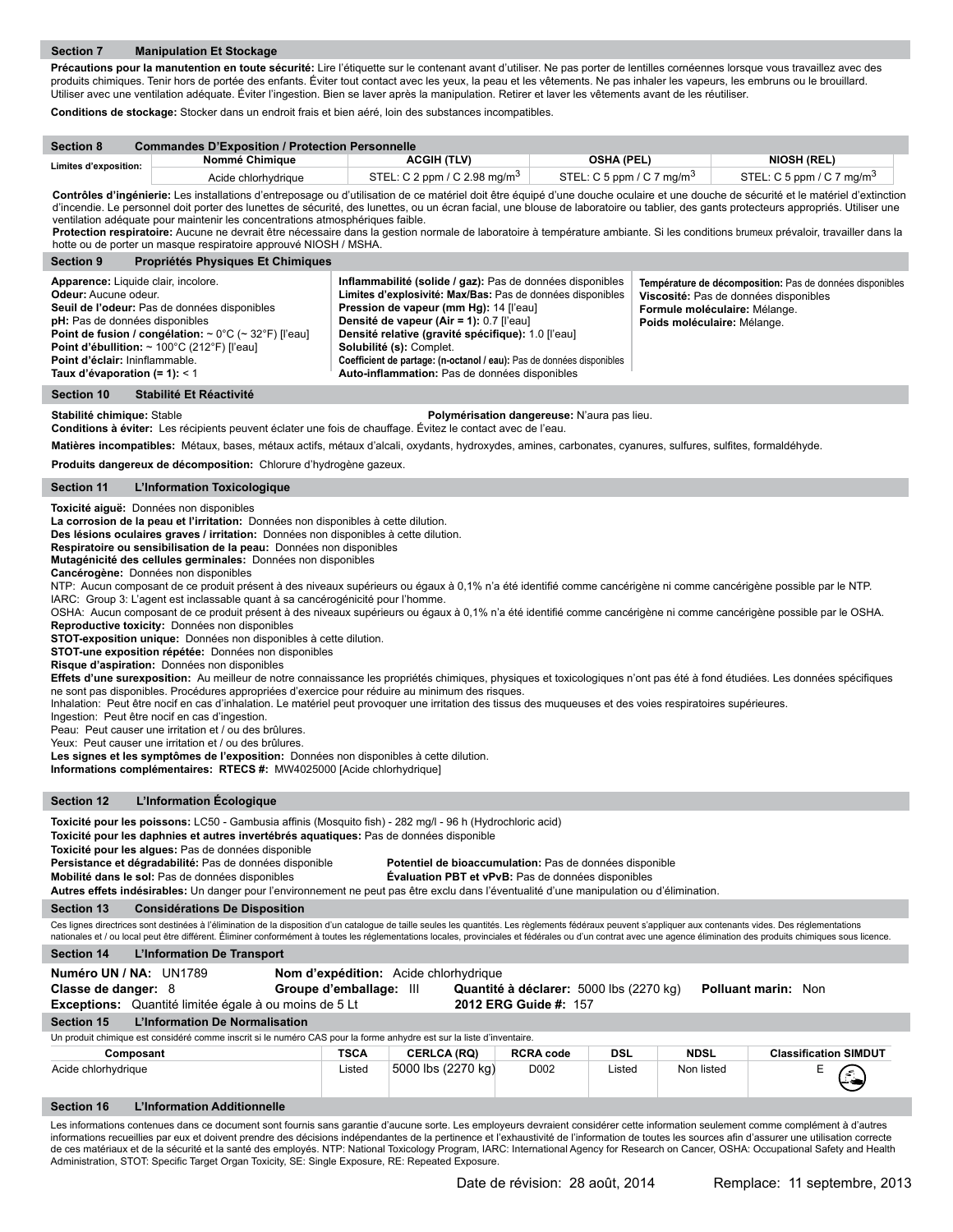**CHEMTREC 24 Hour Emergency Phone Number (800) 424-9300**  For laboratory use only. Not for drug, food or household use.

## **Section 1 Chemical Product and Company Information**

Page E1 of E2

# Innovating Science® by Aldon Corporation

"cutting edge science for the classroom"

221 Rochester Street Avon, NY 14414-9409 (585) 226-6177

#### **Section 2** Hazards Identification **Product Synonyms UNIVERSAL PH INDICATOR** Universal Indicator **Signal word:** DANGER **Pictograms:** GHS02 / GHS07 / GHS08 / GHS06 **Target organs:** Eyes, Central nervous system, Liver, Kidneys. **GHS Classification:** Flammable liquid (Category 2) Acute toxicity, inhalation (Category 3) Skin irritation (Category 2) Eye irritation (Category 2B) STOT-SE (Category 2) STOT-SE (Category 3) **GHS Label information**: **Hazard statement:** H225: Highly flammable liquid and vapour. H315: Causes skin irritation. H319: Causes serious eye irritation. H331: Toxic if inhaled. H336: May cause drowsiness or dizziness. H371: May cause damage to organs. **Precautionary statement:** P210: Keep away from heat/sparks/open flames/hot surfaces. No smoking. P240: Ground/bond container and receiving equipment. P241: Use explosion-proof electrical/ventilating/lighting equipment. P242: Use only non-sparking tools. P243: Take precautionary measures against static discharge. P260: Do not breathe mist/vapours/spray. P264: Wash hands thoroughly after handling. P271: Use only outdoors or in a well-ventilated area. P280: Wear protective gloves/protective clothing/eye protection/face protection. P305+P351+P338: IF IN EYES: Rinse cautiously with water for several minutes. Remove contact lenses, if present and easy to do. Continue rinsing. P303+P361+P353: IF ON SKIN (or hair): Take off immediately all contaminated clothing. Rinse skin with water/shower. P304+P340: IF INHALED: Remove person to fresh air and keep comfortable for breathing. P312: Call a POISON CENTER or doctor if you feel unwell. P332+P313: If skin irritation occurs: Get medical attention. P337+P313: If eye irritation persists: Get medical attention. P362+P364: Take off contaminated clothing and wash it before reuse. P403+P233: Store in a well-ventilated place. Keep container tightly closed. P501: Dispose of contents/container to a licensed chemical disposal agency in accordance with local/regional/national regulations.

Ca Prop 65: This product contains a chemical known to the State of California to cause reproductive toxicity (Methanol, developmental).

| <b>Section 3</b><br>Composition / Information on Ingredients |            |                 |               |  |
|--------------------------------------------------------------|------------|-----------------|---------------|--|
| <b>Chemical Name</b>                                         | CAS#       | %               | <b>EINECS</b> |  |
| Ethyl alcohol                                                | 64-17-5    | 64.50 - 65.11%  | 200-578-6     |  |
| Water                                                        | 7732-18-5  | 23.96%          | 231-791-2     |  |
| Isopropyl alcohol                                            | 67-63-0    | 6.83%           | 200-661-7     |  |
| Methanol                                                     | 67-56-1    | $3.03 - 3.26\%$ | 200-659-6     |  |
| Methyl isobutyl ketone                                       | 108-10-1   | $0.68 - 0.76%$  | 203-550-1     |  |
| Bromothymol blue                                             | 76-59-5    | 0.06%           | 200-971-2     |  |
| Phenolphthalein                                              | 77-19-8    | 0.06%           | 201-004-7     |  |
| Methyl red                                                   | 845-10-3   | 0.02%           | 212-682-9     |  |
| Thymol blue                                                  | 62625-21-2 | 0.005%          | 263-650-6     |  |

#### **Section 4 First Aid Measures**

**INGESTION:** MAY BE HARMFUL IF SWALLOWED. Call physician or Poison Control Center immediately. Induce vomiting only if advised by appropriate medical personnel. Never give anything by mouth to an unconscious person.

INHALATION: MAY BE HARMFUL IF INHALED. CAUSES RESPIRATORY TRACT IRRITATION. Remove to fresh air. If not breathing, give artificial respiration. If breathing is difficult, give oxygen. Get medical attention.

**EYE CONTACT:** CAUSES EYE IRRITATION. Check for and remove contact lenses. Flush thoroughly with water for at least 15 minutes, lifting upper and lower eyelids occasionally. Get immediate medical attention.

SKIN ABSORPTION: MAY BE HARMFUL IF ABSORBED THROUGH SKIN. CAUSES SKIN IRRITATION. Remove contaminated clothing. Flush thoroughly with mild soap and water. If irritation occurs, get medical attention.

### **Section 5 Fire Fighting Measures**

**Suitable Extinguishing Media:** Carbon dioxide, dry chemical, dry sand, alcohol foam.

Protective Actions for Fire-fighters: In fire conditions, wear a NIOSH/MSHA-approved self-contained breathing apparatus and full protective gear. Use water spray to keep fire-exposed containers cool.

Specific Hazards: During a fire, irritating and highly toxic gases may be generated by thermal decomposition or combustion. Vapors formed from this product are heavier than air and may travel along the ground to a distant source of ignition and flash back instantly. Flame may not be visible in daylight.

### **Section 6 Accidental Release Measures**

**Personal Precautions:** Evacuate personnel to safe area. Use proper personal protective equipment as indicated in Section 8. Provide adequate ventilation.

**Environmental Precautions:** Avoid runoff into storm sewers and ditches which lead to waterways.

**Containment and Cleanup:** Remove all sources of ignition. Absorb with inert dry material, sweep or vacuum up and place in a suitable container for proper disposal. Wash spill area with soap and water.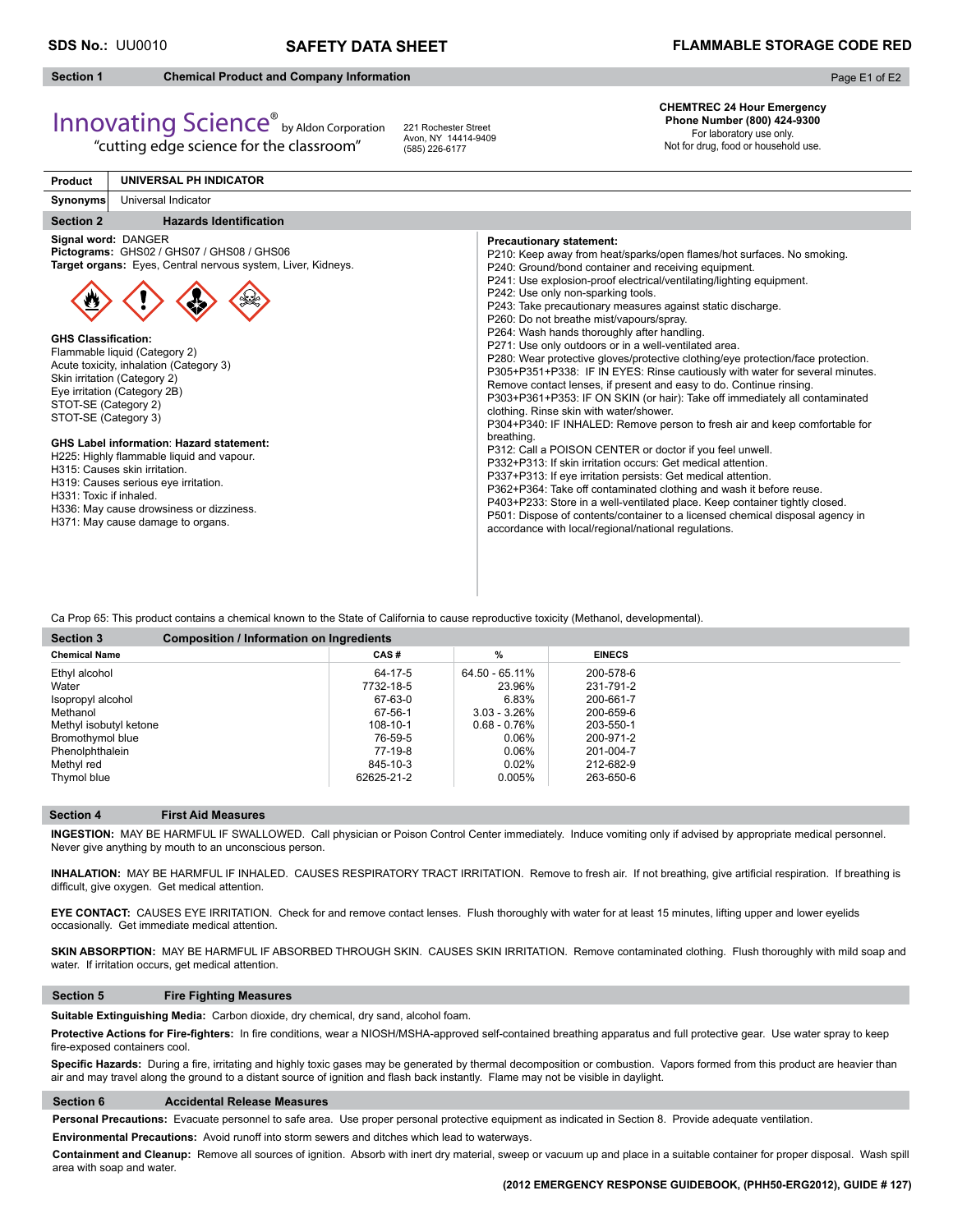**Precautions for Safe Handling:** Read label on container before using. Do not wear contact lenses when working with chemicals. Keep out of reach of children. Avoid contact with eyes, skin and clothing. Do not inhale vapors, spray or mist. Use with adequate ventilation. Avoid ingestion. Wash thoroughly after handling. Remove and wash clothing before reuse.

**Conditions for Safe Storage:** Store in a cool, dry, well-ventilated area away from incompatible substances. Keep away from ignition sources.

| <b>Section 8</b>        | <b>Exposure Controls / Personal Protection</b> |                                              |                                        |                                        |  |
|-------------------------|------------------------------------------------|----------------------------------------------|----------------------------------------|----------------------------------------|--|
| <b>Exposure Limits:</b> | <b>Chemical Name</b>                           | <b>ACGIH (TLV)</b>                           | <b>OSHA (PEL)</b>                      | <b>NIOSH (REL)</b>                     |  |
|                         | Ethanol                                        | STEL: 1000 ppm / 1880 mg/m <sup>3</sup> (A3) | TWA: 1000 ppm / 1900 mg/m <sup>3</sup> | TWA: 1000 ppm / 1900 mg/m <sup>3</sup> |  |

**Engineering controls:** Facilities storing or utilizing this material should be equipped with an eyewash facility and a safety shower and fire extinguishing material. Personnel should wear safety glasses, goggles, or faceshield, lab coat or apron, appropriate protective gloves. Use adequate ventilation to keep airborne concentrations low. **Respiratory protection:** None should be needed in normal laboratory handling at room temperatures. If misty conditions prevail, work in fume hood or wear a NIOSH/MSHAapproved respirator.

| <b>Physical &amp; Chemical Properties</b><br><b>Section 9</b>   |                                                                |                                                  |
|-----------------------------------------------------------------|----------------------------------------------------------------|--------------------------------------------------|
| Appearance: Clear, green liquid.                                | <b>Evaporation rate (</b> Butyl acetate = 1): $4.1^*$          | <b>Partition coefficient:</b> Data not available |
| <b>Odor:</b> Mild characteristic odor.                          | Flammability (solid/gas): Data not available.                  | Auto-ignition temperature: 400°C (752°F)*        |
| <b>Odor threshold:</b> Data not available.                      | Explosion limits: Lower / Upper: $4.0\%$ (V) / 20.0% (V)*      | Decomposition temperature: Data not available.   |
| <b>pH:</b> Data not available.                                  | Vapor pressure (mm Hg): $44.6 \text{ @ } 20^{\circ}$ C (68°F)* | Viscosity: Data not available.                   |
| Melting / Freezing point: $-114^{\circ}$ C ( $-173^{\circ}$ F)* | Vapor density (Air = 1): $1.59^*$                              | <b>Molecular formula: Mixture</b>                |
| <b>Boiling point: 75-80°C (173-174°F)*</b>                      | Relative density (Specific gravity): 0.794 @ 60°F*             | <b>Molecular weight: Mixture</b>                 |
| Flash point: Approximately 21°C (70°F)                          | <b>Solubility(ies):</b> Soluble in water.                      | *[Pure Ethanol]                                  |

#### **Section 10 Stability & Reactivity**

**Chemical stability:** Stable **Hazardous polymerization:** Will not occur.

**Conditions to avoid:** Excessive temperatures, heat, sparks, open flame and other sources of ignition.

**Incompatible materials:** Strong oxidizers, inorganic acids and halogens.

**Hazardous decomposition products:** Oxides of carbon.

#### **Section 11 Toxicological Information**

**Acute toxicity:** Oral-rat LD50: 7060 mg/kg ; Inhalation-rat LC50: 124.7 mg/l/4hours [Ethanol]

**Skin corrosion/irritation:** Skin-rabbit - Slight irritant.

**Serious eye damage/irritation:** Eyes-rabbit - Severe irritant.

**Respiratory or skin sensitization:** Data not available

**Germ cell mutagenicity:** Data not available

**Carcinogenity:** Data not available

NTP: No component of this product present at levels greater than or equal to 0.1% is identified as a known or anticipated carcinogen by NTP.

IARC classified: Group 3: Not classifiable as to its carcinogenicity to humans. [Isopropanol]

OSHA: No component of this product present at levels greater than or equal to 0.1% is identified as a carcinogen or potential carcinogen by OSHA. **Reproductive toxicity:** Data not available

STOT-single exposure: The substance or mixture is classified as specific target organ toxicant, single exposure, category 3 with narcotic effects.

**STOT-repeated exposure:** Data not available

**Aspiration hazard:** Data not available **Potential health effects:** 

Inhalation: Inhalation may cause dizziness, drowsiness, nausea, vomiting, inability to concentrate and irritation of the throat.

Ingestion: Ingestion causes dizziness, drowsiness, decreased reaction, euphoria, nausea, vomiting, staggering gait and coma.

Skin: Contact with skin causes irritation defatting on prolonged contact.

Eyes: Contact with eyes may cause blindness.

**Signs and symptoms of exposure:** See Potential health effects above.

**Additional information: RTECS #:** KQ6300000 [Ethanol]

#### **Section 12 Ecological Information**

**Section 13 Disposal Considerations Section 14 Transport Information Section 15 Regulatory Information** A chemical is considered to be listed if the CAS number for the anhydrous form is on the Inventory list. These disposal guidelines are intended for the disposal of catalog-size quantities only. Federal regulations may apply to empty container. State and/or local regulations may be different. Dispose of in accordance with all local, state and federal regulations or contract with a licensed chemical disposal agency. **Component TSCA CERLCA (RQ) RCRA code DSL NDSL WHMIS Classification** Toxicity to fish: Oncorhynchus mykiss (fish, fresh water), LC50 = 11,200 mg/l/24 hours [Ethanol] **Toxicity to daphnia and other aquatic invertebrates:** Daphnia magna (Crustacia), EC50 = 10,800 mg/l/24 hours [Ethanol, 99.8% pure] **Toxicity to algae:** Chlorella pyrenoidosa (Algae), EC50 = 9,310 mg/l/growth rate [Ethanol, absolute] **Persistence and degradability:** No data available **Bioaccumulative potential:** No data available **Mobility in soil:** No data available **PBT and vPvB assessment:** No data available **Other adverse effects:** An environmental hazard cannot be excluded in the event of unprofessional handling or disposal. Ethanol Listed Not listed D001 Listed Not listed B2; D2B Methanol Listed 5,000 lbs. U154 Listed Not listed B2; D1B; D2A; D2B Isopropanol Listed Not listed Not listed Listed Not listed B2; D2B **UN/NA number:** UN1170 **Shipping name:** Ethanol solution **Hazard class:** 3 **Packing group:** II **Reportable Quantity:** 5,000 lbs (2270 kg) **Marine pollutant:** No **Exceptions:** Limited quantity equal to or less than 1 L **ERG Guide #** 127

#### **Section 16 Additional Information**

The information contained herein is furnished without warranty of any kind. Employers should use this information only as a supplement to other information gathered by them and must make independent determinations of suitability and completeness of information from all sources to assure proper use of these materials and the safety and health of employees. NTP: National Toxicology Program, IARC: International Agency for Research on Cancer, OSHA: Occupational Safety and Health Administration, STOT: Specific Target Organ Toxicity, SE: Single Exposure, RE: Repeated Exposure, ERG: Emergency Response Guidebook.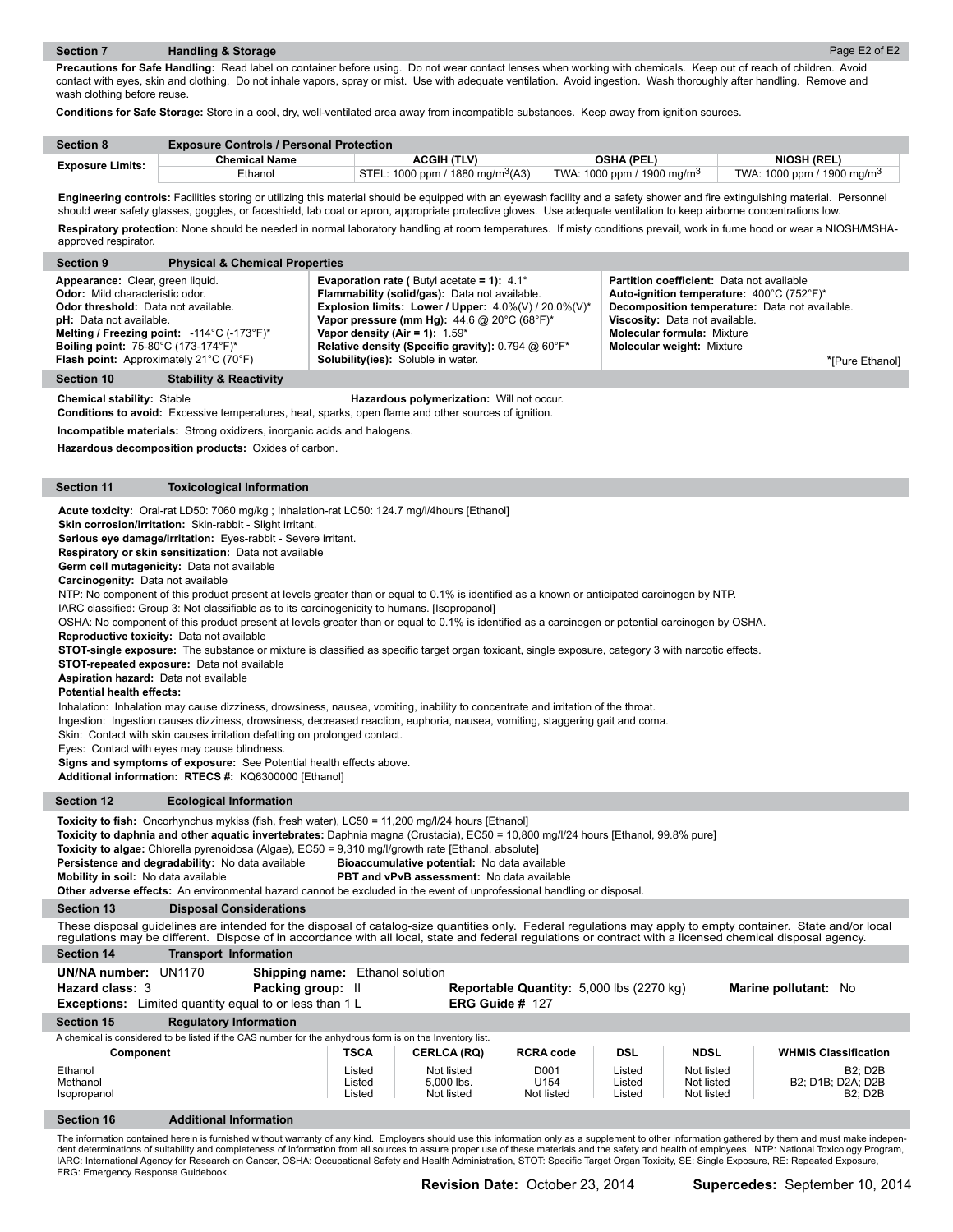### **SDS No.:** UU0010 **FICHE TECHNIQUE DE SÛRETÉ INFLAMMABLE CODE D'ENTREPOSAGE ROUGE**

Page F1 of F2

#### **Section 1 L'information de produit chimique et de compagnie**

# Innovating Science® by Aldon Corporation

"cutting edge science for the classroom"

221 Rochester Street Avon, NY 14414-9409 (585) 226-6177

**CHEMTREC 24 Numéros De Téléphone De Secours D'Heure (800) 424-9300** Pour l'usage de laboratoire seulement. Pas pour l'usage de drogue, de nourriture

ou de ménage.

| <b>Produit</b>                                                                                                                                                                         | <b>INDICATEUR DE UNIVERSAL PH</b>                                                                                                                                                                                                                                                                                                                                                                                                                                                                                                                                     |                                                                                                                                                                                                                                                                                                                                                                                                                                                                                                                                                                                                                                                                                                                                                                                                                                                                                                                                                                                                                                                                                                                                                                                                                                                                                                                                                                                                                                                                                                                                                                                                                                                                                                                                                                                                                                                                                                                                                                 |
|----------------------------------------------------------------------------------------------------------------------------------------------------------------------------------------|-----------------------------------------------------------------------------------------------------------------------------------------------------------------------------------------------------------------------------------------------------------------------------------------------------------------------------------------------------------------------------------------------------------------------------------------------------------------------------------------------------------------------------------------------------------------------|-----------------------------------------------------------------------------------------------------------------------------------------------------------------------------------------------------------------------------------------------------------------------------------------------------------------------------------------------------------------------------------------------------------------------------------------------------------------------------------------------------------------------------------------------------------------------------------------------------------------------------------------------------------------------------------------------------------------------------------------------------------------------------------------------------------------------------------------------------------------------------------------------------------------------------------------------------------------------------------------------------------------------------------------------------------------------------------------------------------------------------------------------------------------------------------------------------------------------------------------------------------------------------------------------------------------------------------------------------------------------------------------------------------------------------------------------------------------------------------------------------------------------------------------------------------------------------------------------------------------------------------------------------------------------------------------------------------------------------------------------------------------------------------------------------------------------------------------------------------------------------------------------------------------------------------------------------------------|
| Synonymes                                                                                                                                                                              | Indicateur universel                                                                                                                                                                                                                                                                                                                                                                                                                                                                                                                                                  |                                                                                                                                                                                                                                                                                                                                                                                                                                                                                                                                                                                                                                                                                                                                                                                                                                                                                                                                                                                                                                                                                                                                                                                                                                                                                                                                                                                                                                                                                                                                                                                                                                                                                                                                                                                                                                                                                                                                                                 |
| <b>Section 2</b>                                                                                                                                                                       | <b>Identification De Risques</b>                                                                                                                                                                                                                                                                                                                                                                                                                                                                                                                                      |                                                                                                                                                                                                                                                                                                                                                                                                                                                                                                                                                                                                                                                                                                                                                                                                                                                                                                                                                                                                                                                                                                                                                                                                                                                                                                                                                                                                                                                                                                                                                                                                                                                                                                                                                                                                                                                                                                                                                                 |
| <b>Classification par le GHS:</b><br>Skin irritation (Catégorie 2)<br>Eye irritation (Catégorie 2B)<br>STOT-SE (Catégorie 2)<br>STOT-SE (Catégorie 3)<br>H331: Toxique par inhalation. | Mention d'avertissement: DANGER<br>Pictogrammes: GHS02 / GHS07 / GHS08 / GHS06<br>Les organes cibles: Les yeux, le système nerveux central, le foie et les reins.<br>Liquide inflammable (Catégorie 2)<br>Acute toxicity, inhalation (Catégorie 3)<br>Renseignements sur l'étiquette GHS: Mention de danger:<br>H225: Liquide et vapeurs très inflammables.<br>H315: Provoque une irritation cutanée.<br>H319: Provoque une sévère irritation des yeux.<br>H336: Peut provoquer somnolence ou des vertiges.<br>H371: Risque présumé d'effets graves pour les organes. | Déclarations de précaution:<br>P210: Tenir à l'écart la chaleur/des étincelles/des flammes nues/des surfaces<br>chaudes. Ne pas fumer.<br>P240: Mise à la terre/liaison équipotentielle du récipient et du matériel de réception.<br>P241: Utiliser du matériel électrique/de ventilation/d'éclairage antidéflagrant.<br>P242: Ne pas utiliser d'outils produisant des étincelles.<br>P243: Prendre des mesures de précaution contre les décharges électrostatiques.<br>P260: Ne pas respirer les brouillards/vapeurs/aérosols.<br>P264: Se laver les mains soigneusement après manipulation.<br>P271: Utiliser seulement en plein air ou dans un endroit bien ventilé.<br>P280: Porter des gants de protection / des vêtements de protection / un équipement<br>de protection des yeux / du visage.<br>P305+P351+P338: EN CAS DE CONTACT AVEC LES YEUX: Rincer avec<br>précaution à l'eau pendant plusieurs minutes. Enlever les lentilles de contact si la<br>victime en porte et si elles peuvent être facilement enlevées. Continuer à rincer.<br>P303+P361+P353: EN CAS DE CONTACT AVEC LA PEAU (ou les cheveux):<br>Enlever immédiatement tout vêtement souillé ou éclaboussé. Rincer la peau à l'eau/<br>se doucher.<br>P304+P340: EN CAS D'INHALATION: Transporter la personne à l'extérieur et la<br>maintenir dans une position où elle peut confortablement respirer.<br>P312: Appeler un CENTRE ANTIPOISON ou un médecin en cas de malaise.<br>P332+P313: En cas d'irritation cutanée: Obtenir des soins médicaux.<br>P337+P313: Si l'irritation oculaire persiste: Obtenir des soins médicaux.<br>P362+P364: Enlever les vêtements contaminés et les laver avant réutilisation.<br>P403+P233: Stocker dans un endroit bien ventilé. Maintenir le récipient fermé de<br>manière étanche.<br>P501: Éliminer le contenu / récipient dans une agence agréée d'élimination chimique<br>conformément à la réglementation locale / régionale / nationale. |

California Proposition 65: Ce produit contient un produit chimique connu dans l'état de Californie pour provoquer une toxicité sur la reproduction (Méthanol, développement).

| Nommé Chimique                 | # CAS      | %               | <b>EINECS</b> |
|--------------------------------|------------|-----------------|---------------|
| Alcool éthylique               | 64-17-5    | 64.50 - 65.11%  | 200-578-6     |
| L'eau                          | 7732-18-5  | 23.96%          | 231-791-2     |
| Alcool isopropylique           | 67-63-0    | 6.83%           | 200-661-7     |
| Méthanol                       | 67-56-1    | $3.03 - 3.26\%$ | 200-659-6     |
| Cetone isobutylique méthylique | 108-10-1   | $0.68 - 0.76\%$ | 203-550-1     |
| Bleu de bromothymol            | 76-59-5    | 0.06%           | 200-971-2     |
| Phénolphtaléine                | 77-19-8    | 0.06%           | 201-004-7     |
| Rouge de méthyle               | 845-10-3   | 0.02%           | 212-682-9     |
| Bleu de thymol                 | 62625-21-2 | 0.005%          | 263-650-6     |

#### **Section 4 Mesures De Premiers Soins**

**INGESTION:** PEUT ÊTRE NOCIF EN CAS D'INGESTION. Appeler un médecin ou un centre antipoison immédiatement. Provoquer le vomissement seulement si elle est informée par le personnel compétent médicaux. Ne jamais rien donner par la bouche à une personne inconsciente.

INHALATION: PEUT ÊTRE NOCIF EN CAS D'INHALATION. IRRITE LES VOIES RESPIRATOIRES. Sortir au grand air. Si elle ne respire pas, pratiquer la respiration artificielle. Si la respiration est difficile, donner de l'oxygène. Obtenir des soins médicaux.

CONTACT AVEC LES YEUX: CAUSE L'IRRITATION DES YEUX. Vérifier et enlever les lentilles de contact. Rincer abondamment à l'eau pendant au moins 15 minutes, en soulevant les paupières inférieures et supérieures de temps en temps. Obtenez une attention médicale immédiate.

**ABSORPTION PAR LA PEAU:** PEUT ÊTRE NOCIF EN CAS D'ABSORPTION PAR LA PEAU. CAUSER UNE IRRITATION DE LA PEAU. Enlever les vêtements contaminés. Rincer soigneusement avec du savon doux et d'eau. En cas d'irritation, consulter un médecin.

#### **Section 5 Mesures De Lutte Contre l'Incendie**

**Moyens d'extinction:** Dioxyde de carbone, produit chimique sec, du sable sec, mousse anti-alcool.

**Actions de protection pour les sapeurs-pompiers:** En cas d'incendie, porter un appareil respiratoire NIOSH / MSHA approuvé autonome et un équipement complet de protection. Utiliser un jet d'eau pour maintenir incendie refroidir les conteneurs exposés.

Dangers spécifiques: En cas d'incendie, des gaz irritants et très toxiques peuvent être générés par la décomposition thermique ou la combustion. Les vapeurs formées de ce produit sont plus lourdes que l'air et peuvent voyager le long de la terre à une source d'ignition et voyagez dos immédiatement. La flamme peut ne pas être évidente en jour.

#### **Section 6 Mesures De Déchargement Accidentel**

Précautions personnelles: Évacuer le personnel vers la zone sûre. Utiliser un équipement de protection personnelle comme indiqué dans la Section 8. Assurer une ventilation adéquate.

**Précautions environnementales:** Éviter tout ruissellement vers les égouts pluviaux et les fossés qui aboutissent aux voies navigables.

Confinement et de nettoyage: Absorbez avec le matériel sec inerte, balayez ou nettoyez à l'aspirateur vers le haut et placez dans un récipient approprié pour la disposition appropriée. Laver la zone de déversement avec du savon et de l'eau.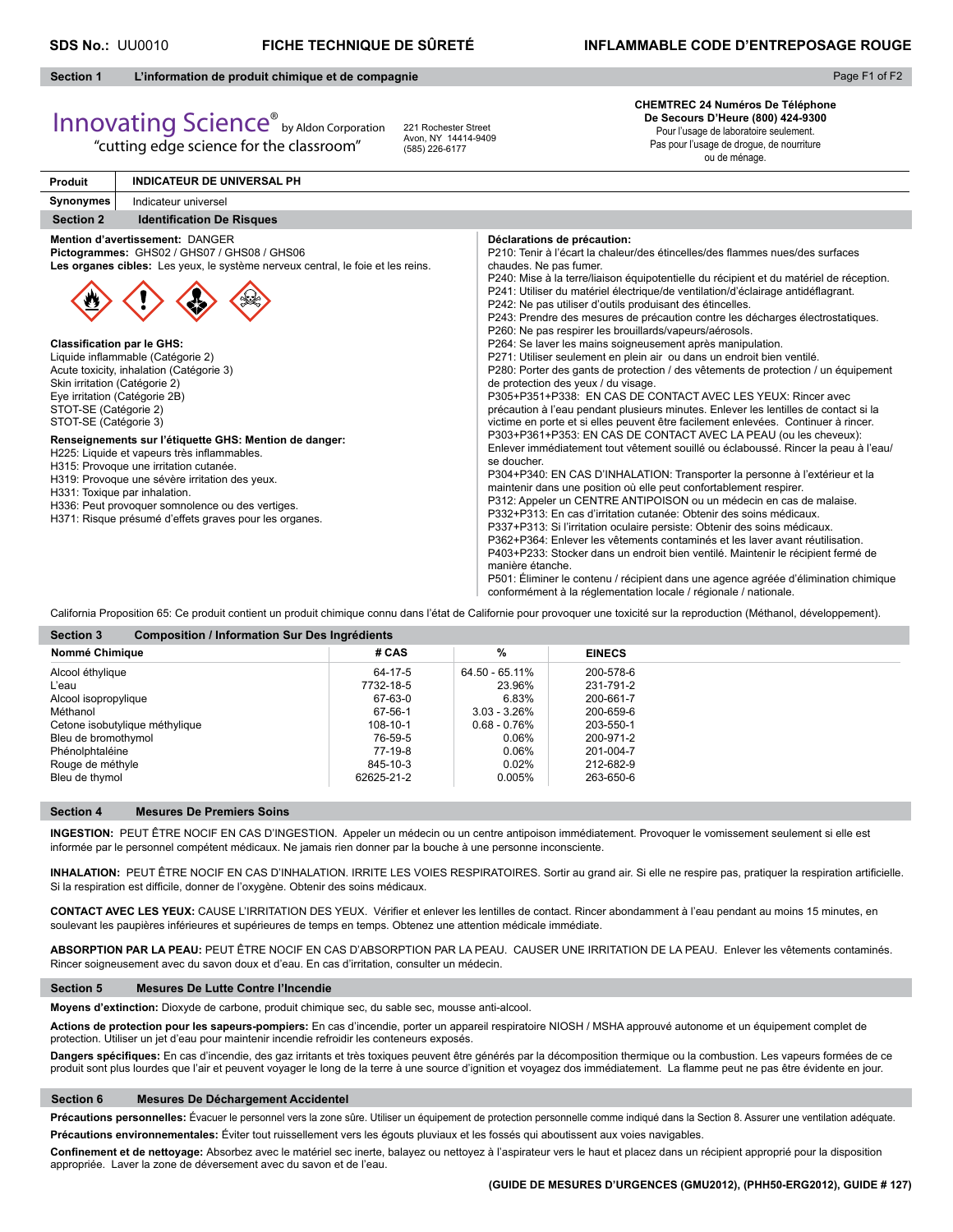Page F2 of F2

Précautions pour la manutention en toute sécurité: Lire l'étiquette sur le contenant avant d'utiliser. Ne pas porter de lentilles cornéennes lorsque vous travaillez avec des produits chimiques. Tenir hors de portée des enfants. Éviter tout contact avec les yeux, la peau et les vêtements. Ne pas inhaler les vapeurs, les embruns ou le brouillard. Utiliser avec une ventilation adéquate. Éviter l'ingestion. Bien se laver après la manipulation. Retirer et laver les vêtements avant de les réutiliser.

**Conditions de stockage:** Stocker dans un endroit frais, sec et bien aéré, loin des substances incompatibles. Subsistance loin des sources d'allumage.

| <b>Section 8</b>      | <b>Commandes D'Exposition / Protection Personnelle</b> |                                              |                                        |                                        |  |  |  |
|-----------------------|--------------------------------------------------------|----------------------------------------------|----------------------------------------|----------------------------------------|--|--|--|
| Limites d'exposition: | Nommé Chimiaue                                         | <b>ACGIH (TLV)</b>                           | <b>OSHA (PEL)</b>                      | <b>NIOSH (REL)</b>                     |  |  |  |
|                       | Éthanol                                                | STEL: 1000 ppm / 1880 mg/m <sup>3</sup> (A3) | TWA: 1000 ppm / 1900 mg/m <sup>3</sup> | TWA: 1000 ppm / 1900 mg/m <sup>3</sup> |  |  |  |

Contrôles d'ingénierie: Les installations d'entreposage ou d'utilisation de ce matériel doit être équipé d'une douche oculaire et une douche de sécurité et le matériel d'extinction d'incendie. Le personnel doit porter des lunettes de sécurité, des lunettes, ou un écran facial, une blouse de laboratoire ou tablier, des gants protecteurs appropriés. Utiliser une ventilation adéquate pour maintenir les concentrations atmosphériques faible.

Protection respiratoire: Aucun ne devrait être nécessaire dans le laboratoire normal manipulant aux températures ambiantes. En cas de les conditions brumeux, travaillez dans le capot de vapeur ou portez un respirateur de NIOSH/MSHA-approved.

| <b>Section 9</b><br>Propriétés Physiques Et Chimiques                                                                                                                                                                                                                                                           |                                                                                                                                                                                                                                                                                                                                                                                                   |                                                                                                                                                                                                                                                                       |
|-----------------------------------------------------------------------------------------------------------------------------------------------------------------------------------------------------------------------------------------------------------------------------------------------------------------|---------------------------------------------------------------------------------------------------------------------------------------------------------------------------------------------------------------------------------------------------------------------------------------------------------------------------------------------------------------------------------------------------|-----------------------------------------------------------------------------------------------------------------------------------------------------------------------------------------------------------------------------------------------------------------------|
| Apparence: Clair, liquide vert.<br><b>Odeur:</b> Odeur caractéristique douce.<br>Seuil de l'odeur: Données non disponibles.<br>pH: Données non disponibles.<br><b>Point de fusion / congélation:</b> -114°C (-173°F)*<br><b>Point d'ébullition: 75-80°C (173-174°F)*</b><br>Point d'éclair: Environ 21°C (70°F) | Taux d'évaporation (Acetate de butylique = 1): 4.1*<br>Inflammabilité (solide / gaz): Données non disponibles.<br>Limites d'explosivité: Bas / Max: $4.0\%$ (V) / 20.0% (V)*<br><b>Pression de vapeur (mm Hg):</b> 44.6 @ 20 $^{\circ}$ C (68 $^{\circ}$ F)*<br>Densité de vapeur (Air = 1): 1.59*<br>Densité relative (gravité spécifique): 0.794 @ 60°F*<br>Solubilité (s): Soluble dans l'eau. | Coefficient de partage: Données non disponibles<br>Auto-inflammation: 400°C (752°F)*<br>Température de décomposition: Données non disponibles.<br>Viscosité: Données non disponibles.<br>Formule moléculaire: Mélange<br>Poids moléculaire: Mélange<br>*IÉthanol purl |
| Stabilité Et Réactivité<br><b>Section 10</b>                                                                                                                                                                                                                                                                    |                                                                                                                                                                                                                                                                                                                                                                                                   |                                                                                                                                                                                                                                                                       |

**Stabilité chimique:** Stable **Polymérisation dangereuse:** N'aura pas lieu.

Conditions à éviter: Les températures excessives, la chaleur, étincelles, flamme nue et d'autres sources d'allumage.

**Matières incompatibles:** Comburantes fortes, acides inorganiques et l'halogènes.

**Produits dangereux de décomposition:** Oxydes de carbones.

#### **Section 11 L'Information Toxicologique**

**Toxicité aiguë:** Oral-rat LD50: 7060 mg/kg ; Inhalation-rat LC50: 124.7 mg/l/4 heurs [Éthanol]

**La corrosion de la peau et l'irritation:** Peau de lapin - Légèrement irritant.

**Des lésions oculaires graves / irritation:** Yeux-lapin - Irritant sévère.

**Respiratoire ou sensibilisation de la peau:** Données non disponibles

**Mutagénicité des cellules germinales:** Donnée s non disponibles

**Cancérogène:** Données non disponibles

NTP: Aucun composant de ce produit présent à des niveaux supérieurs ou égaux à 0.1% n'a été identifié comme cancérigène reconnu ou présumé par NTP.

IARC classés: Group 3: L'agent est inclassable quant à sa cancérogénicité pour l'homme. [Isopropanol]

OSHA: Aucun composant de ce produit présent à des niveaux supérieurs ou égaux à 0,1% n'a été identifié comme cancérigène ni comme cancérigène possible par OSHA. **Reproductive toxicity:** Données non disponibles

**STOT-exposition unique:** La substance ou le mélange est classé comme toxique pour certains organes cibles, exposition unique, catégorie 3 avec des effets narcotiques.

**STOT-une exposition répétée:** Données non disponibles

**Risque d'aspiration:** Données non disponibles

### **Effets d'une surexposition:**

Inhalation: L'inhalation peut causer des étourdissements, somnolence, nausées, vomissements, incapacité à se concentrer et l'irritation de la gorge.

Ingestion: L'ingestion provoque des étourdissements, la somnolence, la réaction a diminué, l'euphorie, des nausées, des vomissements, démarche titubante et le coma. Peau: Contact avec la peau cause une irritation délipidation au contact prolongé.

Yeux: Contact avec les yeux peut causer la cécité.

**Les signes et les symptômes de l'exposition:** Voir les effets sanitaires potentiels ci-dessus.

**Informations complémentaires: RTECS #:** KQ6300000 [Éthanol]

#### **Section 12 L'Information Écologique**

**Section 13 Considérations De Disposition** Ces lignes directrices sont destinées à l'élimination de la disposition d'un catalogue de taille seules les quantités. Les règlements fédéraux peuvent s'appliquer aux contenants vides. Des réglementations nationales et / ou local peut être différent. Éliminer conformément à toutes les réglementations locales, provinciales et fédérales ou d'un contrat avec une agence élimination des produits chimiques sous licence. Toxicité pour les poissons: Oncorhynchus mykiss (fish, fresh water), LC50 = 11,200 mg/l/24 hours [Éthanol] **Toxicité pour les daphnies et autres invertébrés aquatiques:** Daphnia magna (Crustacia), EC50 = 10,800 mg/l/24 hours [Éthanol, 99.8% pure] **Toxicité pour les algues:** Chlorella pyrenoidosa (Algae), EC50 = 9,310 mg/l/growth rate [Éthanol, absolute] **Persistance et dégradabilité:** Pas de données disponible **Potentiel de bioaccumulation:** Pas de données disponible **Mobilité dans le sol:** Pas de données disponibles **Évaluation PBT et vPvB:** Pas de données disponibles **Autres effets indésirables:** Un danger pour l'environnement ne peut pas être exclu dans l'éventualité d'une manipulation ou d'élimination.

#### **Section 14 L'Information De Transport**

**Section 16 L'Information Additionnelle Section 15 L'Information De Normalisation** Un produit chimique est considéré comme inscrit si le numéro CAS pour la forme anhydre est sur la liste d'inventaire. **Composant COMPOSANT CERLCA (RQ)** RCRA code DSL NDSL Classification SIMDUT Éthanol Listed Not listed D001 Listed Not listed B2; D2B Méthanol Listed 5,000 lbs. U154 Listed Not listed B2; D1B; D2A; D2B Isopropanol Listed Not listed Not listed Listed Not listed B2; D2B **Numéro UN / NA:** UN1170 **Nom d'expédition:** Solution d'éthanol **Classe de danger:** 3 **Groupe d'emballage:** II **Quantité à déclarer:** 5,000 lbs. (2270 kg) **Polluant marin:** No **Exceptions:** Quantité limitée égale à ou moins de 1 L **ERG Guide #:** 127

Les informations contenues dans ce document sont fournis sans garantie d'aucune sorte. Les employeurs devraient considérer cette information seulement comme complément à d'autres informations<br>recueillies par eux et doivent Toxicity, SE: Single Exposure, RE: Repeated Exposure, ERG: Emergency Response Guidebook.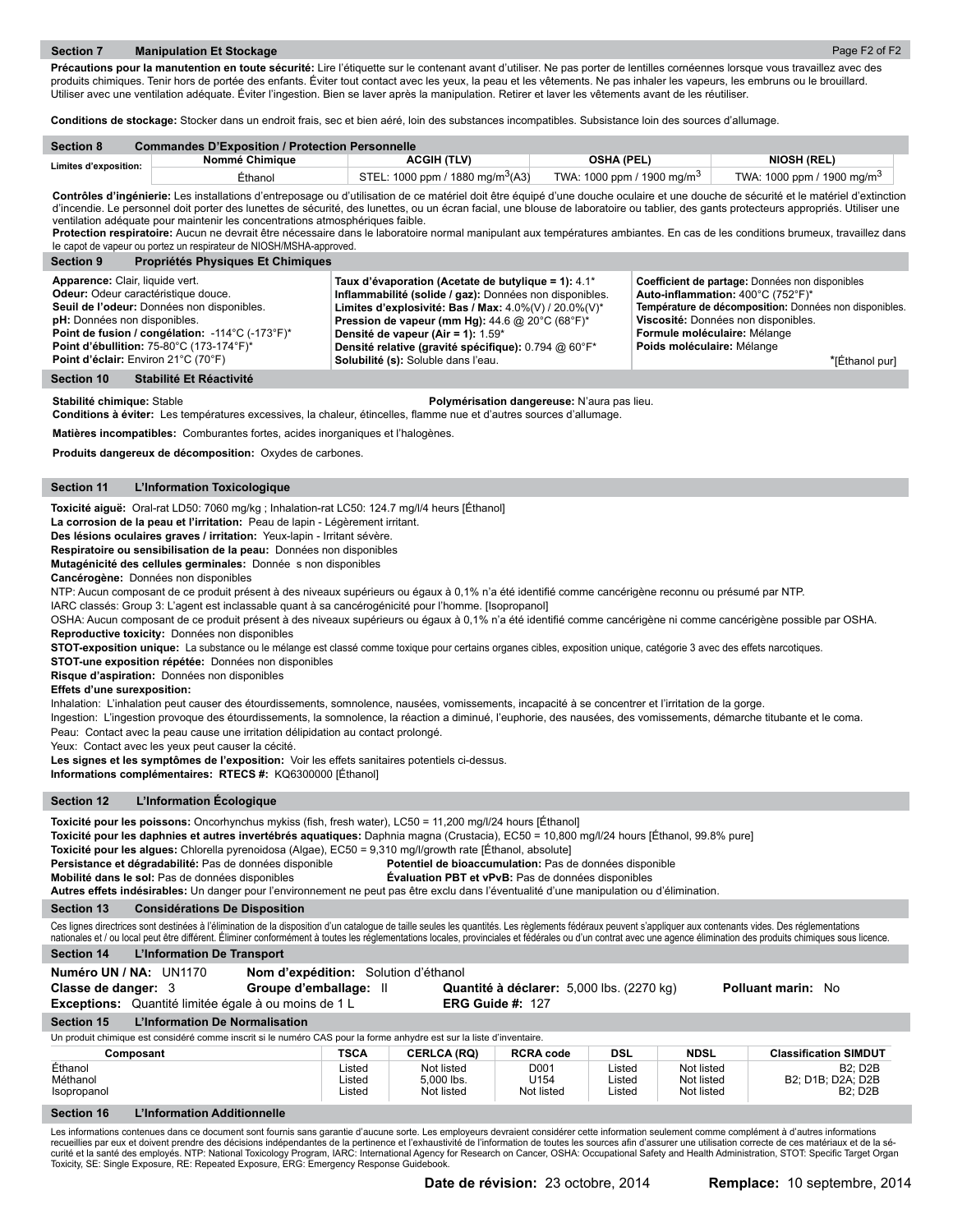## **Section 1 Chemical Product and Company Information**

Page E1 of E2

## Innovating Science® by Aldon Corporation "cutting edge science for the classroom"

221 Rochester Street Avon, NY 14414-9409 (585) 226-6177

**CHEMTREC 24 Hour Emergency Phone Number (800) 424-9300** 

For laboratory use only. Not for drug, food or household use.

| Product          | <b>BROMOTHYMOL BLUE, 0.5% AQUEOUS SOLUTION</b>                                                                                                                                                                                                  |                                                                                                                                                                                                                                                                                   |
|------------------|-------------------------------------------------------------------------------------------------------------------------------------------------------------------------------------------------------------------------------------------------|-----------------------------------------------------------------------------------------------------------------------------------------------------------------------------------------------------------------------------------------------------------------------------------|
| Synonyms         | Bromothymol Blue, Water Solution                                                                                                                                                                                                                |                                                                                                                                                                                                                                                                                   |
| <b>Section 2</b> | <b>Hazards Identification</b>                                                                                                                                                                                                                   |                                                                                                                                                                                                                                                                                   |
| Chemicals.       | This substance or mixture has not been classified as hazardous according<br>to the Globally Harmonized System (GHS) of Classification and Labeling of<br>Signal word: Not classified<br>Pictograms: Not classified<br>Target organs: None known | Supplementary information:<br>Do not breathe vapors, spray or mist. Do not get in eyes, on skin, or on clothing.<br>Wear protective gloves/protective clothing/eye protection/face protection. Wash<br>hands thoroughly after handling. Get medical attention if you feel unwell. |
|                  | <b>GHS Classification: Not classified</b><br><b>GHS Label information: Hazard statement: Not classified</b><br>Precautionary statement: Not classified                                                                                          |                                                                                                                                                                                                                                                                                   |

Ca Prop 65 - This product does not contain any chemicals known to the State of California to cause cancer, birth defects, or any other reproductive harm.

| <b>Section 3</b>              | <b>Composition / Information on Ingredients</b> |            |       |               |  |  |
|-------------------------------|-------------------------------------------------|------------|-------|---------------|--|--|
| <b>Chemical Name</b>          |                                                 | CAS#       | %     | <b>EINECS</b> |  |  |
| Water                         |                                                 | 7732-18-5  | 99.5% | 231-791-2     |  |  |
| Bromothymol blue, sodium salt |                                                 | 34722-90-2 | 0.5%  | 252-169-7     |  |  |
|                               |                                                 |            |       |               |  |  |
|                               |                                                 |            |       |               |  |  |
|                               |                                                 |            |       |               |  |  |
|                               |                                                 |            |       |               |  |  |
|                               |                                                 |            |       |               |  |  |
|                               |                                                 |            |       |               |  |  |
|                               |                                                 |            |       |               |  |  |
| <b>Section 4</b>              | <b>First Aid Measures</b>                       |            |       |               |  |  |

**INGESTION:** MAY BE HARMFUL IF SWALLOWED. Call physician or Poison Control Center immediately. Induce vomiting only if advised by appropriate medical personnel. Never give anything by mouth to an unconscious person.

INHALATION: MAY BE HARMFUL IF INHALED. MAY CAUSE RESPIRATORY TRACT IRRITATION. Remove to fresh air. If not breathing, give artificial respiration. If breathing is difficult, give oxygen. Get medical attention.

**EYE CONTACT:** MAY CAUSE EYE IRRITATION. Check for and remove contact lenses. Flush thoroughly with water for at least 15 minutes, lifting upper and lower eyelids occasionally. Get immediate medical attention.

SKIN ABSORPTION: MAY CAUSE SKIN IRRITATION. Remove contaminated clothing. Flush thoroughly with mild soap and water. If irritation occurs, get medical attention.

#### **Section 5 Fire Fighting Measures**

Suitable Extinguishing Media: Use any media suitable for extinguishing supporting fire.

Protective Actions for Fire-fighters: In fire conditions, wear a NIOSH/MSHA-approved self-contained breathing apparatus and full protective gear. Use water spray to keep fire-exposed containers cool.

Specific Hazards: In fire conditions, water may evaporate from this solution which may cause hazardous decomposition products to be formed as dust or fume.

#### **Section 6 Accidental Release Measures**

**Personal Precautions:** Evacuate personnel to safe area. Use proper personal protective equipment as indicated in Section 8. Provide adequate ventilation. **Environmental Precautions:** Avoid runoff into storm sewers and ditches which lead to waterways.

**Containment and Cleanup:** Absorb with inert dry material, sweep or vacuum up and place in a suitable container for proper disposal. Wash spill area with soap and water.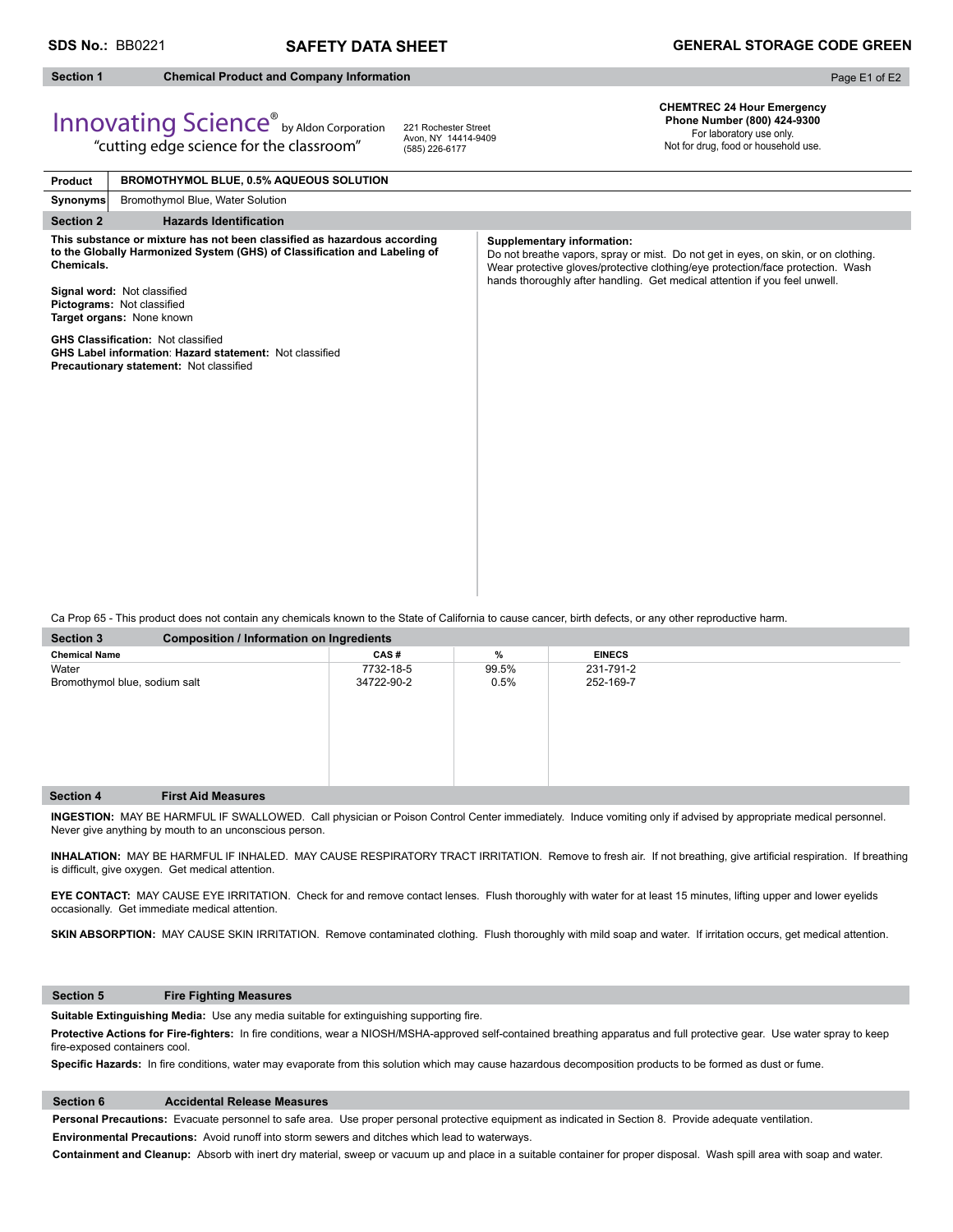**Precautions for Safe Handling:** Read label on container before using. Do not wear contact lenses when working with chemicals. Keep out of reach of children. Avoid contact with eyes, skin and clothing. Do not inhale vapors, spray or mist. Use with adequate ventilation. Avoid ingestion. Wash thoroughly after handling. Remove and wash clothing before reuse.

**Conditions for Safe Storage:** Store in a cool, well-ventilated area away from incompatible substances. Protect from light.

| <b>Section 8</b>        | <b>Exposure Controls / Personal Protection</b> |                  |                  |                    |  |
|-------------------------|------------------------------------------------|------------------|------------------|--------------------|--|
|                         | Chemical Name                                  | ACGIH (TLV)      | OSHA (PEL)       | <b>NIOSH (REL)</b> |  |
| <b>Exposure Limits:</b> | Bromothymol blue                               | None established | None established | None established   |  |

Engineering controls: Facilities storing or utilizing this material should be equipped with an eyewash facility and a safety shower and fire extinguishing material. Personnel should wear safety glasses, goggles, or faceshield, lab coat or apron, appropriate protective gloves. Use adequate ventilation to keep airborne concentrations low. Respiratory protection: None should be needed in normal laboratory handling at room temperatures. If misty conditions prevail, work in fume hood or wear a NIOSH/MSHA-

| approved respirator.                                                                                                                                                                                                                                                                                                                                                                                                                                                                                                                                                                                                                                                                                                                                                                                                                                                                                                                                                                                                                                                                                                                                                                                                                                                                                                                                                                                          |                                                                                                                                                                                                                                 |                                                                                                         |                                                                                                                                                                                                                                                                                                                                                 |                         |        |                                                                                                                                                      |                                                                                                 |
|---------------------------------------------------------------------------------------------------------------------------------------------------------------------------------------------------------------------------------------------------------------------------------------------------------------------------------------------------------------------------------------------------------------------------------------------------------------------------------------------------------------------------------------------------------------------------------------------------------------------------------------------------------------------------------------------------------------------------------------------------------------------------------------------------------------------------------------------------------------------------------------------------------------------------------------------------------------------------------------------------------------------------------------------------------------------------------------------------------------------------------------------------------------------------------------------------------------------------------------------------------------------------------------------------------------------------------------------------------------------------------------------------------------|---------------------------------------------------------------------------------------------------------------------------------------------------------------------------------------------------------------------------------|---------------------------------------------------------------------------------------------------------|-------------------------------------------------------------------------------------------------------------------------------------------------------------------------------------------------------------------------------------------------------------------------------------------------------------------------------------------------|-------------------------|--------|------------------------------------------------------------------------------------------------------------------------------------------------------|-------------------------------------------------------------------------------------------------|
| <b>Section 9</b>                                                                                                                                                                                                                                                                                                                                                                                                                                                                                                                                                                                                                                                                                                                                                                                                                                                                                                                                                                                                                                                                                                                                                                                                                                                                                                                                                                                              | <b>Physical &amp; Chemical Properties</b>                                                                                                                                                                                       |                                                                                                         |                                                                                                                                                                                                                                                                                                                                                 |                         |        |                                                                                                                                                      |                                                                                                 |
| Appearance: Liquid, clear, blue-green.<br>Odor: No odor.<br>Odor threshold: Data not available.<br><b>pH:</b> Data not available.<br>Flash point: Data not available                                                                                                                                                                                                                                                                                                                                                                                                                                                                                                                                                                                                                                                                                                                                                                                                                                                                                                                                                                                                                                                                                                                                                                                                                                          | Melting / Freezing point: Approximately 0°C (32°F) (water)<br>Boiling point: Approximately 100°C (212°F) (water)                                                                                                                |                                                                                                         | Evaporation rate (Water = 1): <1<br>Flammability (solid/gas): Data not available.<br>Explosion limits: Lower / Upper: Data not available<br>Vapor pressure (mm Hg): 14 (water)<br>Vapor density (Air = 1): $0.7$ (water)<br><b>Relative density (Specific gravity):</b> Approximately 1.0 (water)<br><b>Solubility(ies):</b> Complete in water. |                         |        | Partition coefficient: Data not available<br>Viscosity: Data not available.<br><b>Molecular formula: Mixture</b><br><b>Molecular weight: Mixture</b> | Auto-ignition temperature: Data not available<br>Decomposition temperature: Data not available. |
| Section 10                                                                                                                                                                                                                                                                                                                                                                                                                                                                                                                                                                                                                                                                                                                                                                                                                                                                                                                                                                                                                                                                                                                                                                                                                                                                                                                                                                                                    | <b>Stability &amp; Reactivity</b>                                                                                                                                                                                               |                                                                                                         |                                                                                                                                                                                                                                                                                                                                                 |                         |        |                                                                                                                                                      |                                                                                                 |
| <b>Chemical stability: Stable</b>                                                                                                                                                                                                                                                                                                                                                                                                                                                                                                                                                                                                                                                                                                                                                                                                                                                                                                                                                                                                                                                                                                                                                                                                                                                                                                                                                                             | <b>Conditions to avoid:</b> Excessive temperatures which cause evaporation. Protect from light.<br>Incompatible materials: Strong oxidizers.<br>Hazardous decomposition products: Carbon oxides, sulfur oxides and bromine gas. |                                                                                                         | Hazardous polymerization: Will not occur.                                                                                                                                                                                                                                                                                                       |                         |        |                                                                                                                                                      |                                                                                                 |
|                                                                                                                                                                                                                                                                                                                                                                                                                                                                                                                                                                                                                                                                                                                                                                                                                                                                                                                                                                                                                                                                                                                                                                                                                                                                                                                                                                                                               |                                                                                                                                                                                                                                 |                                                                                                         |                                                                                                                                                                                                                                                                                                                                                 |                         |        |                                                                                                                                                      |                                                                                                 |
| <b>Section 11</b>                                                                                                                                                                                                                                                                                                                                                                                                                                                                                                                                                                                                                                                                                                                                                                                                                                                                                                                                                                                                                                                                                                                                                                                                                                                                                                                                                                                             | <b>Toxicological Information</b>                                                                                                                                                                                                |                                                                                                         |                                                                                                                                                                                                                                                                                                                                                 |                         |        |                                                                                                                                                      |                                                                                                 |
| Acute toxicity: Data not available<br>Skin corrosion/irritation: Data not available<br>Serious eye damage/irritation: Data not available<br>Respiratory or skin sensitization: Data not available<br>Germ cell mutagenicity: Data not available<br>Carcinogenity: Data not available<br>NTP: No component of this product present at levels greater than or equal to 0.1% is identified as a known or anticipated carcinogen by NTP.<br>IARC: No component of this product present at levels greater than or equal to 0.1% is identified as probable, possible or confirmed human carcinogen by IARC.<br>OSHA: No component of this product present at levels greater than or equal to 0.1% is identified as a carcinogen or potential carcinogen by OSHA.<br>Reproductive toxicity: Data not available<br><b>STOT-single exposure:</b> Data not available<br><b>STOT-repeated exposure:</b> Data not available<br>Aspiration hazard: Data not available<br><b>Potential health effects:</b><br>Inhalation: May be harmful if inhaled.<br>Ingestion: May be harmful if swallowed.<br>Skin: May cause irritation.<br>Eyes: May cause irritation.<br>Signs and symptoms of exposure: To the best of our knowledge, the chemical, physical and toxicological properties have not been thoroughly investigated. Specific data is<br>not available. Exercise appropriate procedures to minimize potential hazards. |                                                                                                                                                                                                                                 |                                                                                                         |                                                                                                                                                                                                                                                                                                                                                 |                         |        |                                                                                                                                                      |                                                                                                 |
| <b>Section 12</b>                                                                                                                                                                                                                                                                                                                                                                                                                                                                                                                                                                                                                                                                                                                                                                                                                                                                                                                                                                                                                                                                                                                                                                                                                                                                                                                                                                                             | <b>Ecological Information</b>                                                                                                                                                                                                   |                                                                                                         |                                                                                                                                                                                                                                                                                                                                                 |                         |        |                                                                                                                                                      |                                                                                                 |
| Toxicity to fish: No data available<br>Toxicity to daphnia and other aquatic invertebrates: No data available<br>Toxicity to algae: No data available<br>Persistence and degradability: No data available<br>Bioaccumulative potential: No data available<br>PBT and vPvB assessment: No data available<br>Mobility in soil: No data available<br>Other adverse effects: An environmental hazard cannot be excluded in the event of unprofessional handling or disposal.                                                                                                                                                                                                                                                                                                                                                                                                                                                                                                                                                                                                                                                                                                                                                                                                                                                                                                                                      |                                                                                                                                                                                                                                 |                                                                                                         |                                                                                                                                                                                                                                                                                                                                                 |                         |        |                                                                                                                                                      |                                                                                                 |
| <b>Section 13</b>                                                                                                                                                                                                                                                                                                                                                                                                                                                                                                                                                                                                                                                                                                                                                                                                                                                                                                                                                                                                                                                                                                                                                                                                                                                                                                                                                                                             | <b>Disposal Considerations</b>                                                                                                                                                                                                  |                                                                                                         |                                                                                                                                                                                                                                                                                                                                                 |                         |        |                                                                                                                                                      |                                                                                                 |
| These disposal guidelines are intended for the disposal of catalog-size quantities only. Federal regulations may apply to empty container. State and/or local<br>regulations may be different. Dispose of in accordance with all local, state and federal regulations or contract with a licensed chemical disposal agency.<br><b>Section 14</b><br><b>Transport Information</b>                                                                                                                                                                                                                                                                                                                                                                                                                                                                                                                                                                                                                                                                                                                                                                                                                                                                                                                                                                                                                              |                                                                                                                                                                                                                                 |                                                                                                         |                                                                                                                                                                                                                                                                                                                                                 |                         |        |                                                                                                                                                      |                                                                                                 |
|                                                                                                                                                                                                                                                                                                                                                                                                                                                                                                                                                                                                                                                                                                                                                                                                                                                                                                                                                                                                                                                                                                                                                                                                                                                                                                                                                                                                               |                                                                                                                                                                                                                                 |                                                                                                         |                                                                                                                                                                                                                                                                                                                                                 |                         |        |                                                                                                                                                      |                                                                                                 |
| <b>UN/NA number:</b> Not applicable<br>Hazard class: Not applicable<br><b>Exceptions:</b> Not applicable                                                                                                                                                                                                                                                                                                                                                                                                                                                                                                                                                                                                                                                                                                                                                                                                                                                                                                                                                                                                                                                                                                                                                                                                                                                                                                      |                                                                                                                                                                                                                                 | <b>Shipping name:</b> Not Regulated<br>Packing group: Not applicable<br>2012 ERG Guide # Not applicable |                                                                                                                                                                                                                                                                                                                                                 | Reportable Quantity: No |        |                                                                                                                                                      | Marine pollutant: No                                                                            |
| <b>Section 15</b><br><b>Regulatory Information</b>                                                                                                                                                                                                                                                                                                                                                                                                                                                                                                                                                                                                                                                                                                                                                                                                                                                                                                                                                                                                                                                                                                                                                                                                                                                                                                                                                            |                                                                                                                                                                                                                                 |                                                                                                         |                                                                                                                                                                                                                                                                                                                                                 |                         |        |                                                                                                                                                      |                                                                                                 |
|                                                                                                                                                                                                                                                                                                                                                                                                                                                                                                                                                                                                                                                                                                                                                                                                                                                                                                                                                                                                                                                                                                                                                                                                                                                                                                                                                                                                               | A chemical is considered to be listed if the CAS number for the anhydrous form is on the Inventory list.                                                                                                                        |                                                                                                         |                                                                                                                                                                                                                                                                                                                                                 |                         |        |                                                                                                                                                      |                                                                                                 |
| Component                                                                                                                                                                                                                                                                                                                                                                                                                                                                                                                                                                                                                                                                                                                                                                                                                                                                                                                                                                                                                                                                                                                                                                                                                                                                                                                                                                                                     |                                                                                                                                                                                                                                 | <b>TSCA</b>                                                                                             | <b>CERLCA (RQ)</b>                                                                                                                                                                                                                                                                                                                              | <b>RCRA code</b>        | DSL    | <b>NDSL</b>                                                                                                                                          | <b>WHMIS Classification</b>                                                                     |
| Bromothymol blue, sodium salt                                                                                                                                                                                                                                                                                                                                                                                                                                                                                                                                                                                                                                                                                                                                                                                                                                                                                                                                                                                                                                                                                                                                                                                                                                                                                                                                                                                 |                                                                                                                                                                                                                                 | Listed                                                                                                  | Not listed                                                                                                                                                                                                                                                                                                                                      | Not listed              | Listed | Not listed                                                                                                                                           | Not listed                                                                                      |
| <b>Section 16</b>                                                                                                                                                                                                                                                                                                                                                                                                                                                                                                                                                                                                                                                                                                                                                                                                                                                                                                                                                                                                                                                                                                                                                                                                                                                                                                                                                                                             | <b>Additional Information</b>                                                                                                                                                                                                   |                                                                                                         |                                                                                                                                                                                                                                                                                                                                                 |                         |        |                                                                                                                                                      |                                                                                                 |

The information contained herein is furnished without warranty of any kind. Employers should use this information only as a supplement to other information gathered by them and must make indepen-<br>dent determinations of sui IARC: International Agency for Research on Cancer, OSHA: Occupational Safety and Health Administration, STOT: Specific Target Organ Toxicity, SE: Single Exposure, RE: Repeated Exposure,<br>ERG: Emergency Response Guidebook.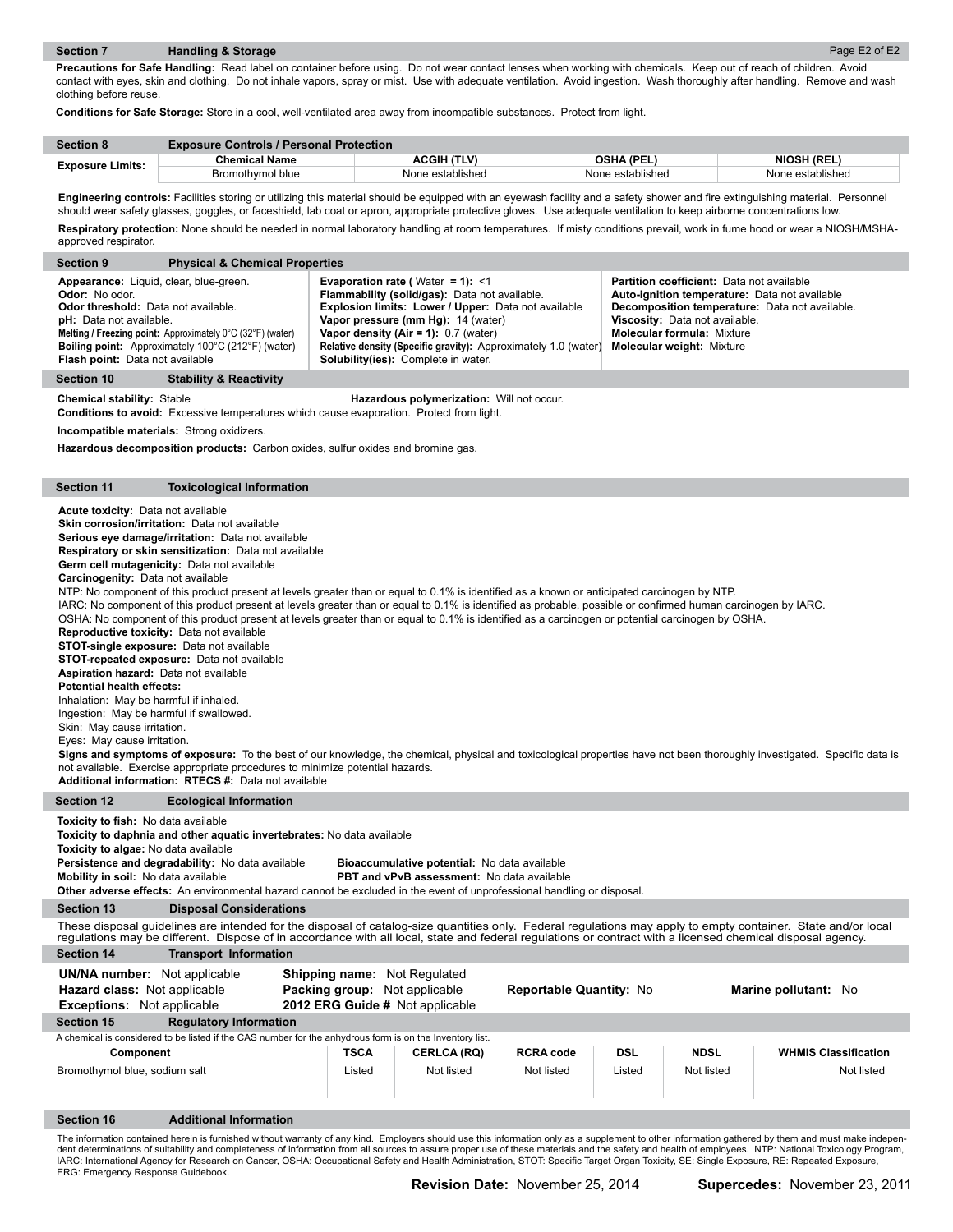## **SDS No.:** BB0221 **FICHE TECHNIQUE DE SÛRETÉ GÉNÉRAL CODE D'ENTREPOSAGE VERT**

#### **Section 1 L'information de produit chimique et de compagnie**

## Page F1 of F2

## Innovating Science® by Aldon Corporation "cutting edge science for the classroom"

221 Rochester Street Avon, NY 14414-9409 (585) 226-6177

**CHEMTREC 24 Numéros De Téléphone De Secours D'Heure (800) 424-9300** Pour l'usage de laboratoire seulement. Pas pour l'usage de drogue, de nourriture ou de ménage.

**Produit Synonymes Section 2** Identification De Risques **Cette substance ou un mélange n'a pas été classé comme dangereux à ce**  selon le Système général harmonisé (SGH) de classification et d'étiquetage **des produits chimiques. Mention d'avertissement:** Non classé **Pictogrammes:** Non classé **Les organes cibles:** Aucun connu **Classifi cation par le GHS:** Non classé **Renseignements sur l'étiquette GHS: Mention de danger:** Non classé **Déclarations de précaution:** Non classé **Des renseignements supplémentaires:** Ne pas respirer les vapeurs, les embruns ou le brouillard. Éviter tout contact avec les yeux, la peau ou les vêtements. Porter des gants de protection / des vêtements de protection / un équipement de protection des yeux / du visage. Se laver les mains soigneusement après manipulation. Consulter un médecin en cas de malaise. **BLEU DE BROMOTHYMOL, 0.5% SOLUTÉ** Bleu de bromothymol, solution de l'eau

**Section 3 Composition / Information Sur Des Ingrédients CA Prop 65** - Ce produit ne contient pas de produits chimiques connus à l'État de Californie pour causer le cancer, des malformations congénitales, ou toute autre atteinte à la reproduction.

| Section 3<br>Composition / Information Sur Des Ingredients |                                  |                         |               |                        |  |  |
|------------------------------------------------------------|----------------------------------|-------------------------|---------------|------------------------|--|--|
| Nommé Chimique                                             |                                  | # CAS                   | %             | <b>EINECS</b>          |  |  |
| L'eau                                                      | Bleu de bromothymol, sel sodique | 7732-18-5<br>34722-90-2 | 99.5%<br>0.5% | 231-791-2<br>252-169-7 |  |  |
| <b>Section 4</b>                                           | <b>Mesures De Premiers Soins</b> |                         |               |                        |  |  |

**INGESTION:** PEUT ÊTRE NOCIF EN CAS D'INGESTION. Appeler un médecin ou un centre antipoison immédiatement. Provoquer le vomissement seulement si elle est informée par le personnel compétent médicaux. Ne jamais rien donner par la bouche à une personne inconsciente.

**INHALATION:** PEUT ÊTRE NOCIF EN CAS D'INHALATION. PEUT IRRITER LES VOIES RESPIRATOIRES. Sortir au grand air. Si elle ne respire pas, pratiquer la respiration artificielle. Si la respiration est difficile, donner de l'oxygène. Obtenir des soins médicaux.

CONTACT AVEC LES YEUX: PEUT CAUSE L'IRRITATION DES YEUX. Vérifier et enlever les lentilles de contact. Rincer abondamment à l'eau pendant au moins 15 minutes, en soulevant les paupières inférieures et supérieures de temps en temps. Obtenez une attention médicale immédiate.

**ABSORPTION PAR LA PEAU:** PEUT CAUSER UNE IRRITATION DE LA PEAU. Enlever les vêtements contaminés. Rincer soigneusement avec du savon doux et d'eau. En cas d'irritation, consulter un médecin.

### **Section 5 Mesures De Lutte Contre l'Incendie**

**Moyens d'extinction:** Utilisez des supports adaptés pour éteindre le feu à l'appui.

**Actions de protection pour les sapeurs-pompiers:** En cas d'incendie, porter un appareil respiratoire NIOSH / MSHA approuvé autonome et un équipement complet de protection. Utiliser un jet d'eau pour maintenir incendie refroidir les conteneurs exposés.

Dangers spécifiques: En cas de feu, de l'eau peut s'évaporer à partir de cette solution, qui peut causer les produits dangereux de décomposition à être formée comme poussière ou vapeur..

### **Section 6 Mesures De Déchargement Accidentel**

Précautions personnelles: Évacuer le personnel vers la zone sûre. Utiliser un équipement de protection personnelle comme indiqué dans la Section 8. Assurer une ventilation adéquate. **Précautions environnementales:** Éviter tout ruissellement vers les égouts pluviaux et les fossés qui aboutissent aux voies navigables.

Confinement et de nettoyage: Absorber avec un matériau inerte, balayer à sec ou sous vide et placer dans un récipient approprié pour l'élimination. Laver la zone de déversement avec du savon et de l'eau.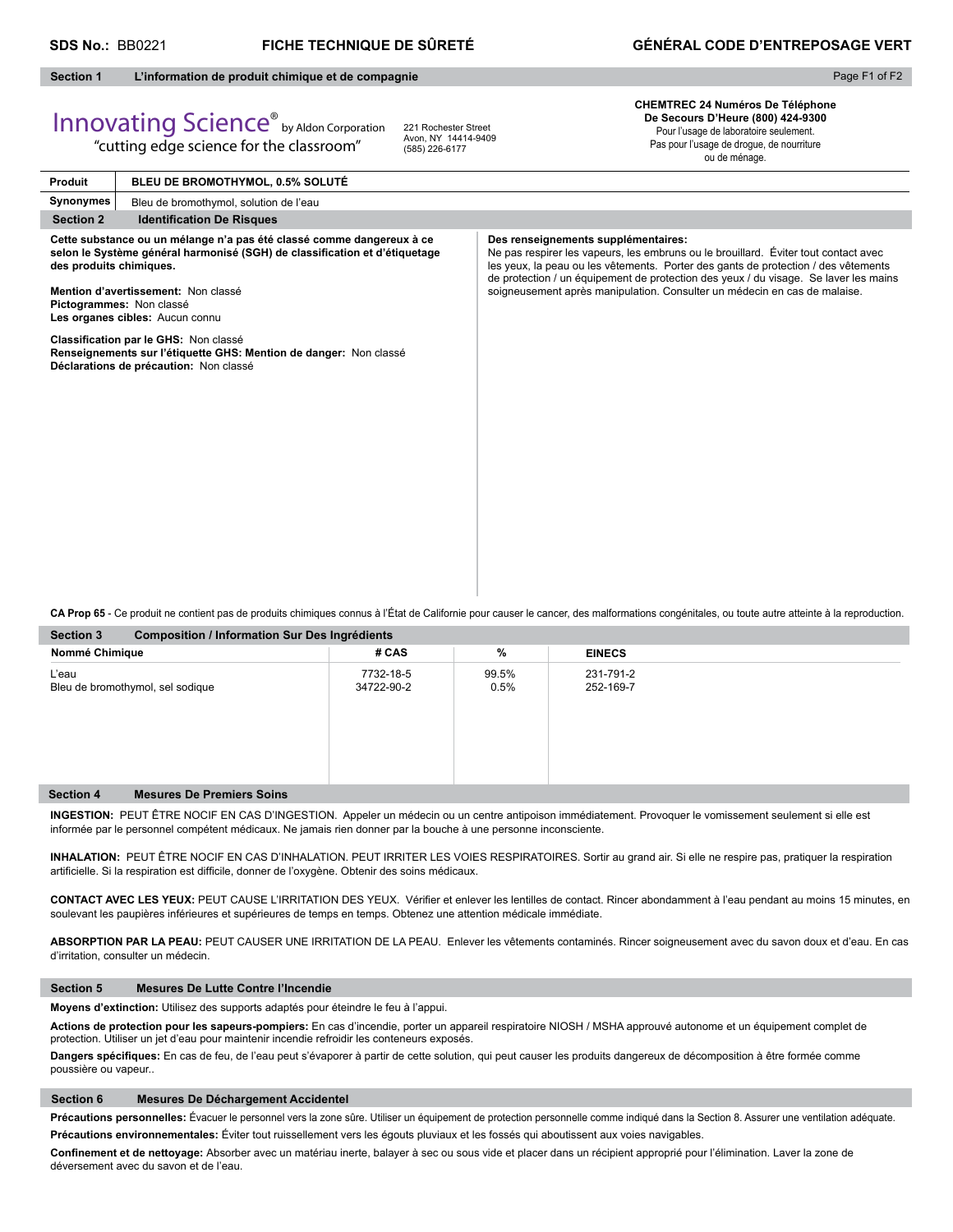Précautions pour la manutention en toute sécurité: Lire l'étiquette sur le contenant avant d'utiliser. Ne pas porter de lentilles cornéennes lorsque vous travaillez avec des produits chimiques. Tenir hors de portée des enfants. Éviter tout contact avec les yeux, la peau et les vêtements. Ne pas inhaler les vapeurs, les embruns ou le brouillard. Utiliser avec une ventilation adéquate. Éviter l'ingestion. Bien se laver après la manipulation. Retirer et laver les vêtements avant de les réutiliser.

**Conditions de stockage:** Stocker dans un endroit frais et bien aéré, loin des substances incompatibles. Protéger de la lumière.

| <b>Section 8</b>      | <b>Commandes D'Exposition / Protection Personnelle</b> |                    |              |                    |  |  |  |
|-----------------------|--------------------------------------------------------|--------------------|--------------|--------------------|--|--|--|
| Limites d'exposition: | Nommé Chimique                                         | <b>ACGIH (TLV)</b> | OSHA (PEL)   | <b>NIOSH (REL)</b> |  |  |  |
|                       | Bleu de bromothymol                                    | Aucun établi       | Aucun établi | Aucun établi       |  |  |  |

Contrôles d'ingénierie: Les installations d'entreposage ou d'utilisation de ce matériel doit être équipé d'une douche oculaire et une douche de sécurité et le matériel d'extinction d'incendie. Le personnel doit porter des lunettes de sécurité, des lunettes, ou un écran facial, une blouse de laboratoire ou tablier, des gants protecteurs appropriés. Utiliser une ventilation adéquate pour maintenir les concentrations atmosphériques faible.

Protection respiratoire: Aucun ne devrait être nécessaire dans le laboratoire normal manipulant aux températures ambiantes. Si les conditions brumeuses prévaloir, travailler dans la hotte ou de porter un masque respiratoire approuvé NIOSH / MSHA.

| <b>Section 9</b><br>Propriétés Physiques Et Chimiques                                                                                                                                                                                                                                                      |                                                                                                                                                                                                                                                                                                                                               |                                                                                                                                                                                                                                                              |
|------------------------------------------------------------------------------------------------------------------------------------------------------------------------------------------------------------------------------------------------------------------------------------------------------------|-----------------------------------------------------------------------------------------------------------------------------------------------------------------------------------------------------------------------------------------------------------------------------------------------------------------------------------------------|--------------------------------------------------------------------------------------------------------------------------------------------------------------------------------------------------------------------------------------------------------------|
| Apparence: Liquide, clair, bleu-vert.<br><b>Odeur:</b> Aucun odeur.<br>Seuil de l'odeur: Données non disponibles.<br>pH: Données non disponibles.<br>Point de fusion / congélation: Environ 0°C (32°F) (eau)<br>Point d'ébullition: Environ 100°C (212°F) (eau)<br>Point d'éclair: Données non disponibles | Taux d'évaporation (Eau = 1): <1<br>Inflammabilité (solide / gaz): Données non disponibles.<br>Limites d'explosivité: Bas / Max: Données non disponibles<br>Pression de vapeur (mm Hg): 14 (eau)<br>Densité de vapeur (Air = 1): 0.7 (eau)<br>Densité relative (gravité spécifique): Environ 1.0 (eau)<br>Solubilité (s): Complet dans l'eau. | Coefficient de partage: Données non disponibles<br>Auto-inflammation: Données non disponibles<br>Température de décomposition: Données non disponibles.<br>Viscosité: Données non disponibles.<br>Formule moléculaire: Mélange<br>Poids moléculaire: Mélange |
| Stabilité Et Réactivité<br>Section 10                                                                                                                                                                                                                                                                      |                                                                                                                                                                                                                                                                                                                                               |                                                                                                                                                                                                                                                              |

**Stabilité chimique:** Stable **Polymérisation dangereuse:** N'aura pas lieu.

**Conditions à éviter:** Les températures excessives qui causent l'évaporation. Protéger de la lumière.

**Matières incompatibles:** Comburante fortes.

**Produits dangereux de décomposition:** Oxydes de carbone, l'oxydes de soufre et brome gazeux.

#### **Section 11 L'Information Toxicologique**

**Toxicité aiguë:** Données non disponibles

**La corrosion de la peau et l'irritation:** Données non disponibles

**Des lésions oculaires graves / irritation:** Données non disponibles

**Respiratoire ou sensibilisation de la peau:** Données non disponibles **Mutagénicité des cellules germinales:** Données non disponibles

**Cancérogène:** Données non disponibles

NTP: Aucun composant de ce produit présent à des niveaux supérieurs ou égaux à 0,1% n'a été identifié comme cancérigène reconnu ou présumé par NTP.

IARC: Aucun composant de ce produit présent à des niveaux supérieurs ou égaux à 0,1% n'a été identifié comme cancérigène probable, possible ou confirmé par IARC. OSHA: Aucun composant de ce produit présent à des niveaux supérieurs ou égaux à 0,1% n'a été identifié comme cancérigène ni comme cancérigène possible par OSHA.

**Reproductive toxicity:** Données non disponibles

**STOT-exposition unique:** Données non disponibles

**STOT-une exposition répétée:** Données non disponibles **Risque d'aspiration:** Données non disponibles

**Effets d'une surexposition:** 

Inhalation: Peut être nocif en cas d'inhalation.

Ingestion: Peut être nocif en cas d'ingestion.

Peau: Peut causer une irritation.

Yeux: Peut causer une irritation.

Les signes et les symptômes de l'exposition: Au meilleur de notre connaissance, au démuni chimique, physique et toxicologique de propriétés à fond étudié. Les données spécifiques ne sont pas disponibles. Procédures appropriées d'exercice pour réduire au minimum des risques. **Informations complémentaires: RTECS #:** Données non disponibles

#### **Section 12 L'Information Écologique**

**Toxicité pour les poissons:** Pas de données disponible

**Toxicité pour les daphnies et autres invertébrés aquatiques:** Pas de données disponible

**Toxicité pour les algues:** Pas de données disponible

**Persistance et dégradabilité:** Pas de données disponible **Potentiel de bioaccumulation:** Pas de données disponible

**Mobilité dans le sol:** Pas de données disponibles **Évaluation PBT et vPvB:** Pas de données disponibles

**Autres effets indésirables:** Un danger pour l'environnement ne peut pas être exclu dans l'éventualité d'une manipulation ou d'élimination.

**Section 13 Considérations De Disposition**

Ces lignes directrices sont destinées à l'élimination de la disposition d'un catalogue de taille seules les quantités. Les règlements fédéraux peuvent s'appliquer aux contenants vides. Des réglementations nationales et / ou local peut être différent. Éliminer conformément à toutes les réglementations locales, provinciales et fédérales ou d'un contrat avec une agence élimination des produits chimiques sous licence.

| nationales et / ou local peut ette umerent. Emmiler comomientem a toutes les regiermentations locales, provinciales et leuerales ou u un comitat avec une agence emmilation des produits chimiques sous incence. |                                                                                                                       |                    |                  |                          |             |                              |  |
|------------------------------------------------------------------------------------------------------------------------------------------------------------------------------------------------------------------|-----------------------------------------------------------------------------------------------------------------------|--------------------|------------------|--------------------------|-------------|------------------------------|--|
| <b>L'Information De Transport</b><br>Section 14                                                                                                                                                                  |                                                                                                                       |                    |                  |                          |             |                              |  |
| Numéro UN / NA: Non applicable<br><b>Classe de danger:</b> Non applicable<br><b>Exceptions:</b> Non applicable                                                                                                   | Nom d'expédition: Non réglé<br>Groupe d'emballage: Non applicable<br>2012 ERG Guide #: Non applicable                 |                    |                  | Quantité à déclarer: Non |             | <b>Polluant marin: Non</b>   |  |
| L'Information De Normalisation<br>Section 15                                                                                                                                                                     |                                                                                                                       |                    |                  |                          |             |                              |  |
|                                                                                                                                                                                                                  | Un produit chimique est considéré comme inscrit si le numéro CAS pour la forme anhydre est sur la liste d'inventaire. |                    |                  |                          |             |                              |  |
| Composant                                                                                                                                                                                                        | <b>TSCA</b>                                                                                                           | <b>CERLCA (RQ)</b> | <b>RCRA code</b> | <b>DSL</b>               | <b>NDSL</b> | <b>Classification SIMDUT</b> |  |
| Bleu de bromothymol, sel sodique                                                                                                                                                                                 | Listed                                                                                                                | Not listed         | Not listed       | Listed                   | Not listed  | Not listed                   |  |
| Section 16<br><b>L'Information Additionnelle</b>                                                                                                                                                                 |                                                                                                                       |                    |                  |                          |             |                              |  |
| Les informations contenues dans ce document sont fournis sans garantie d'aucune sorte. Les employeurs devraient considérer cette information seulement comme complément à d'autres informations                  |                                                                                                                       |                    |                  |                          |             |                              |  |

Les informations contenues dans ce document sont fournis sans garantie d'aucune sorte. Les employeurs devraient considérer cette information seulement comme complément à d'autres informations<br>recueillies par eux et doivent curité et la santé des employés. NTP: National Toxicology Program, IARC: International Agency for Research on Cancer, OSHA: Occupational Safety and Health Administration, STOT: Specific Target Organ Toxicity, SE: Single Exposure, RE: Repeated Exposure, ERG: Emergency Response Guidebook.

Page F2 of F2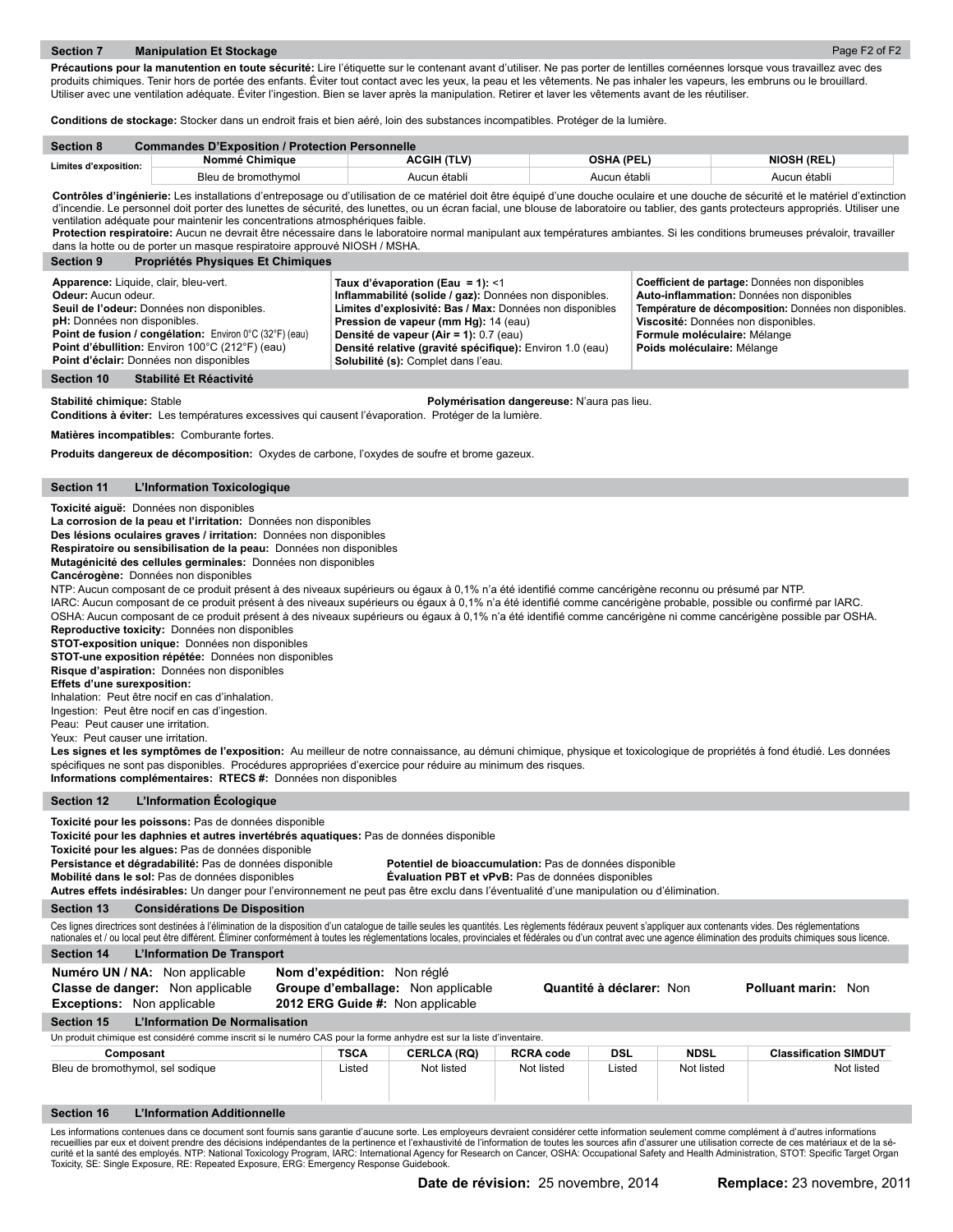#### **Section 1 Chemical Product and Company Information**

## Innovating Science® by Aldon Corporation

"cutting edge science for the classroom"

221 Rochester Street Avon, NY 14414-9409 (585) 226-6177

**CHEMTREC 24 Hour Emergency Phone Number (800) 424-9300**  For laboratory use only.

Not for drug, food or household use.

| <b>ANTACID#1</b><br><b>Product</b>                                                                                                                                                                                                                                                                                                                                                                               |                                                                                                                                                                                                                                                                 |
|------------------------------------------------------------------------------------------------------------------------------------------------------------------------------------------------------------------------------------------------------------------------------------------------------------------------------------------------------------------------------------------------------------------|-----------------------------------------------------------------------------------------------------------------------------------------------------------------------------------------------------------------------------------------------------------------|
| <b>Antacid Tablets</b><br>Synonyms                                                                                                                                                                                                                                                                                                                                                                               |                                                                                                                                                                                                                                                                 |
| <b>Hazards Identification</b><br><b>Section 2</b>                                                                                                                                                                                                                                                                                                                                                                |                                                                                                                                                                                                                                                                 |
| This substance or mixture has not been classified as hazardous according<br>to the Globally Harmonized System (GHS) of Classification and Labeling of<br>Chemicals.<br>Signal word: None required<br>Pictograms: No symbol required<br>Target organs: None known<br><b>GHS Classification: None required</b><br>GHS Label information: Hazard statement: None required<br>Precautionary statement: None required | Supplemental information:<br>Do not breathe dust. Do not get in eyes, on skin, or on clothing. Wear protective<br>gloves/protective clothing/eye protection/face protection. Wash hands thoroughly<br>after handling. Get medical attention if you feel unwell. |

Ca Prop 65: This product does not contain any chemicals known to the State of California to cause cancer or reproductive toxicity.

| <b>Section 3</b>                                           | <b>Composition / Information on Ingredients</b> |          |                |               |  |  |  |
|------------------------------------------------------------|-------------------------------------------------|----------|----------------|---------------|--|--|--|
| <b>Chemical Name</b>                                       |                                                 | CAS#     | %              | <b>EINECS</b> |  |  |  |
| Calcium carbonate (active ingredient)<br>Inert ingredients |                                                 | 471-34-1 | 40.0%<br>60.0% | 207-439-9     |  |  |  |
| <b>Section 4</b>                                           | <b>First Aid Measures</b>                       |          |                |               |  |  |  |

**INGESTION:** Call physician or Poison Control Center immediately. Induce vomiting only if advised by appropriate medical personnel.Never give anything by mouth to an unconscious person.

INHALATION: Remove to fresh air. If not breathing, give artificial respiration. If breathing is difficult, give oxygen. Get medical attention.

**EYE CONTACT:** Check for and remove contact lenses. Flush thoroughly with water for at least 15 minutes, lifting upper and lower eyelids occasionally. Get immediate medical attention.

**SKIN ABSORPTION:** Remove contaminated clothing. Flush thoroughly with mild soap and water. If irritation occurs, get medical attention.

### **Section 5 Fire Fighting Measures**

Suitable Extinguishing Media: Product will not burn or support fire. Use any media suitable for extinguishing supporting fire

Protective Actions for Fire-fighters: In fire conditions, wear a NIOSH/MSHA-approved self-contained breathing apparatus and full protective gear. Use water spray to keep fire-exposed containers cool.

Specific Hazards: The fumes evolved by burning calcium carbonate in air are composed of calcium oxide (quick lime), this material is irritating to the skin, eyes and mucous membranes.

#### **Section 6 Accidental Release Measures**

**Personal Precautions:** Evacuate personnel to safe area. Use proper personal protective equipment as indicated in Section 8. Provide adequate ventilation.

**Environmental Precautions:** Avoid runoff into storm sewers and ditches which lead to waterways.

**Containment and Cleanup:** Sweep or vacuum up and place in a suitable container for proper disposal. Wash spill area with soap and water.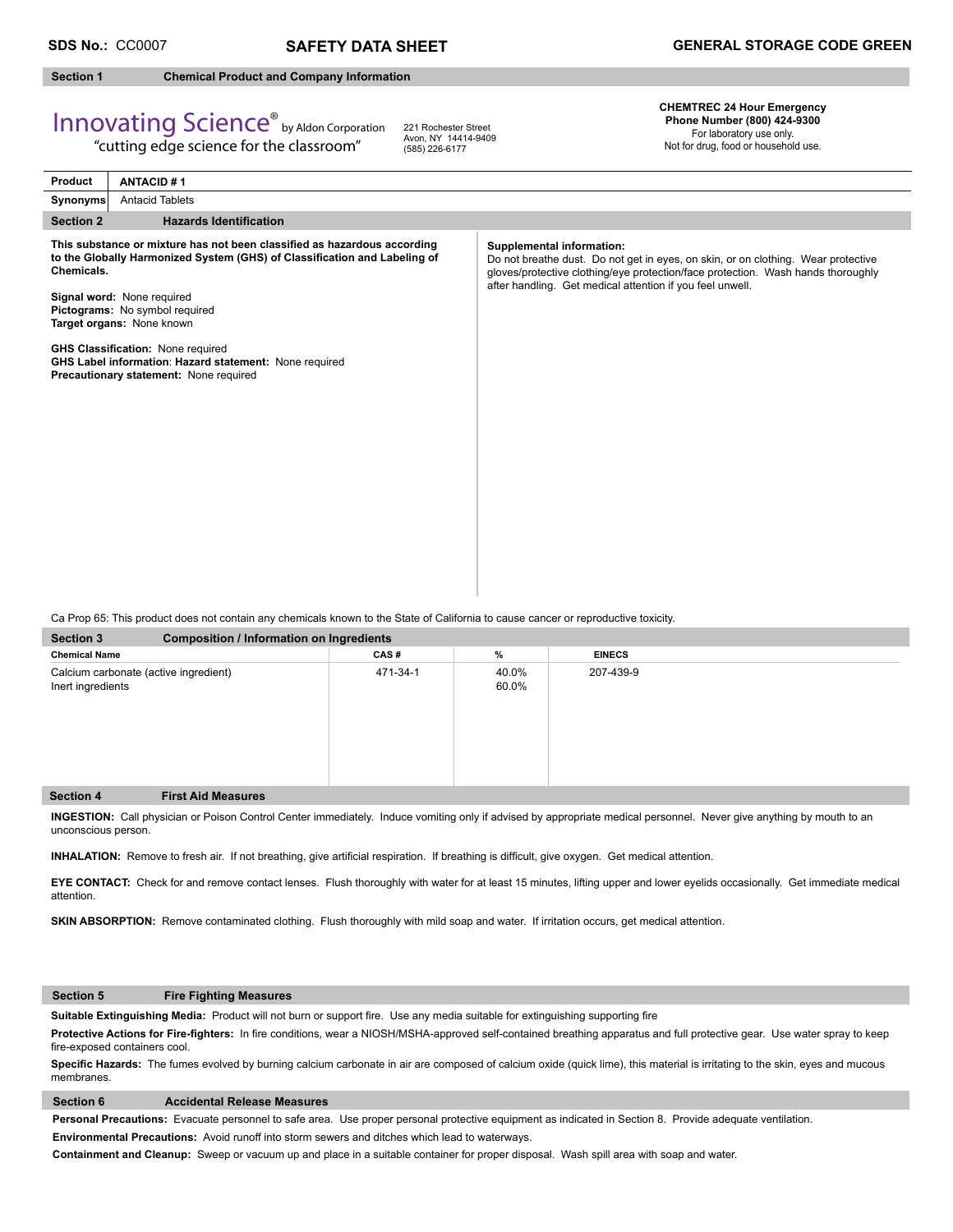**Precautions for Safe Handling:** Read label on container before using. Do not wear contact lenses when working with chemicals. Keep out of reach of children. Do not inhale dusts. Use with adequate ventilation. Avoid ingestion. Wash thoroughly after handling. Remove and wash clothing before reuse. **Conditions for Safe Storage:** Store in a cool, dry, well-ventilated area.

| <b>Section 8</b>        | <b>Exposure Controls / Personal Protection</b> |                                              |                   |                    |  |  |  |  |
|-------------------------|------------------------------------------------|----------------------------------------------|-------------------|--------------------|--|--|--|--|
|                         | <b>Chemical Name</b>                           | ACGIH (TLV)                                  | <b>OSHA (PEL)</b> | <b>NIOSH (REL)</b> |  |  |  |  |
| <b>Exposure Limits:</b> | Particles not otherwise classified             | TWA: 5 mg/m <sup>3</sup> respirable fraction | None established  | None established   |  |  |  |  |

Engineering controls: Facilities storing or utilizing this material should be equipped with an eyewash facility and a safety shower and fire extinguishing material. Personnel should wear safety glasses, goggles, or faceshield, lab coat or apron, appropriate protective gloves. Use adequate ventilation to keep airborne concentrations low. **Respiratory protection:** None should be needed in normal laboratory handling at room temperatures. If dusty conditions prevail, work in fume hood or wear a NIOSH/MSHA-

| approved respirator.                                                                                                                                                                                                                                                                                                                                                                                                                                                     |                                                                                                                                                                                                                                                                                                                                                                                                                                                                                                                                                                                                                                                                                                                                                                                                                                                                                                                                                                                                                                                                                                                                                                                                                                                                                                                                                                                                                                                                                                      |             |                                           |                  |            |             |                                                                                                                                                                                                                                                                                                                                                                                                              |
|--------------------------------------------------------------------------------------------------------------------------------------------------------------------------------------------------------------------------------------------------------------------------------------------------------------------------------------------------------------------------------------------------------------------------------------------------------------------------|------------------------------------------------------------------------------------------------------------------------------------------------------------------------------------------------------------------------------------------------------------------------------------------------------------------------------------------------------------------------------------------------------------------------------------------------------------------------------------------------------------------------------------------------------------------------------------------------------------------------------------------------------------------------------------------------------------------------------------------------------------------------------------------------------------------------------------------------------------------------------------------------------------------------------------------------------------------------------------------------------------------------------------------------------------------------------------------------------------------------------------------------------------------------------------------------------------------------------------------------------------------------------------------------------------------------------------------------------------------------------------------------------------------------------------------------------------------------------------------------------|-------------|-------------------------------------------|------------------|------------|-------------|--------------------------------------------------------------------------------------------------------------------------------------------------------------------------------------------------------------------------------------------------------------------------------------------------------------------------------------------------------------------------------------------------------------|
| <b>Section 9</b>                                                                                                                                                                                                                                                                                                                                                                                                                                                         | <b>Physical &amp; Chemical Properties</b>                                                                                                                                                                                                                                                                                                                                                                                                                                                                                                                                                                                                                                                                                                                                                                                                                                                                                                                                                                                                                                                                                                                                                                                                                                                                                                                                                                                                                                                            |             |                                           |                  |            |             |                                                                                                                                                                                                                                                                                                                                                                                                              |
| Odor: No odor.                                                                                                                                                                                                                                                                                                                                                                                                                                                           | Appearance: Solid. White tablets.<br><b>Evaporation rate (<math>= 1</math>):</b> Not applicable<br>Partition coefficient: Not applicable<br>Flammability (solid/gas): Data not available.<br>Auto-ignition temperature: Not applicable<br>Odor threshold: Data not available.<br>Explosion limits: Lower / Upper: Not flammable<br>Decomposition temperature: Not applicable<br>pH: Data not available.<br>Vapor pressure (mm Hg): Data not available<br>Viscosity: Data not available.<br>Melting / Freezing point: Data not available<br>Vapor density (Air = 1): Data not available<br><b>Molecular formula: Mixture</b><br><b>Boiling point: Data not available</b><br>Relative density (Specific gravity): 2.7-2.9<br><b>Molecular weight: Mixture</b><br>Solubility(ies): 0.001% @ 0°C in water.<br>Flash point: Not flammable                                                                                                                                                                                                                                                                                                                                                                                                                                                                                                                                                                                                                                                                 |             |                                           |                  |            |             |                                                                                                                                                                                                                                                                                                                                                                                                              |
| Section 10                                                                                                                                                                                                                                                                                                                                                                                                                                                               | <b>Stability &amp; Reactivity</b>                                                                                                                                                                                                                                                                                                                                                                                                                                                                                                                                                                                                                                                                                                                                                                                                                                                                                                                                                                                                                                                                                                                                                                                                                                                                                                                                                                                                                                                                    |             |                                           |                  |            |             |                                                                                                                                                                                                                                                                                                                                                                                                              |
| <b>Chemical stability: Stable</b>                                                                                                                                                                                                                                                                                                                                                                                                                                        | Conditions to avoid: Avoid contact with acids.                                                                                                                                                                                                                                                                                                                                                                                                                                                                                                                                                                                                                                                                                                                                                                                                                                                                                                                                                                                                                                                                                                                                                                                                                                                                                                                                                                                                                                                       |             | Hazardous polymerization: Will not occur. |                  |            |             |                                                                                                                                                                                                                                                                                                                                                                                                              |
|                                                                                                                                                                                                                                                                                                                                                                                                                                                                          | <b>Incompatible materials:</b> Reacts with acids.                                                                                                                                                                                                                                                                                                                                                                                                                                                                                                                                                                                                                                                                                                                                                                                                                                                                                                                                                                                                                                                                                                                                                                                                                                                                                                                                                                                                                                                    |             |                                           |                  |            |             |                                                                                                                                                                                                                                                                                                                                                                                                              |
|                                                                                                                                                                                                                                                                                                                                                                                                                                                                          | Hazardous decomposition products: Carbon dioxide.                                                                                                                                                                                                                                                                                                                                                                                                                                                                                                                                                                                                                                                                                                                                                                                                                                                                                                                                                                                                                                                                                                                                                                                                                                                                                                                                                                                                                                                    |             |                                           |                  |            |             |                                                                                                                                                                                                                                                                                                                                                                                                              |
| <b>Section 11</b>                                                                                                                                                                                                                                                                                                                                                                                                                                                        | <b>Toxicological Information</b>                                                                                                                                                                                                                                                                                                                                                                                                                                                                                                                                                                                                                                                                                                                                                                                                                                                                                                                                                                                                                                                                                                                                                                                                                                                                                                                                                                                                                                                                     |             |                                           |                  |            |             |                                                                                                                                                                                                                                                                                                                                                                                                              |
| Additional information: RTECS #: Data not available                                                                                                                                                                                                                                                                                                                                                                                                                      | Acute toxicity: Data not available<br>Skin corrosion/irritation: Data not available<br>Serious eye damage/irritation: Data not available<br>Respiratory or skin sensitization: Data not available<br>Germ cell mutagenicity: Data not available<br>Carcinogenity: Data not available<br>NTP: No component of this product present at levels greater than or equal to 0.1% is identified as a known or anticipated carcinogen by NTP.<br>IARC: No component of this product present at levels greater than or equal to 0.1% is identified as probable, possible or confirmed human carcinogen by IARC.<br>OSHA: No component of this product present at levels greater than or equal to 0.1% is identified as a carcinogen or potential carcinogen by OSHA.<br>Reproductive toxicity: Data not available<br><b>STOT-single exposure:</b> Data not available<br>STOT-repeated exposure: Data not available<br><b>Aspiration hazard:</b> Data not available<br><b>Potential health effects:</b><br>Inhalation: Dust may cause congestion and irritation in nasal and respiratory passages.<br>Ingestion: Ingestion may cause gastrointestinal irritation.<br>Skin: Prolonged exposure may cause irritation.<br>Eyes: May cause irritation.<br>Signs and symptoms of exposure: To the best of our knowledge the chemical, physical and toxicological properties have not been thoroughly investigated. Specific data is<br>not available. Exercise appropriate procedures to minimize potential hazards. |             |                                           |                  |            |             |                                                                                                                                                                                                                                                                                                                                                                                                              |
| <b>Section 12</b>                                                                                                                                                                                                                                                                                                                                                                                                                                                        | <b>Ecological Information</b>                                                                                                                                                                                                                                                                                                                                                                                                                                                                                                                                                                                                                                                                                                                                                                                                                                                                                                                                                                                                                                                                                                                                                                                                                                                                                                                                                                                                                                                                        |             |                                           |                  |            |             |                                                                                                                                                                                                                                                                                                                                                                                                              |
| Toxicity to fish: No data available<br>Toxicity to daphnia and other aquatic invertebrates: No data available<br>Toxicity to algae: No data available<br>Persistence and degradability: No data available<br>Bioaccumulative potential: No data available<br>PBT and vPvB assessment: No data available<br>Mobility in soil: No data available<br>Other adverse effects: An environmental hazard cannot be excluded in the event of unprofessional handling or disposal. |                                                                                                                                                                                                                                                                                                                                                                                                                                                                                                                                                                                                                                                                                                                                                                                                                                                                                                                                                                                                                                                                                                                                                                                                                                                                                                                                                                                                                                                                                                      |             |                                           |                  |            |             |                                                                                                                                                                                                                                                                                                                                                                                                              |
| <b>Section 13</b>                                                                                                                                                                                                                                                                                                                                                                                                                                                        | <b>Disposal Considerations</b>                                                                                                                                                                                                                                                                                                                                                                                                                                                                                                                                                                                                                                                                                                                                                                                                                                                                                                                                                                                                                                                                                                                                                                                                                                                                                                                                                                                                                                                                       |             |                                           |                  |            |             |                                                                                                                                                                                                                                                                                                                                                                                                              |
|                                                                                                                                                                                                                                                                                                                                                                                                                                                                          | These disposal guidelines are intended for the disposal of catalog-size quantities only. Federal regulations may apply to empty container. State and/or local<br>regulations may be different. Dispose of in accordance with all local, state and federal regulations or contract with a licensed chemical disposal agency.                                                                                                                                                                                                                                                                                                                                                                                                                                                                                                                                                                                                                                                                                                                                                                                                                                                                                                                                                                                                                                                                                                                                                                          |             |                                           |                  |            |             |                                                                                                                                                                                                                                                                                                                                                                                                              |
| <b>Section 14</b>                                                                                                                                                                                                                                                                                                                                                                                                                                                        | <b>Transport Information</b>                                                                                                                                                                                                                                                                                                                                                                                                                                                                                                                                                                                                                                                                                                                                                                                                                                                                                                                                                                                                                                                                                                                                                                                                                                                                                                                                                                                                                                                                         |             |                                           |                  |            |             |                                                                                                                                                                                                                                                                                                                                                                                                              |
|                                                                                                                                                                                                                                                                                                                                                                                                                                                                          | <b>UN/NA number:</b> Not applicable<br><b>Shipping name:</b> Not Regulated<br>Packing group: Not applicable<br>Reportable Quantity: No<br>Marine pollutant: No<br><b>Hazard class:</b> Not applicable<br>Exceptions: Not applicable<br>2012 ERG Guide # Not applicable                                                                                                                                                                                                                                                                                                                                                                                                                                                                                                                                                                                                                                                                                                                                                                                                                                                                                                                                                                                                                                                                                                                                                                                                                               |             |                                           |                  |            |             |                                                                                                                                                                                                                                                                                                                                                                                                              |
| <b>Section 15</b>                                                                                                                                                                                                                                                                                                                                                                                                                                                        | <b>Regulatory Information</b>                                                                                                                                                                                                                                                                                                                                                                                                                                                                                                                                                                                                                                                                                                                                                                                                                                                                                                                                                                                                                                                                                                                                                                                                                                                                                                                                                                                                                                                                        |             |                                           |                  |            |             |                                                                                                                                                                                                                                                                                                                                                                                                              |
|                                                                                                                                                                                                                                                                                                                                                                                                                                                                          | A chemical is considered to be listed if the CAS number for the anhydrous form is on the Inventory list.                                                                                                                                                                                                                                                                                                                                                                                                                                                                                                                                                                                                                                                                                                                                                                                                                                                                                                                                                                                                                                                                                                                                                                                                                                                                                                                                                                                             |             |                                           |                  |            |             |                                                                                                                                                                                                                                                                                                                                                                                                              |
| Component                                                                                                                                                                                                                                                                                                                                                                                                                                                                |                                                                                                                                                                                                                                                                                                                                                                                                                                                                                                                                                                                                                                                                                                                                                                                                                                                                                                                                                                                                                                                                                                                                                                                                                                                                                                                                                                                                                                                                                                      | <b>TSCA</b> | <b>CERLCA (RQ)</b>                        | <b>RCRA code</b> | <b>DSL</b> | <b>NDSL</b> | <b>WHMIS Classification</b>                                                                                                                                                                                                                                                                                                                                                                                  |
| Calcium carbonate                                                                                                                                                                                                                                                                                                                                                                                                                                                        |                                                                                                                                                                                                                                                                                                                                                                                                                                                                                                                                                                                                                                                                                                                                                                                                                                                                                                                                                                                                                                                                                                                                                                                                                                                                                                                                                                                                                                                                                                      | Listed      | Not listed                                | Not listed       | Not listed | Not listed  | Uncontrolled product                                                                                                                                                                                                                                                                                                                                                                                         |
| <b>Section 16</b>                                                                                                                                                                                                                                                                                                                                                                                                                                                        | <b>Additional Information</b>                                                                                                                                                                                                                                                                                                                                                                                                                                                                                                                                                                                                                                                                                                                                                                                                                                                                                                                                                                                                                                                                                                                                                                                                                                                                                                                                                                                                                                                                        |             |                                           |                  |            |             |                                                                                                                                                                                                                                                                                                                                                                                                              |
| ERG: Emergency Response Guidebook.                                                                                                                                                                                                                                                                                                                                                                                                                                       | IARC: International Agency for Research on Cancer, OSHA: Occupational Safety and Health Administration, STOT: Specific Target Organ Toxicity, SE: Single Exposure, RE: Repeated Exposure,                                                                                                                                                                                                                                                                                                                                                                                                                                                                                                                                                                                                                                                                                                                                                                                                                                                                                                                                                                                                                                                                                                                                                                                                                                                                                                            |             |                                           |                  |            |             | The information contained herein is furnished without warranty of any kind. Employers should use this information only as a supplement to other information gathered by them and must make indepen-<br>dent determinations of suitability and completeness of information from all sources to assure proper use of these materials and the safety and health of employees. NTP: National Toxicology Program, |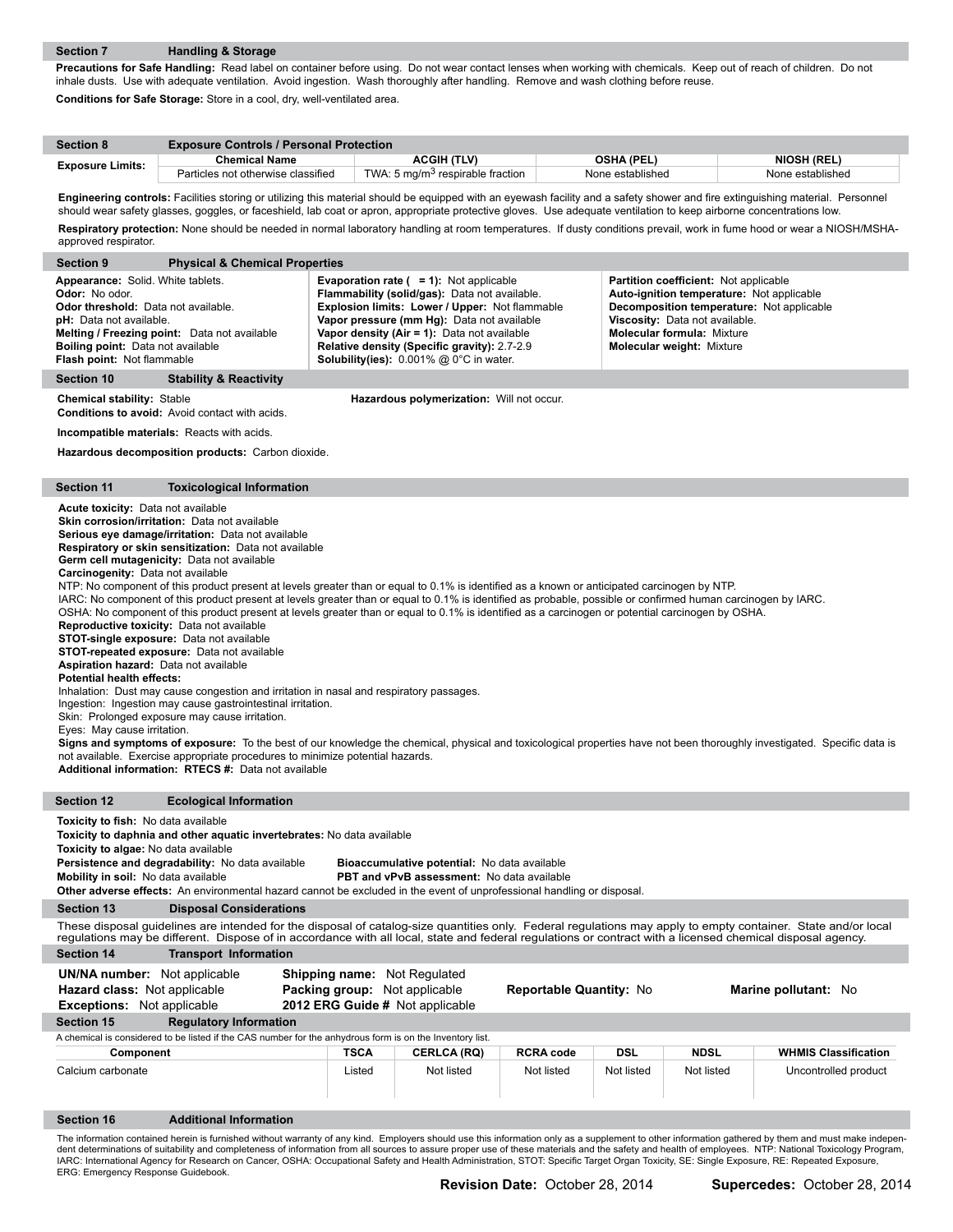#### **Section 1 L'information de produit chimique et de compagnie**

# Innovating Science® by Aldon Corporation

"cutting edge science for the classroom"

221 Rochester Street Avon, NY 14414-9409 (585) 226-6177

#### **CHEMTREC 24 Numéros De Téléphone De Secours D'Heure (800) 424-9300** Pour l'usage de laboratoire seulement. Pas pour l'usage de drogue, de nourriture

ou de ménage.

| Synonymes<br>Comprimés antiacides<br><b>Section 2</b><br><b>Identification De Risques</b><br>Cette substance ou un mélange n'a pas été classé comme dangereux à ce<br>Informations supplementaires:<br>selon le Système général harmonisé (SGH) de classification et d'étiquetage<br>Ne pas respirer les poussières. Ne pas mettre dans les yeux, la peau ou les<br>vêtements. Porter des gants de protection / des vêtements de protection / protection<br>des produits chimiques.<br>des yeux / du visage. Se laver les mains après avoir manipulé. Consulter un médecin<br>en cas de malaise.<br>Mention d'avertissement: Aucune requise<br>Pictogrammes: Aucun symbole n'est demandé<br>Les organes cibles: Aucun connu<br>Classification par le GHS: Aucune requise<br>Renseignements sur l'étiquette GHS: Mention de danger: Aucune requise<br>Déclarations de précaution: Aucune requise<br>CA Prop 65: Ce produit ne contient pas de produits chimiques connus à l'État de Californie pour causer le cancer ou de toxicité reproductive.<br><b>Section 3</b><br><b>Composition / Information Sur Des Ingrédients</b> | <b>Produit</b> | <b>ANTIACIDE #1</b> |  |
|------------------------------------------------------------------------------------------------------------------------------------------------------------------------------------------------------------------------------------------------------------------------------------------------------------------------------------------------------------------------------------------------------------------------------------------------------------------------------------------------------------------------------------------------------------------------------------------------------------------------------------------------------------------------------------------------------------------------------------------------------------------------------------------------------------------------------------------------------------------------------------------------------------------------------------------------------------------------------------------------------------------------------------------------------------------------------------------------------------------------------|----------------|---------------------|--|
|                                                                                                                                                                                                                                                                                                                                                                                                                                                                                                                                                                                                                                                                                                                                                                                                                                                                                                                                                                                                                                                                                                                              |                |                     |  |
|                                                                                                                                                                                                                                                                                                                                                                                                                                                                                                                                                                                                                                                                                                                                                                                                                                                                                                                                                                                                                                                                                                                              |                |                     |  |
|                                                                                                                                                                                                                                                                                                                                                                                                                                                                                                                                                                                                                                                                                                                                                                                                                                                                                                                                                                                                                                                                                                                              |                |                     |  |
|                                                                                                                                                                                                                                                                                                                                                                                                                                                                                                                                                                                                                                                                                                                                                                                                                                                                                                                                                                                                                                                                                                                              |                |                     |  |
|                                                                                                                                                                                                                                                                                                                                                                                                                                                                                                                                                                                                                                                                                                                                                                                                                                                                                                                                                                                                                                                                                                                              |                |                     |  |
|                                                                                                                                                                                                                                                                                                                                                                                                                                                                                                                                                                                                                                                                                                                                                                                                                                                                                                                                                                                                                                                                                                                              |                |                     |  |

| Nommé Chimique                                                | # CAS    | %              | <b>EINECS</b> |  |
|---------------------------------------------------------------|----------|----------------|---------------|--|
| Carbonate de calcium (substance actif)<br>Ingrédients inertes | 471-34-1 | 40.0%<br>60.0% | 207-439-9     |  |
| <b>Mesures De Premiers Soins</b><br>Section 4                 |          |                |               |  |

**INGESTION:** Appeler un médecin ou un centre antipoison immédiatement. Provoquer le vomissement seulement si elle est informée par le personnel compétent médicaux. Ne jamais rien donner par la bouche à une personne inconsciente.

INHALATION: Sortir au grand air. Si elle ne respire pas, pratiquer la respiration artificielle. Si la respiration est difficile, donner de l'oxygène. Obtenir des soins médicaux.

CONTACT AVEC LES YEUX: Vérifier et enlever les lentilles de contact. Rincer abondamment à l'eau pendant au moins 15 minutes, en soulevant les paupières inférieures et supérieures de temps en temps. Obtenez une attention médicale immédiate.

**ABSORPTION PAR LA PEAU:** Enlever les vêtements contaminés. Rincer soigneusement avec du savon doux et d'eau. En cas d'irritation, consulter un médecin.

#### **Section 5 Mesures De Lutte Contre l'Incendie**

**Moyens d'extinction:** Le produit ne brûle pas ou appuyer feu. Utilisez des supports adaptés pour éteindre le feu à l'appui.

**Actions de protection pour les sapeurs-pompiers:** En cas d'incendie, porter un appareil respiratoire NIOSH / MSHA approuvé autonome et un équipement complet de protection. Utiliser un jet d'eau pour maintenir incendie refroidir les conteneurs exposés..

Dangers spécifiques: Les fumées dégagées par la combustion du carbonate de calcium dans de l'air se composent d'oxyde de calcium (chaux vive), ce matériau est irritant pour la peau, des yeux et des muqueuses.

#### **Section 6 Mesures De Déchargement Accidentel**

Précautions personnelles: Évacuer le personnel vers la zone sûre. Utiliser un équipement de protection personnelle comme indiqué dans la Section 8. Assurer une ventilation adéquate. **Précautions environnementales:** Éviter tout ruissellement vers les égouts pluviaux et les fossés qui aboutissent aux voies navigables.

Confinement et de nettoyage: Balayez ou nettoyez à l'aspirateur vers le haut et placez dans un récipient approprié pour la disposition appropriée. Laver la zone de déversement avec du savon et de l'eau.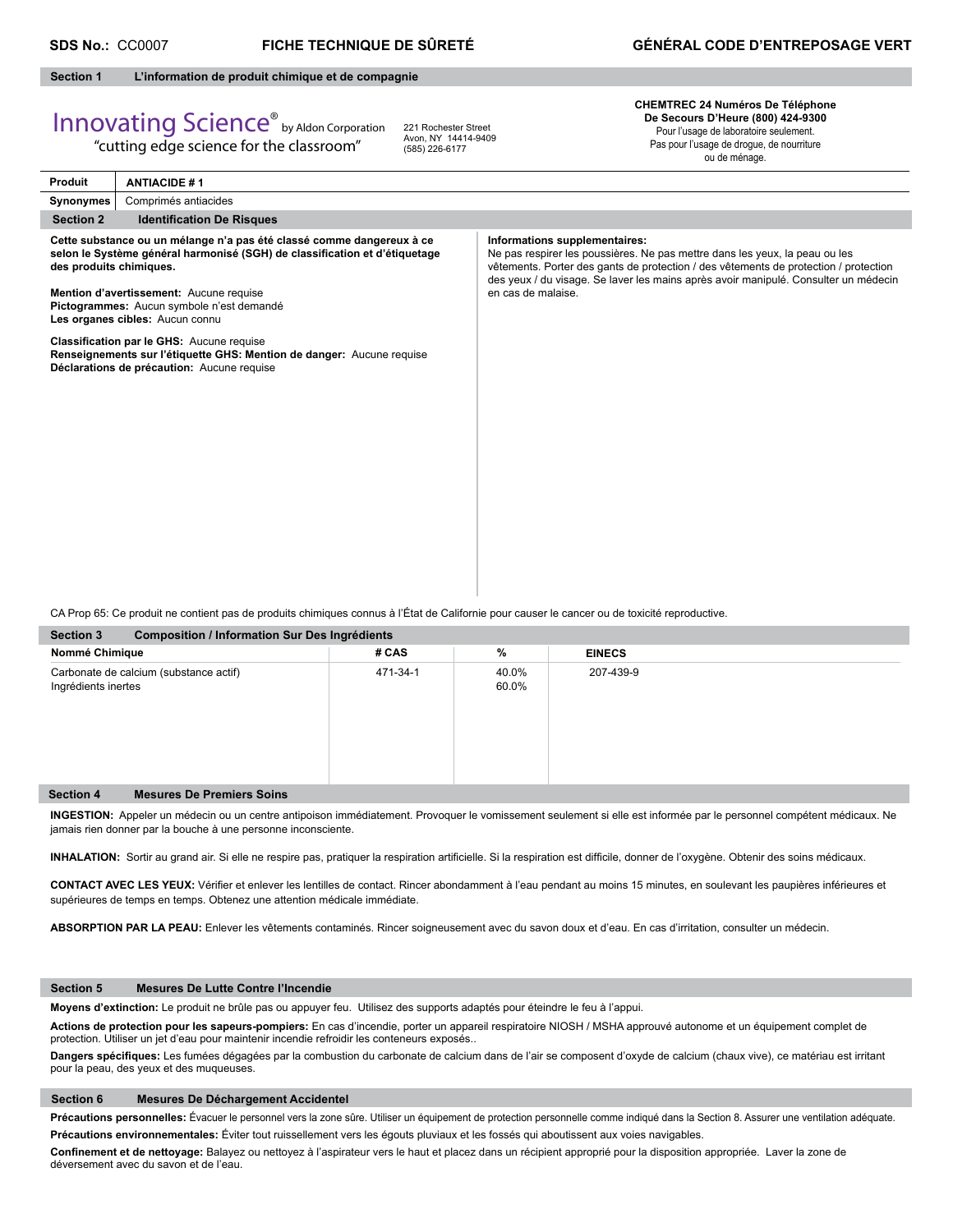Précautions pour la manutention en toute sécurité: Lire l'étiquette sur le contenant avant d'utiliser. Ne pas porter de lentilles cornéennes lorsque vous travaillez avec des produits chimiques. Tenir hors de portée des enfants. Ne pas inhaler les poussières. Utiliser avec une ventilation adéquate. Éviter l'ingestion. Bien se laver après la manipulation. Retirer et laver les vêtements avant de les réutiliser.

**Conditions de stockage:** Stocker dans un endroit frais, sec et bien aéré.

| <b>Section 8</b>      | <b>Commandes D'Exposition / Protection Personnelle</b> |                                              |              |                    |  |  |  |  |
|-----------------------|--------------------------------------------------------|----------------------------------------------|--------------|--------------------|--|--|--|--|
| Limites d'exposition: | Nommé Chimiaue                                         | <b>ACGIH (TLV)</b>                           | OSHA (PEL)   | <b>NIOSH (REL)</b> |  |  |  |  |
|                       | Particules non classées ailleurs                       | TWA: 5 mg/m <sup>3</sup> fraction respirable | Aucun établi | Aucun établi       |  |  |  |  |

Contrôles d'ingénierie: Les installations d'entreposage ou d'utilisation de ce matériel doit être équipé d'une douche oculaire et une douche de sécurité et le matériel d'extinction d'incendie. Le personnel doit porter des lunettes de sécurité, des lunettes, ou un écran facial, une blouse de laboratoire ou tablier, des gants protecteurs appropriés. Utiliser une ventilation adéquate pour maintenir les concentrations atmosphériques faible.

**Protection respiratoire:** Aucun ne devrait être nécessaire dans le laboratoire normal manipulant aux températures ambiantes. Si les conditions poussiéreuses prévaloir, travailler dans la hotte ou de porter un masque respiratoire approuvé NIOSH / MSHA.

| <b>Propriétés Physiques Et Chimiques</b><br><b>Section 9</b>                                                                                                                                                                                                                              |                                                                                                                                                                                                                                                                                                                                                                         |                                                                                                                                                                                                                                           |
|-------------------------------------------------------------------------------------------------------------------------------------------------------------------------------------------------------------------------------------------------------------------------------------------|-------------------------------------------------------------------------------------------------------------------------------------------------------------------------------------------------------------------------------------------------------------------------------------------------------------------------------------------------------------------------|-------------------------------------------------------------------------------------------------------------------------------------------------------------------------------------------------------------------------------------------|
| Apparence: Solide. Comprimés blancs<br>Odeur: Aucun odeur.<br>Seuil de l'odeur: Données non disponibles.<br><b>pH:</b> Données non disponibles.<br>Point de fusion / congélation: Données non disponibles<br>Point d'ébullition: Données non disponibles<br>Point d'éclair: Ininflammable | Taux d'évaporation $( = 1)$ : Non applicable<br>Inflammabilité (solide / gaz): Données non disponibles.<br>Limites d'explosivité: Bas / Max: Ininflammable<br>Pression de vapeur (mm Hg): Données non disponibles<br>Densité de vapeur (Air = 1): Données non disponibles<br>Densité relative (gravité spécifique): 2.7-2.9<br>Solubilité (s): 0.001% @ 0°C dans l'eau. | Coefficient de partage: Non applicable<br>Auto-inflammation: Non applicable<br>Température de décomposition: Données non disponibles<br>Viscosité: Données non disponibles.<br>Formule moléculaire: Mélange<br>Poids moléculaire: Mélange |
| Section 10<br>Stabilité Et Réactivité                                                                                                                                                                                                                                                     |                                                                                                                                                                                                                                                                                                                                                                         |                                                                                                                                                                                                                                           |

**Stabilité chimique:** Stable **Polymérisation dangereuse:** N'aura pas lieu.

**Conditions à éviter:** Eviter le contact avec les acides.

**Matières incompatibles:** Réagit avec les acides.

**Produits dangereux de décomposition:** Dioxyde de carbone.

#### **Section 11 L'Information Toxicologique**

**Toxicité aiguë:** Données non disponibles

**La corrosion de la peau et l'irritation:** Données non disponibles

**Des lésions oculaires graves / irritation:** Données non disponibles

**Respiratoire ou sensibilisation de la peau:** Données non disponibles

**Mutagénicité des cellules germinales:** Données non disponibles

**Cancérogène:** Données non disponibles

NTP: Aucun composant de ce produit présent à des niveaux supérieurs ou égaux à 0,1% n'a été identifié comme cancérigène reconnu ou présumé par NTP.

IARC: Aucun composant de ce produit présent à des niveaux supérieurs ou égaux à 0,1% n'a été identifié comme cancérigène probable, possible ou confirmé par IARC. OSHA: Aucun composant de ce produit présent à des niveaux supérieurs ou égaux à 0,1% n'a été identifié comme cancérigène ni comme cancérigène possible par OSHA.

**Reproductive toxicity:** Données non disponibles

**STOT-exposition unique:** Données non disponibles

**STOT-une exposition répétée:** Données non disponibles

**Risque d'aspiration:** Données non disponibles

**Effets d'une surexposition:** 

Inhalation: La poussière peut causer de la congestion et l'irritation nasale et les voies respiratoires.

Ingestion: L'ingestion peut provoquer une irritation gastro-intestinale.

Peau: Une exposition prolongée peut provoquer une irritation.

Yeux: Peut causer une irritation.

Les signes et les symptômes de l'exposition: Au meilleur de notre connaissance les propriétés chimiques, physiques et toxicologiques n'ont pas été à fond étudiées. Les données spécifiques ne sont pas disponibles. Procédures appropriées d'exercice pour réduire au minimum des risques. **Informations complémentaires: RTECS #:** Données non disponibles

**Section 12 L'Information Écologique**

**Toxicité pour les poissons:** Pas de données disponible

**Toxicité pour les daphnies et autres invertébrés aquatiques:** Pas de données disponible

**Toxicité pour les algues:** Pas de données disponible

**Persistance et dégradabilité:** Pas de données disponible **Potentiel de bioaccumulation:** Pas de données disponible

**Mobilité dans le sol:** Pas de données disponibles **Évaluation PBT et vPvB:** Pas de données disponibles

**Autres effets indésirables:** Un danger pour l'environnement ne peut pas être exclu dans l'éventualité d'une manipulation ou d'élimination.

**Section 13 Considérations De Disposition**

Ces lignes directrices sont destinées à l'élimination de la disposition d'un catalogue de taille seules les quantités. Les règlements fédéraux peuvent s'appliquer aux contenants vides. Des réglementations nationales et / ou local peut être différent. Éliminer conformément à toutes les réglementations locales, provinciales et fédérales ou d'un contrat avec une agence élimination des produits chimiques sous licence.

| nationales et / ou local peut ette unierent. Emmier comomientent a toutes les regiermentations locales, provinciales et leucrales ou u un comula avec une agence emmiation ues proudits chimiques sous illeritie.                                                                                                                                                                                                     |                                                                                                       |                    |                  |                          |                      |                              |  |
|-----------------------------------------------------------------------------------------------------------------------------------------------------------------------------------------------------------------------------------------------------------------------------------------------------------------------------------------------------------------------------------------------------------------------|-------------------------------------------------------------------------------------------------------|--------------------|------------------|--------------------------|----------------------|------------------------------|--|
| <b>L'Information De Transport</b><br>Section 14                                                                                                                                                                                                                                                                                                                                                                       |                                                                                                       |                    |                  |                          |                      |                              |  |
| Numéro UN / NA: Non applicable<br><b>Classe de danger:</b> Non applicable<br><b>Exceptions:</b> Non applicable                                                                                                                                                                                                                                                                                                        | Nom d'expédition: Non réglé<br>Groupe d'emballage: Non applicable<br>2012 ERG Guide #: Non applicable |                    |                  | Quantité à déclarer: Non |                      | <b>Polluant marin: Non</b>   |  |
| <b>L'Information De Normalisation</b><br><b>Section 15</b>                                                                                                                                                                                                                                                                                                                                                            |                                                                                                       |                    |                  |                          |                      |                              |  |
| Un produit chimique est considéré comme inscrit si le numéro CAS pour la forme anhydre est sur la liste d'inventaire.                                                                                                                                                                                                                                                                                                 |                                                                                                       |                    |                  |                          |                      |                              |  |
| Composant                                                                                                                                                                                                                                                                                                                                                                                                             | <b>TSCA</b>                                                                                           | <b>CERLCA (RQ)</b> | <b>RCRA code</b> | DSL                      | <b>NDSL</b>          | <b>Classification SIMDUT</b> |  |
| Carbonate de calcium                                                                                                                                                                                                                                                                                                                                                                                                  | Not listed                                                                                            | Not listed         | Not listed       | Not listed               | Produit non contrôlé |                              |  |
| Section 16<br><b>L'Information Additionnelle</b>                                                                                                                                                                                                                                                                                                                                                                      |                                                                                                       |                    |                  |                          |                      |                              |  |
| Les informations contenues dans ce document sont fournis sans garantie d'aucune sorte. Les employeurs devraient considérer cette information seulement comme complément à d'autres informations<br>requeillies par eux et doivent prendre des décisions indépendantes de la pertinence et l'exhaustivité de l'information de toutes les sources afin d'assurer une utilisation correcte de ces matériaux et de la sé- |                                                                                                       |                    |                  |                          |                      |                              |  |

recueillies par eux et doivent prendre des décisions indépendantes de la pertinence et l'exhaustivité de l'information de toutes les sources afin d'assurer une utilisation correcte de ces matériaux et de la sé-<br>curité et l Toxicity, SE: Single Exposure, RE: Repeated Exposure, ERG: Emergency Response Guidebook.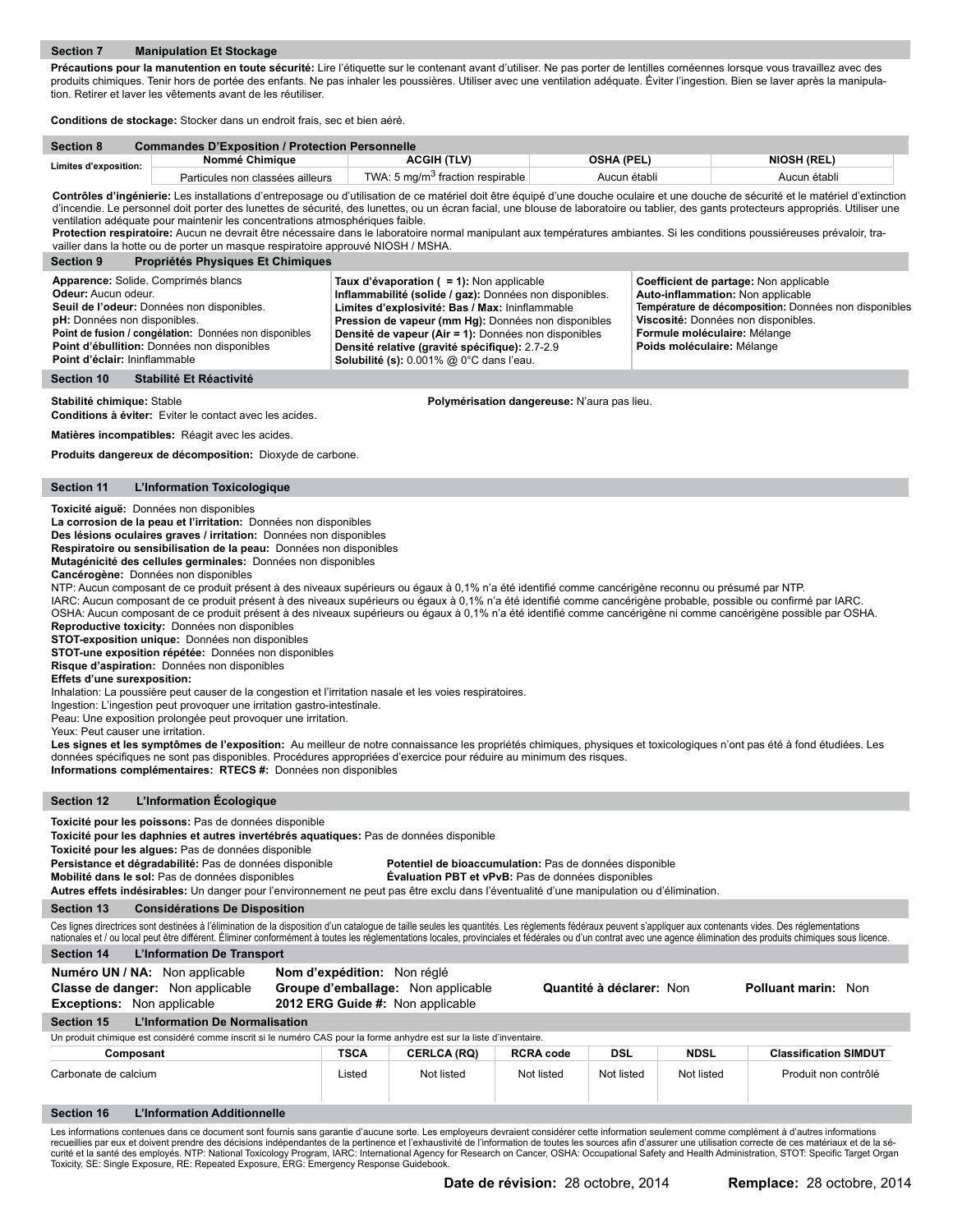#### **Section 1 Chemical Product and Company Information**

## Innovating Science® by Aldon Corporation

"cutting edge science for the classroom"

221 Rochester Street Avon, NY 14414-9409 (585) 226-6177

**CHEMTREC 24 Hour Emergency Phone Number (800) 424-9300**  For laboratory use only.

Not for drug, food or household use.

| Product          | <b>ANTACID#2</b>                                                                                                                                                                                                                                                                                                                                                                                   |                                                                                                                                                                                                                                                                        |
|------------------|----------------------------------------------------------------------------------------------------------------------------------------------------------------------------------------------------------------------------------------------------------------------------------------------------------------------------------------------------------------------------------------------------|------------------------------------------------------------------------------------------------------------------------------------------------------------------------------------------------------------------------------------------------------------------------|
| Synonyms         | <b>Antacid Tablets</b>                                                                                                                                                                                                                                                                                                                                                                             |                                                                                                                                                                                                                                                                        |
| <b>Section 2</b> | <b>Hazards Identification</b>                                                                                                                                                                                                                                                                                                                                                                      |                                                                                                                                                                                                                                                                        |
| Chemicals.       | This substance or mixture has not been classified as hazardous according<br>to the Globally Harmonized System (GHS) of Classification and Labeling of<br>Signal word: None required<br>Pictograms: No symbol required<br>Target organs: None known<br><b>GHS Classification: None required</b><br>GHS Label information: Hazard statement: None required<br>Precautionary statement: None required | <b>Supplemental information:</b><br>Do not breathe dust. Do not get in eyes, on skin, or on clothing. Wear protective<br>gloves/protective clothing/eye protection/face protection. Wash hands thoroughly<br>after handling. Get medical attention if you feel unwell. |
|                  |                                                                                                                                                                                                                                                                                                                                                                                                    |                                                                                                                                                                                                                                                                        |

Ca Prop 65: This product does not contain any chemicals known to the State of California to cause cancer or reproductive toxicity.

| <b>Section 3</b>                                           | <b>Composition / Information on Ingredients</b> |          |                |               |  |
|------------------------------------------------------------|-------------------------------------------------|----------|----------------|---------------|--|
| <b>Chemical Name</b>                                       |                                                 | CAS#     | %              | <b>EINECS</b> |  |
| Calcium carbonate (active ingredient)<br>Inert ingredients |                                                 | 471-34-1 | 40.0%<br>60.0% | 207-439-9     |  |
| <b>Section 4</b>                                           | <b>First Aid Measures</b>                       |          |                |               |  |

**INGESTION:** Call physician or Poison Control Center immediately. Induce vomiting only if advised by appropriate medical personnel.Never give anything by mouth to an unconscious person.

INHALATION: Remove to fresh air. If not breathing, give artificial respiration. If breathing is difficult, give oxygen. Get medical attention.

**EYE CONTACT:** Check for and remove contact lenses. Flush thoroughly with water for at least 15 minutes, lifting upper and lower eyelids occasionally. Get immediate medical attention.

**SKIN ABSORPTION:** Remove contaminated clothing. Flush thoroughly with mild soap and water. If irritation occurs, get medical attention.

### **Section 5 Fire Fighting Measures**

Suitable Extinguishing Media: Product will not burn or support fire. Use any media suitable for extinguishing supporting fire

Protective Actions for Fire-fighters: In fire conditions, wear a NIOSH/MSHA-approved self-contained breathing apparatus and full protective gear. Use water spray to keep fire-exposed containers cool.

Specific Hazards: The fumes evolved by burning calcium carbonate in air are composed of calcium oxide (quick lime), this material is irritating to the skin, eyes and mucous membranes.

#### **Section 6 Accidental Release Measures**

**Personal Precautions:** Evacuate personnel to safe area. Use proper personal protective equipment as indicated in Section 8. Provide adequate ventilation.

**Environmental Precautions:** Avoid runoff into storm sewers and ditches which lead to waterways.

**Containment and Cleanup:** Sweep or vacuum up and place in a suitable container for proper disposal. Wash spill area with soap and water.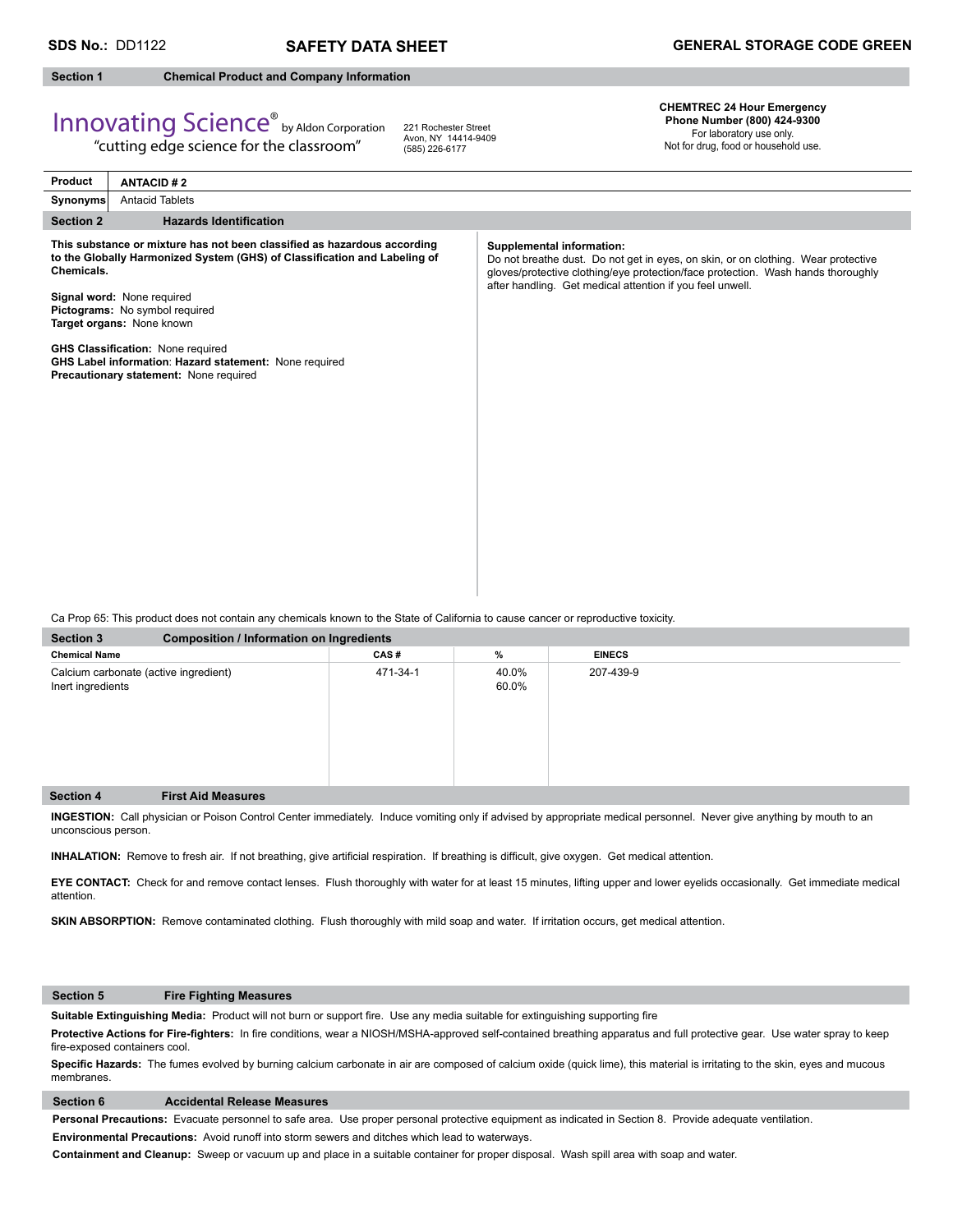**Precautions for Safe Handling:** Read label on container before using. Do not wear contact lenses when working with chemicals. Keep out of reach of children. Do not inhale dusts. Use with adequate ventilation. Avoid ingestion. Wash thoroughly after handling. Remove and wash clothing before reuse. **Conditions for Safe Storage:** Store in a cool, dry, well-ventilated area.

| <b>Section 8</b>        | <b>Exposure Controls / Personal Protection</b> |                                              |                   |                    |  |  |  |  |
|-------------------------|------------------------------------------------|----------------------------------------------|-------------------|--------------------|--|--|--|--|
|                         | <b>Chemical Name</b>                           | ACGIH (TLV)                                  | <b>OSHA (PEL)</b> | <b>NIOSH (REL)</b> |  |  |  |  |
| <b>Exposure Limits:</b> | Particles not otherwise classified             | TWA: 5 mg/m <sup>3</sup> respirable fraction | None established  | None established   |  |  |  |  |

Engineering controls: Facilities storing or utilizing this material should be equipped with an eyewash facility and a safety shower and fire extinguishing material. Personnel should wear safety glasses, goggles, or faceshield, lab coat or apron, appropriate protective gloves. Use adequate ventilation to keep airborne concentrations low. **Respiratory protection:** None should be needed in normal laboratory handling at room temperatures. If dusty conditions prevail, work in fume hood or wear a NIOSH/MSHA-

| approved respirator.                                                                                                                                                                                                                                                                                                                                                                                                                                                     |                                                                                                                                                                                                                                                                                                                                                                                                                                                                                                                                                                                                                                                                                                                                                                                                                                                                                                                                                                                                                                                                                                                                                                                                                                                                                                                                                                                                                                                                                                      |             |                                           |                  |            |             |                                                                                                                                                                                                                                                                                                                                                                                                              |
|--------------------------------------------------------------------------------------------------------------------------------------------------------------------------------------------------------------------------------------------------------------------------------------------------------------------------------------------------------------------------------------------------------------------------------------------------------------------------|------------------------------------------------------------------------------------------------------------------------------------------------------------------------------------------------------------------------------------------------------------------------------------------------------------------------------------------------------------------------------------------------------------------------------------------------------------------------------------------------------------------------------------------------------------------------------------------------------------------------------------------------------------------------------------------------------------------------------------------------------------------------------------------------------------------------------------------------------------------------------------------------------------------------------------------------------------------------------------------------------------------------------------------------------------------------------------------------------------------------------------------------------------------------------------------------------------------------------------------------------------------------------------------------------------------------------------------------------------------------------------------------------------------------------------------------------------------------------------------------------|-------------|-------------------------------------------|------------------|------------|-------------|--------------------------------------------------------------------------------------------------------------------------------------------------------------------------------------------------------------------------------------------------------------------------------------------------------------------------------------------------------------------------------------------------------------|
| <b>Section 9</b>                                                                                                                                                                                                                                                                                                                                                                                                                                                         | <b>Physical &amp; Chemical Properties</b>                                                                                                                                                                                                                                                                                                                                                                                                                                                                                                                                                                                                                                                                                                                                                                                                                                                                                                                                                                                                                                                                                                                                                                                                                                                                                                                                                                                                                                                            |             |                                           |                  |            |             |                                                                                                                                                                                                                                                                                                                                                                                                              |
| Odor: No odor.                                                                                                                                                                                                                                                                                                                                                                                                                                                           | Appearance: Solid. White tablets.<br><b>Evaporation rate (<math>= 1</math>):</b> Not applicable<br>Partition coefficient: Not applicable<br>Flammability (solid/gas): Data not available.<br>Auto-ignition temperature: Not applicable<br>Odor threshold: Data not available.<br>Explosion limits: Lower / Upper: Not flammable<br>Decomposition temperature: Not applicable<br>pH: Data not available.<br>Vapor pressure (mm Hg): Data not available<br>Viscosity: Data not available.<br>Melting / Freezing point: Data not available<br>Vapor density (Air = 1): Data not available<br><b>Molecular formula: Mixture</b><br><b>Boiling point: Data not available</b><br>Relative density (Specific gravity): 2.7-2.9<br><b>Molecular weight: Mixture</b><br>Solubility(ies): 0.001% @ 0°C in water.<br>Flash point: Not flammable                                                                                                                                                                                                                                                                                                                                                                                                                                                                                                                                                                                                                                                                 |             |                                           |                  |            |             |                                                                                                                                                                                                                                                                                                                                                                                                              |
| Section 10                                                                                                                                                                                                                                                                                                                                                                                                                                                               | <b>Stability &amp; Reactivity</b>                                                                                                                                                                                                                                                                                                                                                                                                                                                                                                                                                                                                                                                                                                                                                                                                                                                                                                                                                                                                                                                                                                                                                                                                                                                                                                                                                                                                                                                                    |             |                                           |                  |            |             |                                                                                                                                                                                                                                                                                                                                                                                                              |
| <b>Chemical stability: Stable</b>                                                                                                                                                                                                                                                                                                                                                                                                                                        | Conditions to avoid: Avoid contact with acids.                                                                                                                                                                                                                                                                                                                                                                                                                                                                                                                                                                                                                                                                                                                                                                                                                                                                                                                                                                                                                                                                                                                                                                                                                                                                                                                                                                                                                                                       |             | Hazardous polymerization: Will not occur. |                  |            |             |                                                                                                                                                                                                                                                                                                                                                                                                              |
|                                                                                                                                                                                                                                                                                                                                                                                                                                                                          | <b>Incompatible materials:</b> Reacts with acids.                                                                                                                                                                                                                                                                                                                                                                                                                                                                                                                                                                                                                                                                                                                                                                                                                                                                                                                                                                                                                                                                                                                                                                                                                                                                                                                                                                                                                                                    |             |                                           |                  |            |             |                                                                                                                                                                                                                                                                                                                                                                                                              |
|                                                                                                                                                                                                                                                                                                                                                                                                                                                                          | Hazardous decomposition products: Carbon dioxide.                                                                                                                                                                                                                                                                                                                                                                                                                                                                                                                                                                                                                                                                                                                                                                                                                                                                                                                                                                                                                                                                                                                                                                                                                                                                                                                                                                                                                                                    |             |                                           |                  |            |             |                                                                                                                                                                                                                                                                                                                                                                                                              |
| <b>Section 11</b>                                                                                                                                                                                                                                                                                                                                                                                                                                                        | <b>Toxicological Information</b>                                                                                                                                                                                                                                                                                                                                                                                                                                                                                                                                                                                                                                                                                                                                                                                                                                                                                                                                                                                                                                                                                                                                                                                                                                                                                                                                                                                                                                                                     |             |                                           |                  |            |             |                                                                                                                                                                                                                                                                                                                                                                                                              |
| Additional information: RTECS #: Data not available                                                                                                                                                                                                                                                                                                                                                                                                                      | Acute toxicity: Data not available<br>Skin corrosion/irritation: Data not available<br>Serious eye damage/irritation: Data not available<br>Respiratory or skin sensitization: Data not available<br>Germ cell mutagenicity: Data not available<br>Carcinogenity: Data not available<br>NTP: No component of this product present at levels greater than or equal to 0.1% is identified as a known or anticipated carcinogen by NTP.<br>IARC: No component of this product present at levels greater than or equal to 0.1% is identified as probable, possible or confirmed human carcinogen by IARC.<br>OSHA: No component of this product present at levels greater than or equal to 0.1% is identified as a carcinogen or potential carcinogen by OSHA.<br>Reproductive toxicity: Data not available<br><b>STOT-single exposure:</b> Data not available<br>STOT-repeated exposure: Data not available<br><b>Aspiration hazard:</b> Data not available<br><b>Potential health effects:</b><br>Inhalation: Dust may cause congestion and irritation in nasal and respiratory passages.<br>Ingestion: Ingestion may cause gastrointestinal irritation.<br>Skin: Prolonged exposure may cause irritation.<br>Eyes: May cause irritation.<br>Signs and symptoms of exposure: To the best of our knowledge the chemical, physical and toxicological properties have not been thoroughly investigated. Specific data is<br>not available. Exercise appropriate procedures to minimize potential hazards. |             |                                           |                  |            |             |                                                                                                                                                                                                                                                                                                                                                                                                              |
| <b>Section 12</b>                                                                                                                                                                                                                                                                                                                                                                                                                                                        | <b>Ecological Information</b>                                                                                                                                                                                                                                                                                                                                                                                                                                                                                                                                                                                                                                                                                                                                                                                                                                                                                                                                                                                                                                                                                                                                                                                                                                                                                                                                                                                                                                                                        |             |                                           |                  |            |             |                                                                                                                                                                                                                                                                                                                                                                                                              |
| Toxicity to fish: No data available<br>Toxicity to daphnia and other aquatic invertebrates: No data available<br>Toxicity to algae: No data available<br>Persistence and degradability: No data available<br>Bioaccumulative potential: No data available<br>PBT and vPvB assessment: No data available<br>Mobility in soil: No data available<br>Other adverse effects: An environmental hazard cannot be excluded in the event of unprofessional handling or disposal. |                                                                                                                                                                                                                                                                                                                                                                                                                                                                                                                                                                                                                                                                                                                                                                                                                                                                                                                                                                                                                                                                                                                                                                                                                                                                                                                                                                                                                                                                                                      |             |                                           |                  |            |             |                                                                                                                                                                                                                                                                                                                                                                                                              |
| <b>Section 13</b>                                                                                                                                                                                                                                                                                                                                                                                                                                                        | <b>Disposal Considerations</b>                                                                                                                                                                                                                                                                                                                                                                                                                                                                                                                                                                                                                                                                                                                                                                                                                                                                                                                                                                                                                                                                                                                                                                                                                                                                                                                                                                                                                                                                       |             |                                           |                  |            |             |                                                                                                                                                                                                                                                                                                                                                                                                              |
|                                                                                                                                                                                                                                                                                                                                                                                                                                                                          | These disposal guidelines are intended for the disposal of catalog-size quantities only. Federal regulations may apply to empty container. State and/or local<br>regulations may be different. Dispose of in accordance with all local, state and federal regulations or contract with a licensed chemical disposal agency.                                                                                                                                                                                                                                                                                                                                                                                                                                                                                                                                                                                                                                                                                                                                                                                                                                                                                                                                                                                                                                                                                                                                                                          |             |                                           |                  |            |             |                                                                                                                                                                                                                                                                                                                                                                                                              |
| <b>Section 14</b>                                                                                                                                                                                                                                                                                                                                                                                                                                                        | <b>Transport Information</b>                                                                                                                                                                                                                                                                                                                                                                                                                                                                                                                                                                                                                                                                                                                                                                                                                                                                                                                                                                                                                                                                                                                                                                                                                                                                                                                                                                                                                                                                         |             |                                           |                  |            |             |                                                                                                                                                                                                                                                                                                                                                                                                              |
|                                                                                                                                                                                                                                                                                                                                                                                                                                                                          | <b>UN/NA number:</b> Not applicable<br><b>Shipping name:</b> Not Regulated<br>Packing group: Not applicable<br>Reportable Quantity: No<br>Marine pollutant: No<br><b>Hazard class:</b> Not applicable<br>Exceptions: Not applicable<br>2012 ERG Guide # Not applicable                                                                                                                                                                                                                                                                                                                                                                                                                                                                                                                                                                                                                                                                                                                                                                                                                                                                                                                                                                                                                                                                                                                                                                                                                               |             |                                           |                  |            |             |                                                                                                                                                                                                                                                                                                                                                                                                              |
| <b>Section 15</b>                                                                                                                                                                                                                                                                                                                                                                                                                                                        | <b>Regulatory Information</b>                                                                                                                                                                                                                                                                                                                                                                                                                                                                                                                                                                                                                                                                                                                                                                                                                                                                                                                                                                                                                                                                                                                                                                                                                                                                                                                                                                                                                                                                        |             |                                           |                  |            |             |                                                                                                                                                                                                                                                                                                                                                                                                              |
|                                                                                                                                                                                                                                                                                                                                                                                                                                                                          | A chemical is considered to be listed if the CAS number for the anhydrous form is on the Inventory list.                                                                                                                                                                                                                                                                                                                                                                                                                                                                                                                                                                                                                                                                                                                                                                                                                                                                                                                                                                                                                                                                                                                                                                                                                                                                                                                                                                                             |             |                                           |                  |            |             |                                                                                                                                                                                                                                                                                                                                                                                                              |
| Component                                                                                                                                                                                                                                                                                                                                                                                                                                                                |                                                                                                                                                                                                                                                                                                                                                                                                                                                                                                                                                                                                                                                                                                                                                                                                                                                                                                                                                                                                                                                                                                                                                                                                                                                                                                                                                                                                                                                                                                      | <b>TSCA</b> | <b>CERLCA (RQ)</b>                        | <b>RCRA code</b> | <b>DSL</b> | <b>NDSL</b> | <b>WHMIS Classification</b>                                                                                                                                                                                                                                                                                                                                                                                  |
| Calcium carbonate                                                                                                                                                                                                                                                                                                                                                                                                                                                        |                                                                                                                                                                                                                                                                                                                                                                                                                                                                                                                                                                                                                                                                                                                                                                                                                                                                                                                                                                                                                                                                                                                                                                                                                                                                                                                                                                                                                                                                                                      | Listed      | Not listed                                | Not listed       | Not listed | Not listed  | Uncontrolled product                                                                                                                                                                                                                                                                                                                                                                                         |
| <b>Section 16</b>                                                                                                                                                                                                                                                                                                                                                                                                                                                        | <b>Additional Information</b>                                                                                                                                                                                                                                                                                                                                                                                                                                                                                                                                                                                                                                                                                                                                                                                                                                                                                                                                                                                                                                                                                                                                                                                                                                                                                                                                                                                                                                                                        |             |                                           |                  |            |             |                                                                                                                                                                                                                                                                                                                                                                                                              |
| ERG: Emergency Response Guidebook.                                                                                                                                                                                                                                                                                                                                                                                                                                       | IARC: International Agency for Research on Cancer, OSHA: Occupational Safety and Health Administration, STOT: Specific Target Organ Toxicity, SE: Single Exposure, RE: Repeated Exposure,                                                                                                                                                                                                                                                                                                                                                                                                                                                                                                                                                                                                                                                                                                                                                                                                                                                                                                                                                                                                                                                                                                                                                                                                                                                                                                            |             |                                           |                  |            |             | The information contained herein is furnished without warranty of any kind. Employers should use this information only as a supplement to other information gathered by them and must make indepen-<br>dent determinations of suitability and completeness of information from all sources to assure proper use of these materials and the safety and health of employees. NTP: National Toxicology Program, |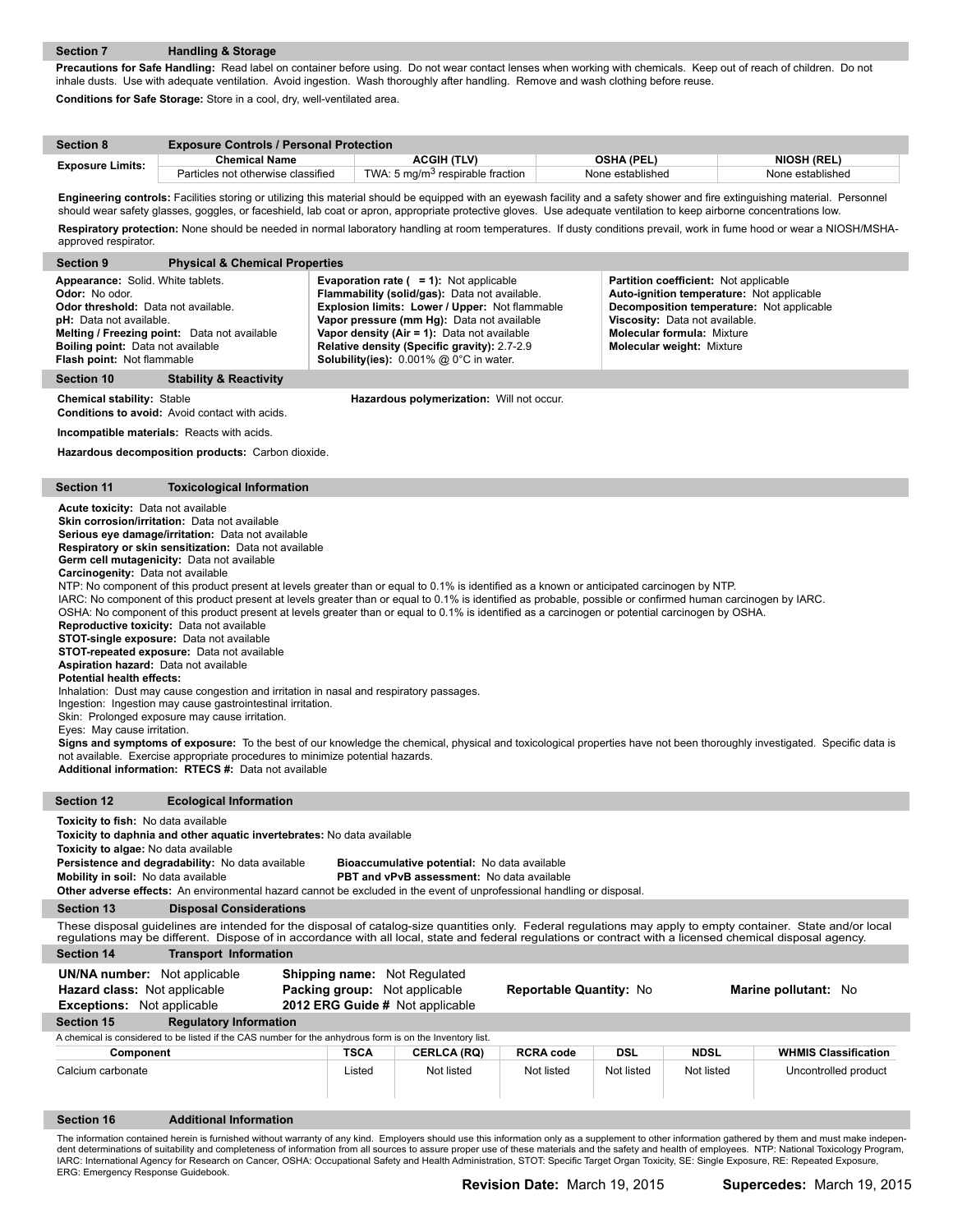#### **Section 1 L'information de produit chimique et de compagnie**

# Innovating Science® by Aldon Corporation

"cutting edge science for the classroom"

221 Rochester Street Avon, NY 14414-9409 (585) 226-6177

#### **CHEMTREC 24 Numéros De Téléphone De Secours D'Heure (800) 424-9300** Pour l'usage de laboratoire seulement. Pas pour l'usage de drogue, de nourriture

ou de ménage.

| Produit                 | <b>ANTIACIDE #2</b>                                                                                                                                                                                                                                                                                                                                                                                                                                |                                                                                                                                                                                                                                                                                                                   |  |  |  |
|-------------------------|----------------------------------------------------------------------------------------------------------------------------------------------------------------------------------------------------------------------------------------------------------------------------------------------------------------------------------------------------------------------------------------------------------------------------------------------------|-------------------------------------------------------------------------------------------------------------------------------------------------------------------------------------------------------------------------------------------------------------------------------------------------------------------|--|--|--|
| Synonymes               | Comprimés antiacides                                                                                                                                                                                                                                                                                                                                                                                                                               |                                                                                                                                                                                                                                                                                                                   |  |  |  |
| <b>Section 2</b>        | <b>Identification De Risques</b>                                                                                                                                                                                                                                                                                                                                                                                                                   |                                                                                                                                                                                                                                                                                                                   |  |  |  |
| des produits chimiques. | Cette substance ou un mélange n'a pas été classé comme dangereux à ce<br>selon le Système général harmonisé (SGH) de classification et d'étiquetage<br>Mention d'avertissement: Aucune requise<br>Pictogrammes: Aucun symbole n'est demandé<br>Les organes cibles: Aucun connu<br>Classification par le GHS: Aucune requise<br>Renseignements sur l'étiquette GHS: Mention de danger: Aucune requise<br>Déclarations de précaution: Aucune requise | Informations supplementaires:<br>Ne pas respirer les poussières. Ne pas mettre dans les yeux, la peau ou les<br>vêtements. Porter des gants de protection / des vêtements de protection / protection<br>des yeux / du visage. Se laver les mains après avoir manipulé. Consulter un médecin<br>en cas de malaise. |  |  |  |
|                         |                                                                                                                                                                                                                                                                                                                                                                                                                                                    |                                                                                                                                                                                                                                                                                                                   |  |  |  |
|                         |                                                                                                                                                                                                                                                                                                                                                                                                                                                    |                                                                                                                                                                                                                                                                                                                   |  |  |  |
|                         | CA Prop 65: Ce produit ne contient pas de produits chimiques connus à l'État de Californie pour causer le cancer ou de toxicité reproductive.                                                                                                                                                                                                                                                                                                      |                                                                                                                                                                                                                                                                                                                   |  |  |  |
| Section 3               | Composition / Information Sur Des Ingrédients                                                                                                                                                                                                                                                                                                                                                                                                      |                                                                                                                                                                                                                                                                                                                   |  |  |  |

| <b>OUGLOFF</b><br><b>Pomposition</b> / implifiation our Des ingredients |                                        |          |                |               |  |  |
|-------------------------------------------------------------------------|----------------------------------------|----------|----------------|---------------|--|--|
| Nommé Chimique                                                          |                                        | # CAS    | %              | <b>EINECS</b> |  |  |
| Ingrédients inertes                                                     | Carbonate de calcium (substance actif) | 471-34-1 | 40.0%<br>60.0% | 207-439-9     |  |  |
| <b>Section 4</b>                                                        | <b>Mesures De Premiers Soins</b>       |          |                |               |  |  |

**INGESTION:** Appeler un médecin ou un centre antipoison immédiatement. Provoquer le vomissement seulement si elle est informée par le personnel compétent médicaux. Ne jamais rien donner par la bouche à une personne inconsciente.

INHALATION: Sortir au grand air. Si elle ne respire pas, pratiquer la respiration artificielle. Si la respiration est difficile, donner de l'oxygène. Obtenir des soins médicaux.

CONTACT AVEC LES YEUX: Vérifier et enlever les lentilles de contact. Rincer abondamment à l'eau pendant au moins 15 minutes, en soulevant les paupières inférieures et supérieures de temps en temps. Obtenez une attention médicale immédiate.

**ABSORPTION PAR LA PEAU:** Enlever les vêtements contaminés. Rincer soigneusement avec du savon doux et d'eau. En cas d'irritation, consulter un médecin.

#### **Section 5 Mesures De Lutte Contre l'Incendie**

**Moyens d'extinction:** Le produit ne brûle pas ou appuyer feu. Utilisez des supports adaptés pour éteindre le feu à l'appui.

**Actions de protection pour les sapeurs-pompiers:** En cas d'incendie, porter un appareil respiratoire NIOSH / MSHA approuvé autonome et un équipement complet de protection. Utiliser un jet d'eau pour maintenir incendie refroidir les conteneurs exposés..

Dangers spécifiques: Les fumées dégagées par la combustion du carbonate de calcium dans de l'air se composent d'oxyde de calcium (chaux vive), ce matériau est irritant pour la peau, des yeux et des muqueuses.

#### **Section 6 Mesures De Déchargement Accidentel**

Précautions personnelles: Évacuer le personnel vers la zone sûre. Utiliser un équipement de protection personnelle comme indiqué dans la Section 8. Assurer une ventilation adéquate. **Précautions environnementales:** Éviter tout ruissellement vers les égouts pluviaux et les fossés qui aboutissent aux voies navigables.

Confinement et de nettoyage: Balayez ou nettoyez à l'aspirateur vers le haut et placez dans un récipient approprié pour la disposition appropriée. Laver la zone de déversement avec du savon et de l'eau.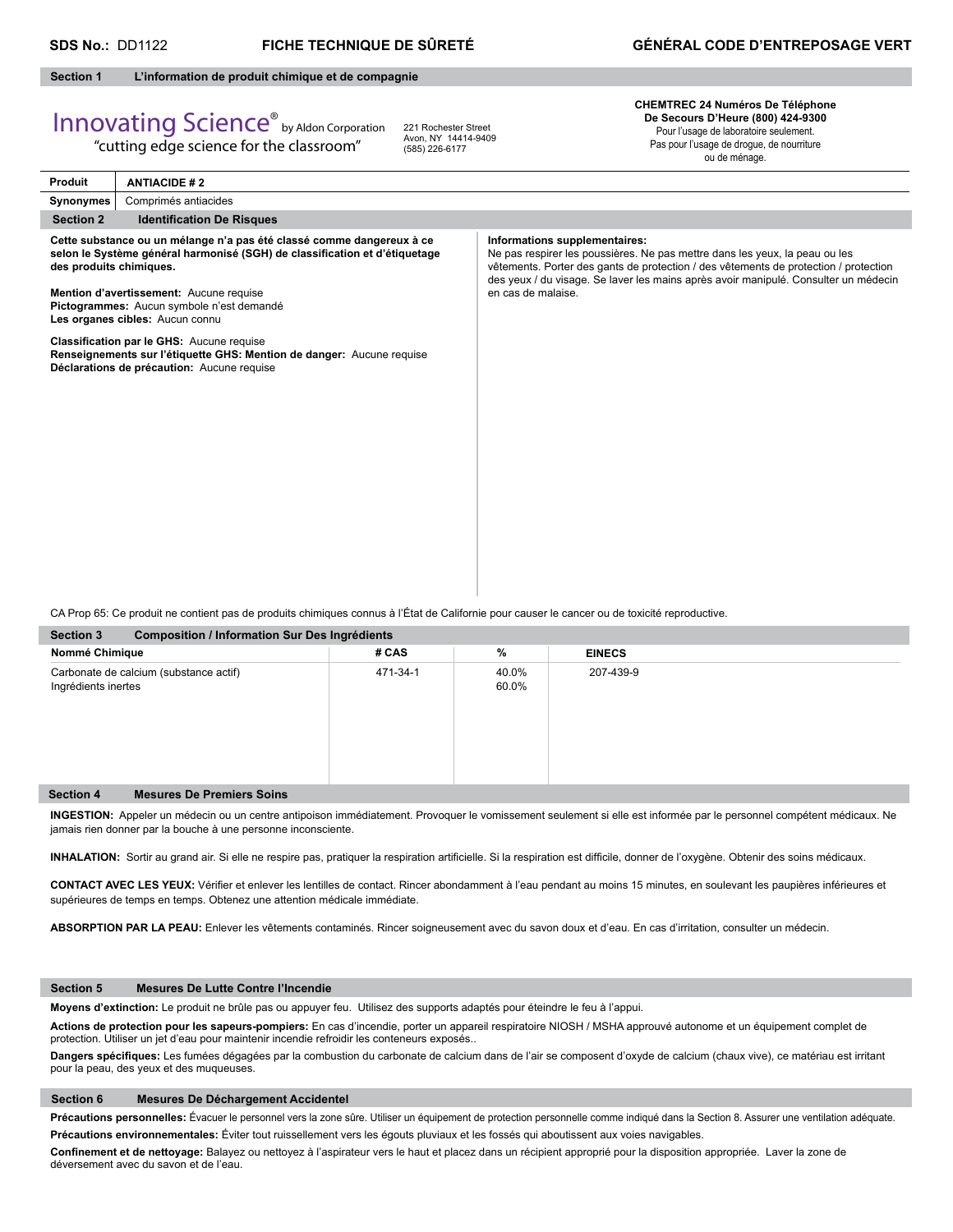Précautions pour la manutention en toute sécurité: Lire l'étiquette sur le contenant avant d'utiliser. Ne pas porter de lentilles cornéennes lorsque vous travaillez avec des produits chimiques. Tenir hors de portée des enfants. Ne pas inhaler les poussières. Utiliser avec une ventilation adéquate. Éviter l'ingestion. Bien se laver après la manipulation. Retirer et laver les vêtements avant de les réutiliser.

**Conditions de stockage:** Stocker dans un endroit frais, sec et bien aéré.

| <b>Section 8</b>      | <b>Commandes D'Exposition / Protection Personnelle</b> |                                              |              |                    |  |  |
|-----------------------|--------------------------------------------------------|----------------------------------------------|--------------|--------------------|--|--|
| Limites d'exposition: | Nommé Chimiaue                                         | ACGIH (TLV)                                  | OSHA (PEL)   | <b>NIOSH (REL)</b> |  |  |
|                       | Particules non classées ailleurs                       | TWA: 5 mg/m <sup>3</sup> fraction respirable | Aucun établi | Aucun établi       |  |  |

Contrôles d'ingénierie: Les installations d'entreposage ou d'utilisation de ce matériel doit être équipé d'une douche oculaire et une douche de sécurité et le matériel d'extinction d'incendie. Le personnel doit porter des lunettes de sécurité, des lunettes, ou un écran facial, une blouse de laboratoire ou tablier, des gants protecteurs appropriés. Utiliser une ventilation adéquate pour maintenir les concentrations atmosphériques faible.

**Protection respiratoire:** Aucun ne devrait être nécessaire dans le laboratoire normal manipulant aux températures ambiantes. Si les conditions poussiéreuses prévaloir, travailler dans la hotte ou de porter un masque respiratoire approuvé NIOSH / MSHA.

| <b>Propriétés Physiques Et Chimiques</b><br><b>Section 9</b>                                                                                                                                                                                                                              |                                                                                                                                                                                                                                                                                                                                                                      |                                                                                                                                                                                                                                           |
|-------------------------------------------------------------------------------------------------------------------------------------------------------------------------------------------------------------------------------------------------------------------------------------------|----------------------------------------------------------------------------------------------------------------------------------------------------------------------------------------------------------------------------------------------------------------------------------------------------------------------------------------------------------------------|-------------------------------------------------------------------------------------------------------------------------------------------------------------------------------------------------------------------------------------------|
| Apparence: Solide. Comprimés blancs<br>Odeur: Aucun odeur.<br>Seuil de l'odeur: Données non disponibles.<br><b>pH:</b> Données non disponibles.<br>Point de fusion / congélation: Données non disponibles<br>Point d'ébullition: Données non disponibles<br>Point d'éclair: Ininflammable | Taux d'évaporation ( = 1): Non applicable<br>Inflammabilité (solide / gaz): Données non disponibles.<br>Limites d'explosivité: Bas / Max: Ininflammable<br>Pression de vapeur (mm Hg): Données non disponibles<br>Densité de vapeur (Air = 1): Données non disponibles<br>Densité relative (gravité spécifique): 2.7-2.9<br>Solubilité (s): 0.001% @ 0°C dans l'eau. | Coefficient de partage: Non applicable<br>Auto-inflammation: Non applicable<br>Température de décomposition: Données non disponibles<br>Viscosité: Données non disponibles.<br>Formule moléculaire: Mélange<br>Poids moléculaire: Mélange |
| Stabilité Et Réactivité<br>Section 10                                                                                                                                                                                                                                                     |                                                                                                                                                                                                                                                                                                                                                                      |                                                                                                                                                                                                                                           |

**Stabilité chimique:** Stable **Polymérisation dangereuse:** N'aura pas lieu.

**Conditions à éviter:** Eviter le contact avec les acides.

**Matières incompatibles:** Réagit avec les acides.

**Produits dangereux de décomposition:** Dioxyde de carbone.

#### **Section 11 L'Information Toxicologique**

**Toxicité aiguë:** Données non disponibles

**La corrosion de la peau et l'irritation:** Données non disponibles

**Des lésions oculaires graves / irritation:** Données non disponibles

**Respiratoire ou sensibilisation de la peau:** Données non disponibles **Mutagénicité des cellules germinales:** Données non disponibles

**Cancérogène:** Données non disponibles

NTP: Aucun composant de ce produit présent à des niveaux supérieurs ou égaux à 0,1% n'a été identifié comme cancérigène reconnu ou présumé par NTP.

IARC: Aucun composant de ce produit présent à des niveaux supérieurs ou égaux à 0,1% n'a été identifié comme cancérigène probable, possible ou confirmé par IARC. OSHA: Aucun composant de ce produit présent à des niveaux supérieurs ou égaux à 0,1% n'a été identifié comme cancérigène ni comme cancérigène possible par OSHA.

**Reproductive toxicity:** Données non disponibles

**STOT-exposition unique:** Données non disponibles

**STOT-une exposition répétée:** Données non disponibles

**Risque d'aspiration:** Données non disponibles

**Effets d'une surexposition:** 

Inhalation: La poussière peut causer de la congestion et l'irritation nasale et les voies respiratoires.

Ingestion: L'ingestion peut provoquer une irritation gastro-intestinale.

Peau: Une exposition prolongée peut provoquer une irritation.

Yeux: Peut causer une irritation.

Les signes et les symptômes de l'exposition: Au meilleur de notre connaissance les propriétés chimiques, physiques et toxicologiques n'ont pas été à fond étudiées. Les données spécifiques ne sont pas disponibles. Procédures appropriées d'exercice pour réduire au minimum des risques. **Informations complémentaires: RTECS #:** Données non disponibles

**Section 12 L'Information Écologique**

**Toxicité pour les poissons:** Pas de données disponible

**Toxicité pour les daphnies et autres invertébrés aquatiques:** Pas de données disponible

**Toxicité pour les algues:** Pas de données disponible

**Persistance et dégradabilité:** Pas de données disponible **Potentiel de bioaccumulation:** Pas de données disponible

**Mobilité dans le sol:** Pas de données disponibles **Évaluation PBT et vPvB:** Pas de données disponibles

**Autres effets indésirables:** Un danger pour l'environnement ne peut pas être exclu dans l'éventualité d'une manipulation ou d'élimination.

**Section 13 Considérations De Disposition**

Ces lignes directrices sont destinées à l'élimination de la disposition d'un catalogue de taille seules les quantités. Les règlements fédéraux peuvent s'appliquer aux contenants vides. Des réglementations nationales et / ou local peut être différent. Éliminer conformément à toutes les réglementations locales, provinciales et fédérales ou d'un contrat avec une agence élimination des produits chimiques sous liquids chimiques

| nationaloo oce ou looal poac otto allionomi. Elliminol oomomomenta toatoo loo roqiomomatoho loodioo, promiotaloo ottoaonaloo od a ah oomattu aqomoo olimiination doo prodatto ommiqaoo oodo hoorloo.                                                                                                                                                                                                                 |                                                                                                       |                    |                  |                          |             |                              |  |
|----------------------------------------------------------------------------------------------------------------------------------------------------------------------------------------------------------------------------------------------------------------------------------------------------------------------------------------------------------------------------------------------------------------------|-------------------------------------------------------------------------------------------------------|--------------------|------------------|--------------------------|-------------|------------------------------|--|
| <b>Section 14</b><br><b>L'Information De Transport</b>                                                                                                                                                                                                                                                                                                                                                               |                                                                                                       |                    |                  |                          |             |                              |  |
| Numéro UN / NA: Non applicable<br>Classe de danger: Non applicable<br><b>Exceptions:</b> Non applicable                                                                                                                                                                                                                                                                                                              | Nom d'expédition: Non réglé<br>Groupe d'emballage: Non applicable<br>2012 ERG Guide #: Non applicable |                    |                  | Quantité à déclarer: Non |             | <b>Polluant marin: Non</b>   |  |
| Section 15<br><b>L'Information De Normalisation</b>                                                                                                                                                                                                                                                                                                                                                                  |                                                                                                       |                    |                  |                          |             |                              |  |
| Un produit chimique est considéré comme inscrit si le numéro CAS pour la forme anhydre est sur la liste d'inventaire.                                                                                                                                                                                                                                                                                                |                                                                                                       |                    |                  |                          |             |                              |  |
| Composant                                                                                                                                                                                                                                                                                                                                                                                                            | <b>TSCA</b>                                                                                           | <b>CERLCA (RQ)</b> | <b>RCRA code</b> | DSL                      | <b>NDSL</b> | <b>Classification SIMDUT</b> |  |
| Carbonate de calcium                                                                                                                                                                                                                                                                                                                                                                                                 | Listed                                                                                                | Not listed         | Not listed       | Not listed               | Not listed  | Produit non contrôlé         |  |
| <b>Section 16</b><br><b>L'Information Additionnelle</b>                                                                                                                                                                                                                                                                                                                                                              |                                                                                                       |                    |                  |                          |             |                              |  |
| Les informations contenues dans ce document sont fournis sans garantie d'aucune sorte. Les employeurs devraient considérer cette information seulement comme complément à d'autres informations<br>requeillige nor eux et doivent prendre des décisions indépendantes de la pertinence et l'exhaustivité de l'information de toutes les sources afin d'assurer une utilisation correcte de ces matériaux et de la sé |                                                                                                       |                    |                  |                          |             |                              |  |

recueillies par eux et doivent prendre des décisions indépendantes de la pertinence et l'exhaustivité de l'information de toutes les sources afin d'assurer une utilisation correcte de ces matériaux et de la sé-<br>curité et l Toxicity, SE: Single Exposure, RE: Repeated Exposure, ERG: Emergency Response Guidebook.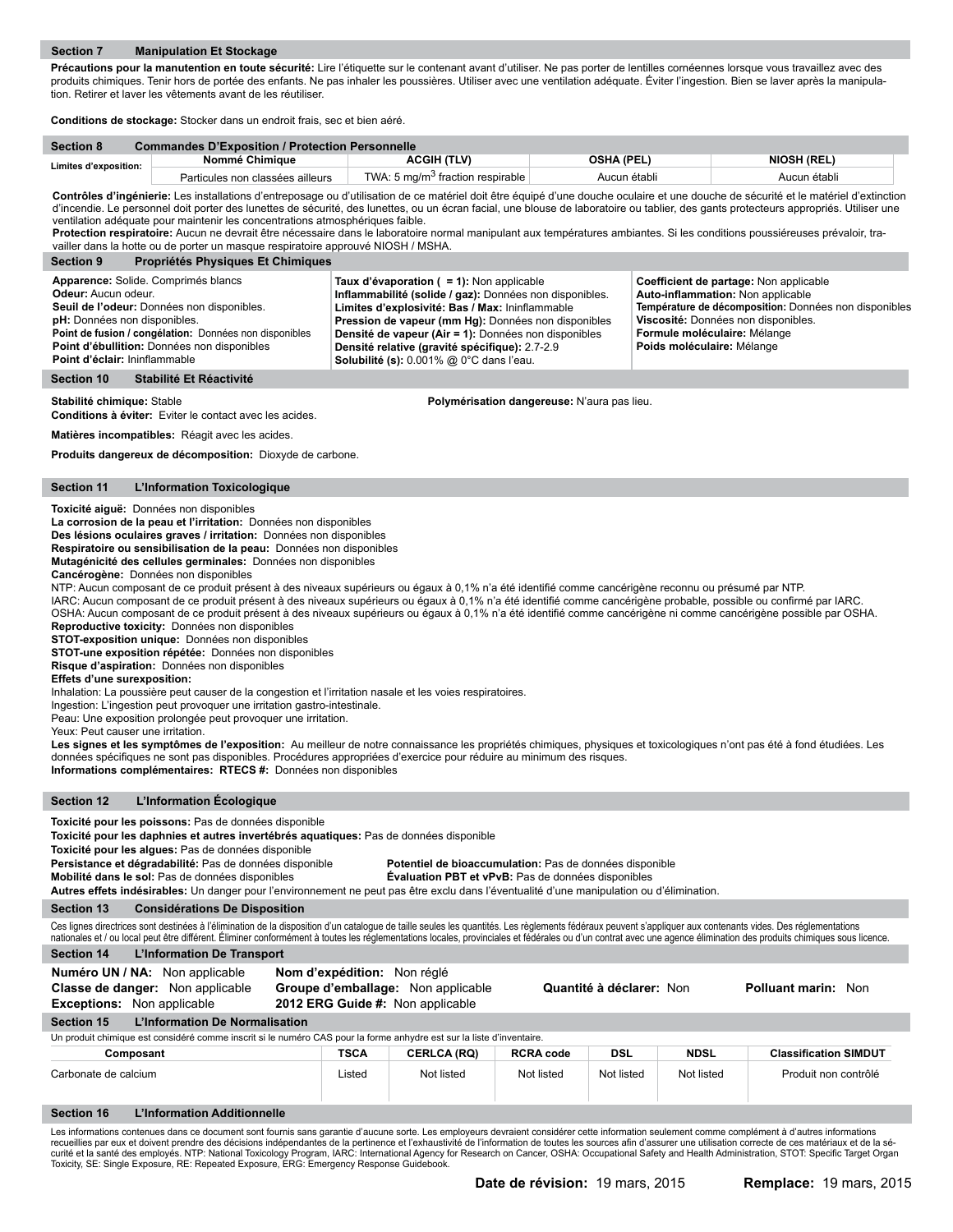#### **Section 1 Chemical Product and Company Information**

## Innovating Science® by Aldon Corporation

"cutting edge science for the classroom"

221 Rochester Street Avon, NY 14414-9409 (585) 226-6177

**CHEMTREC 24 Hour Emergency Phone Number (800) 424-9300**  For laboratory use only.

Not for drug, food or household use.

| Product          | <b>ANTACID#3</b>                                                                                                                                                                                                                                                                                                                                                                                   |                                                                                                                                                                                                                                                                 |
|------------------|----------------------------------------------------------------------------------------------------------------------------------------------------------------------------------------------------------------------------------------------------------------------------------------------------------------------------------------------------------------------------------------------------|-----------------------------------------------------------------------------------------------------------------------------------------------------------------------------------------------------------------------------------------------------------------|
| Synonyms         | <b>Antacid Tablets</b>                                                                                                                                                                                                                                                                                                                                                                             |                                                                                                                                                                                                                                                                 |
| <b>Section 2</b> | <b>Hazards Identification</b>                                                                                                                                                                                                                                                                                                                                                                      |                                                                                                                                                                                                                                                                 |
| Chemicals.       | This substance or mixture has not been classified as hazardous according<br>to the Globally Harmonized System (GHS) of Classification and Labeling of<br>Signal word: None required<br>Pictograms: No symbol required<br>Target organs: None known<br><b>GHS Classification: None required</b><br>GHS Label information: Hazard statement: None required<br>Precautionary statement: None required | Supplemental information:<br>Do not breathe dust. Do not get in eyes, on skin, or on clothing. Wear protective<br>gloves/protective clothing/eye protection/face protection. Wash hands thoroughly<br>after handling. Get medical attention if you feel unwell. |
|                  |                                                                                                                                                                                                                                                                                                                                                                                                    |                                                                                                                                                                                                                                                                 |

Ca Prop 65: This product does not contain any chemicals known to the State of California to cause cancer or reproductive toxicity.

| <b>Composition / Information on Ingredients</b><br><b>Section 3</b>                                   |                           |                                  |                  |                                   |  |
|-------------------------------------------------------------------------------------------------------|---------------------------|----------------------------------|------------------|-----------------------------------|--|
| <b>Chemical Name</b>                                                                                  |                           | CAS#                             | %                | <b>EINECS</b>                     |  |
| Inert ingredients<br>Calcium carbonate (active ingredient)<br>Magnesium hydroxide (active ingredient) |                           | Mixture<br>471-34-1<br>1309-42-8 | 83%<br>38%<br>9% | Mixture<br>207-439-9<br>215-170-3 |  |
| <b>Section 4</b>                                                                                      | <b>First Aid Measures</b> |                                  |                  |                                   |  |

**INGESTION:** Call physician or Poison Control Center immediately. Induce vomiting only if advised by appropriate medical personnel.Never give anything by mouth to an unconscious person.

INHALATION: Remove to fresh air. If not breathing, give artificial respiration. If breathing is difficult, give oxygen. Get medical attention.

**EYE CONTACT:** Check for and remove contact lenses. Flush thoroughly with water for at least 15 minutes, lifting upper and lower eyelids occasionally. Get immediate medical attention.

**SKIN ABSORPTION:** Remove contaminated clothing. Flush thoroughly with mild soap and water. If irritation occurs, get medical attention.

### **Section 5 Fire Fighting Measures**

Suitable Extinguishing Media: Product will not burn or support fire. Use any media suitable for extinguishing supporting fire

Protective Actions for Fire-fighters: In fire conditions, wear a NIOSH/MSHA-approved self-contained breathing apparatus and full protective gear. Use water spray to keep fire-exposed containers cool.

Specific Hazards: The fumes evolved by burning calcium carbonate in air are composed of calcium oxide (quick lime), this material is irritating to the skin, eyes and mucous membranes.

#### **Section 6 Accidental Release Measures**

**Personal Precautions:** Evacuate personnel to safe area. Use proper personal protective equipment as indicated in Section 8. Provide adequate ventilation.

**Environmental Precautions:** Avoid runoff into storm sewers and ditches which lead to waterways.

**Containment and Cleanup:** Sweep or vacuum up and place in a suitable container for proper disposal. Wash spill area with soap and water.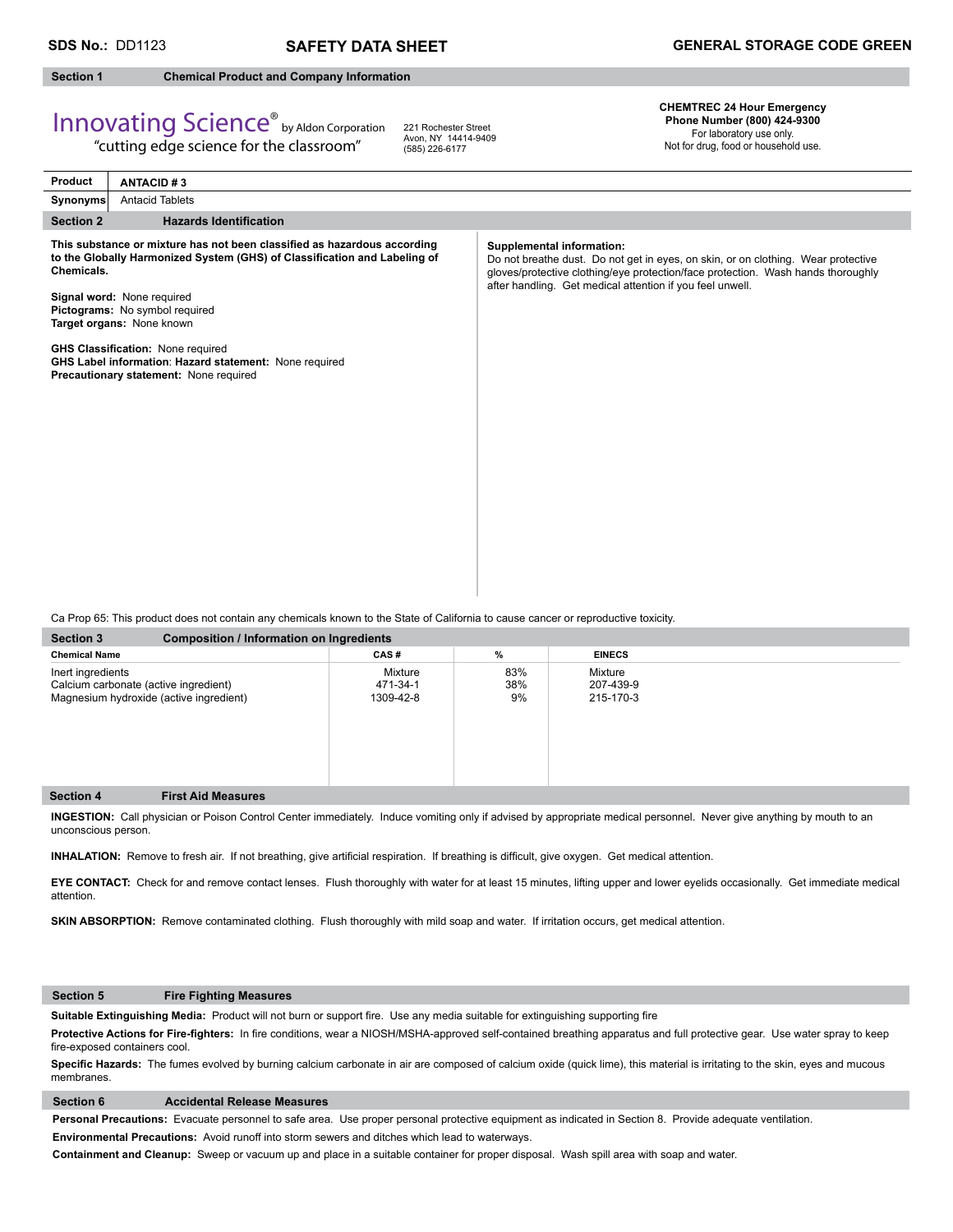**Precautions for Safe Handling:** Read label on container before using. Do not wear contact lenses when working with chemicals. Keep out of reach of children. Do not inhale dusts. Use with adequate ventilation. Avoid ingestion. Wash thoroughly after handling. Remove and wash clothing before reuse. **Conditions for Safe Storage:** Store in a cool, dry, well-ventilated area.

| <b>Section 8</b>        | <b>Exposure Controls / Personal Protection</b> |                                              |                   |                    |  |  |
|-------------------------|------------------------------------------------|----------------------------------------------|-------------------|--------------------|--|--|
| <b>Exposure Limits:</b> | <b>Chemical Name</b>                           | <b>ACGIH (TLV)</b>                           | <b>OSHA (PEL)</b> | <b>NIOSH (REL)</b> |  |  |
|                         | Particles not otherwise classified             | TWA: 5 mg/m <sup>3</sup> respirable fraction | None established  | None established   |  |  |

Engineering controls: Facilities storing or utilizing this material should be equipped with an eyewash facility and a safety shower and fire extinguishing material. Personnel should wear safety glasses, goggles, or faceshield, lab coat or apron, appropriate protective gloves. Use adequate ventilation to keep airborne concentrations low. **Respiratory protection:** None should be needed in normal laboratory handling at room temperatures. If dusty conditions prevail, work in fume hood or wear a NIOSH/MSHA-

| approved respirator.                                                                                                                                                                                                                                                                                                                                                                                                                                                                                                                                                                                                                                                                                                                                                                                                                                                                                                                                                                                                                                                                                                                                                                                                                                                                                                                                                                                                                                                                                                                                        |                                                                                                                                                                                                                                                                                                                             |                                     |                                                                                                                                                                                                                                                                                                                                                       |                          |                      |                                                                                                                                                                                                                                            |                                              |
|-------------------------------------------------------------------------------------------------------------------------------------------------------------------------------------------------------------------------------------------------------------------------------------------------------------------------------------------------------------------------------------------------------------------------------------------------------------------------------------------------------------------------------------------------------------------------------------------------------------------------------------------------------------------------------------------------------------------------------------------------------------------------------------------------------------------------------------------------------------------------------------------------------------------------------------------------------------------------------------------------------------------------------------------------------------------------------------------------------------------------------------------------------------------------------------------------------------------------------------------------------------------------------------------------------------------------------------------------------------------------------------------------------------------------------------------------------------------------------------------------------------------------------------------------------------|-----------------------------------------------------------------------------------------------------------------------------------------------------------------------------------------------------------------------------------------------------------------------------------------------------------------------------|-------------------------------------|-------------------------------------------------------------------------------------------------------------------------------------------------------------------------------------------------------------------------------------------------------------------------------------------------------------------------------------------------------|--------------------------|----------------------|--------------------------------------------------------------------------------------------------------------------------------------------------------------------------------------------------------------------------------------------|----------------------------------------------|
| <b>Section 9</b>                                                                                                                                                                                                                                                                                                                                                                                                                                                                                                                                                                                                                                                                                                                                                                                                                                                                                                                                                                                                                                                                                                                                                                                                                                                                                                                                                                                                                                                                                                                                            | <b>Physical &amp; Chemical Properties</b>                                                                                                                                                                                                                                                                                   |                                     |                                                                                                                                                                                                                                                                                                                                                       |                          |                      |                                                                                                                                                                                                                                            |                                              |
| Appearance: Solid. White tablets.<br>Odor: No odor.<br>Odor threshold: Data not available.<br>pH: Data not available.<br><b>Boiling point:</b> Data not available<br>Flash point: Not flammable                                                                                                                                                                                                                                                                                                                                                                                                                                                                                                                                                                                                                                                                                                                                                                                                                                                                                                                                                                                                                                                                                                                                                                                                                                                                                                                                                             | Melting / Freezing point: Data not available                                                                                                                                                                                                                                                                                |                                     | <b>Evaporation rate (<math>= 1</math>):</b> Not applicable<br>Flammability (solid/gas): Data not available.<br>Explosion limits: Lower / Upper: Not flammable<br>Vapor pressure (mm Hg): Data not available<br>Vapor density (Air = 1): Data not available<br>Relative density (Specific gravity): 2.7-2.9<br>Solubility(ies): 0.001% @ 0°C in water. |                          |                      | Partition coefficient: Not applicable<br>Auto-ignition temperature: Not applicable<br>Decomposition temperature: Not applicable<br>Viscosity: Data not available.<br><b>Molecular formula: Mixture</b><br><b>Molecular weight: Mixture</b> |                                              |
| Section 10                                                                                                                                                                                                                                                                                                                                                                                                                                                                                                                                                                                                                                                                                                                                                                                                                                                                                                                                                                                                                                                                                                                                                                                                                                                                                                                                                                                                                                                                                                                                                  | <b>Stability &amp; Reactivity</b>                                                                                                                                                                                                                                                                                           |                                     |                                                                                                                                                                                                                                                                                                                                                       |                          |                      |                                                                                                                                                                                                                                            |                                              |
| <b>Chemical stability: Stable</b>                                                                                                                                                                                                                                                                                                                                                                                                                                                                                                                                                                                                                                                                                                                                                                                                                                                                                                                                                                                                                                                                                                                                                                                                                                                                                                                                                                                                                                                                                                                           | Conditions to avoid: Avoid contact with acids.                                                                                                                                                                                                                                                                              |                                     | Hazardous polymerization: Will not occur.                                                                                                                                                                                                                                                                                                             |                          |                      |                                                                                                                                                                                                                                            |                                              |
|                                                                                                                                                                                                                                                                                                                                                                                                                                                                                                                                                                                                                                                                                                                                                                                                                                                                                                                                                                                                                                                                                                                                                                                                                                                                                                                                                                                                                                                                                                                                                             | Incompatible materials: Reacts with acids.                                                                                                                                                                                                                                                                                  |                                     |                                                                                                                                                                                                                                                                                                                                                       |                          |                      |                                                                                                                                                                                                                                            |                                              |
|                                                                                                                                                                                                                                                                                                                                                                                                                                                                                                                                                                                                                                                                                                                                                                                                                                                                                                                                                                                                                                                                                                                                                                                                                                                                                                                                                                                                                                                                                                                                                             | Hazardous decomposition products: Carbon dioxide.                                                                                                                                                                                                                                                                           |                                     |                                                                                                                                                                                                                                                                                                                                                       |                          |                      |                                                                                                                                                                                                                                            |                                              |
| Section 11                                                                                                                                                                                                                                                                                                                                                                                                                                                                                                                                                                                                                                                                                                                                                                                                                                                                                                                                                                                                                                                                                                                                                                                                                                                                                                                                                                                                                                                                                                                                                  | <b>Toxicological Information</b>                                                                                                                                                                                                                                                                                            |                                     |                                                                                                                                                                                                                                                                                                                                                       |                          |                      |                                                                                                                                                                                                                                            |                                              |
| Acute toxicity: Data not available<br>Skin corrosion/irritation: Data not available<br>Serious eye damage/irritation: Data not available<br>Respiratory or skin sensitization: Data not available<br>Germ cell mutagenicity: Data not available<br>Carcinogenity: Data not available<br>NTP: No component of this product present at levels greater than or equal to 0.1% is identified as a known or anticipated carcinogen by NTP.<br>IARC: No component of this product present at levels greater than or equal to 0.1% is identified as probable, possible or confirmed human carcinogen by IARC.<br>OSHA: No component of this product present at levels greater than or equal to 0.1% is identified as a carcinogen or potential carcinogen by OSHA.<br>Reproductive toxicity: Data not available<br><b>STOT-single exposure:</b> Data not available<br><b>STOT-repeated exposure:</b> Data not available<br>Aspiration hazard: Data not available<br><b>Potential health effects:</b><br>Inhalation: Dust may cause congestion and irritation in nasal and respiratory passages.<br>Ingestion: Ingestion may cause gastrointestinal irritation.<br>Skin: Prolonged exposure may cause irritation.<br>Eyes: May cause irritation.<br>Signs and symptoms of exposure: To the best of our knowledge the chemical, physical and toxicological properties have not been thoroughly investigated. Specific data is<br>not available. Exercise appropriate procedures to minimize potential hazards.<br>Additional information: RTECS #: Data not available |                                                                                                                                                                                                                                                                                                                             |                                     |                                                                                                                                                                                                                                                                                                                                                       |                          |                      |                                                                                                                                                                                                                                            |                                              |
| <b>Section 12</b>                                                                                                                                                                                                                                                                                                                                                                                                                                                                                                                                                                                                                                                                                                                                                                                                                                                                                                                                                                                                                                                                                                                                                                                                                                                                                                                                                                                                                                                                                                                                           | <b>Ecological Information</b>                                                                                                                                                                                                                                                                                               |                                     |                                                                                                                                                                                                                                                                                                                                                       |                          |                      |                                                                                                                                                                                                                                            |                                              |
| Toxicity to fish: No data available<br>Toxicity to algae: No data available<br>Mobility in soil: No data available                                                                                                                                                                                                                                                                                                                                                                                                                                                                                                                                                                                                                                                                                                                                                                                                                                                                                                                                                                                                                                                                                                                                                                                                                                                                                                                                                                                                                                          | Toxicity to daphnia and other aquatic invertebrates: No data available<br>Persistence and degradability: No data available<br>Other adverse effects: An environmental hazard cannot be excluded in the event of unprofessional handling or disposal.                                                                        |                                     | Bioaccumulative potential: No data available<br>PBT and vPvB assessment: No data available                                                                                                                                                                                                                                                            |                          |                      |                                                                                                                                                                                                                                            |                                              |
| <b>Section 13</b>                                                                                                                                                                                                                                                                                                                                                                                                                                                                                                                                                                                                                                                                                                                                                                                                                                                                                                                                                                                                                                                                                                                                                                                                                                                                                                                                                                                                                                                                                                                                           | <b>Disposal Considerations</b>                                                                                                                                                                                                                                                                                              |                                     |                                                                                                                                                                                                                                                                                                                                                       |                          |                      |                                                                                                                                                                                                                                            |                                              |
|                                                                                                                                                                                                                                                                                                                                                                                                                                                                                                                                                                                                                                                                                                                                                                                                                                                                                                                                                                                                                                                                                                                                                                                                                                                                                                                                                                                                                                                                                                                                                             | These disposal guidelines are intended for the disposal of catalog-size quantities only. Federal regulations may apply to empty container. State and/or local<br>regulations may be different. Dispose of in accordance with all local, state and federal regulations or contract with a licensed chemical disposal agency. |                                     |                                                                                                                                                                                                                                                                                                                                                       |                          |                      |                                                                                                                                                                                                                                            |                                              |
| <b>Section 14</b>                                                                                                                                                                                                                                                                                                                                                                                                                                                                                                                                                                                                                                                                                                                                                                                                                                                                                                                                                                                                                                                                                                                                                                                                                                                                                                                                                                                                                                                                                                                                           | <b>Transport Information</b>                                                                                                                                                                                                                                                                                                |                                     |                                                                                                                                                                                                                                                                                                                                                       |                          |                      |                                                                                                                                                                                                                                            |                                              |
| <b>UN/NA number:</b> Not applicable                                                                                                                                                                                                                                                                                                                                                                                                                                                                                                                                                                                                                                                                                                                                                                                                                                                                                                                                                                                                                                                                                                                                                                                                                                                                                                                                                                                                                                                                                                                         |                                                                                                                                                                                                                                                                                                                             | <b>Shipping name:</b> Not Regulated |                                                                                                                                                                                                                                                                                                                                                       |                          |                      |                                                                                                                                                                                                                                            |                                              |
| <b>Hazard class:</b> Not applicable                                                                                                                                                                                                                                                                                                                                                                                                                                                                                                                                                                                                                                                                                                                                                                                                                                                                                                                                                                                                                                                                                                                                                                                                                                                                                                                                                                                                                                                                                                                         |                                                                                                                                                                                                                                                                                                                             | Packing group: Not applicable       |                                                                                                                                                                                                                                                                                                                                                       | Reportable Quantity: No  |                      |                                                                                                                                                                                                                                            | Marine pollutant: No                         |
| <b>Exceptions:</b> Not applicable                                                                                                                                                                                                                                                                                                                                                                                                                                                                                                                                                                                                                                                                                                                                                                                                                                                                                                                                                                                                                                                                                                                                                                                                                                                                                                                                                                                                                                                                                                                           |                                                                                                                                                                                                                                                                                                                             | 2012 ERG Guide # Not applicable     |                                                                                                                                                                                                                                                                                                                                                       |                          |                      |                                                                                                                                                                                                                                            |                                              |
| <b>Section 15</b>                                                                                                                                                                                                                                                                                                                                                                                                                                                                                                                                                                                                                                                                                                                                                                                                                                                                                                                                                                                                                                                                                                                                                                                                                                                                                                                                                                                                                                                                                                                                           | <b>Regulatory Information</b><br>A chemical is considered to be listed if the CAS number for the anhydrous form is on the Inventory list.                                                                                                                                                                                   |                                     |                                                                                                                                                                                                                                                                                                                                                       |                          |                      |                                                                                                                                                                                                                                            |                                              |
| Component                                                                                                                                                                                                                                                                                                                                                                                                                                                                                                                                                                                                                                                                                                                                                                                                                                                                                                                                                                                                                                                                                                                                                                                                                                                                                                                                                                                                                                                                                                                                                   |                                                                                                                                                                                                                                                                                                                             | <b>TSCA</b>                         | <b>CERLCA (RQ)</b>                                                                                                                                                                                                                                                                                                                                    | <b>RCRA code</b>         | <b>DSL</b>           | <b>NDSL</b>                                                                                                                                                                                                                                | <b>WHMIS Classification</b>                  |
| Calcium carbonate<br>Magnesium hydroxide                                                                                                                                                                                                                                                                                                                                                                                                                                                                                                                                                                                                                                                                                                                                                                                                                                                                                                                                                                                                                                                                                                                                                                                                                                                                                                                                                                                                                                                                                                                    |                                                                                                                                                                                                                                                                                                                             | Listed<br>Listed                    | Not listed<br>Not listed                                                                                                                                                                                                                                                                                                                              | Not listed<br>Not listed | Not listed<br>Listed | Not listed<br>Not listed                                                                                                                                                                                                                   | Uncontrolled product<br>Uncontrolled product |
| <b>Section 16</b>                                                                                                                                                                                                                                                                                                                                                                                                                                                                                                                                                                                                                                                                                                                                                                                                                                                                                                                                                                                                                                                                                                                                                                                                                                                                                                                                                                                                                                                                                                                                           | <b>Additional Information</b>                                                                                                                                                                                                                                                                                               |                                     |                                                                                                                                                                                                                                                                                                                                                       |                          |                      |                                                                                                                                                                                                                                            |                                              |
|                                                                                                                                                                                                                                                                                                                                                                                                                                                                                                                                                                                                                                                                                                                                                                                                                                                                                                                                                                                                                                                                                                                                                                                                                                                                                                                                                                                                                                                                                                                                                             | The information contained herein is furnished without warranty of any kind. Employers should use this information only as a supplement to other information gathered by them and must make indepen                                                                                                                          |                                     |                                                                                                                                                                                                                                                                                                                                                       |                          |                      |                                                                                                                                                                                                                                            |                                              |

The information contained herein is furnished without warranty of any kind. Employers should use this information only as a supplement to other information gathered by them and must make indepen-<br>dent determinations of sui IARC: International Agency for Research on Cancer, OSHA: Occupational Safety and Health Administration, STOT: Specific Target Organ Toxicity, SE: Single Exposure, RE: Repeated Exposure,<br>ERG: Emergency Response Guidebook.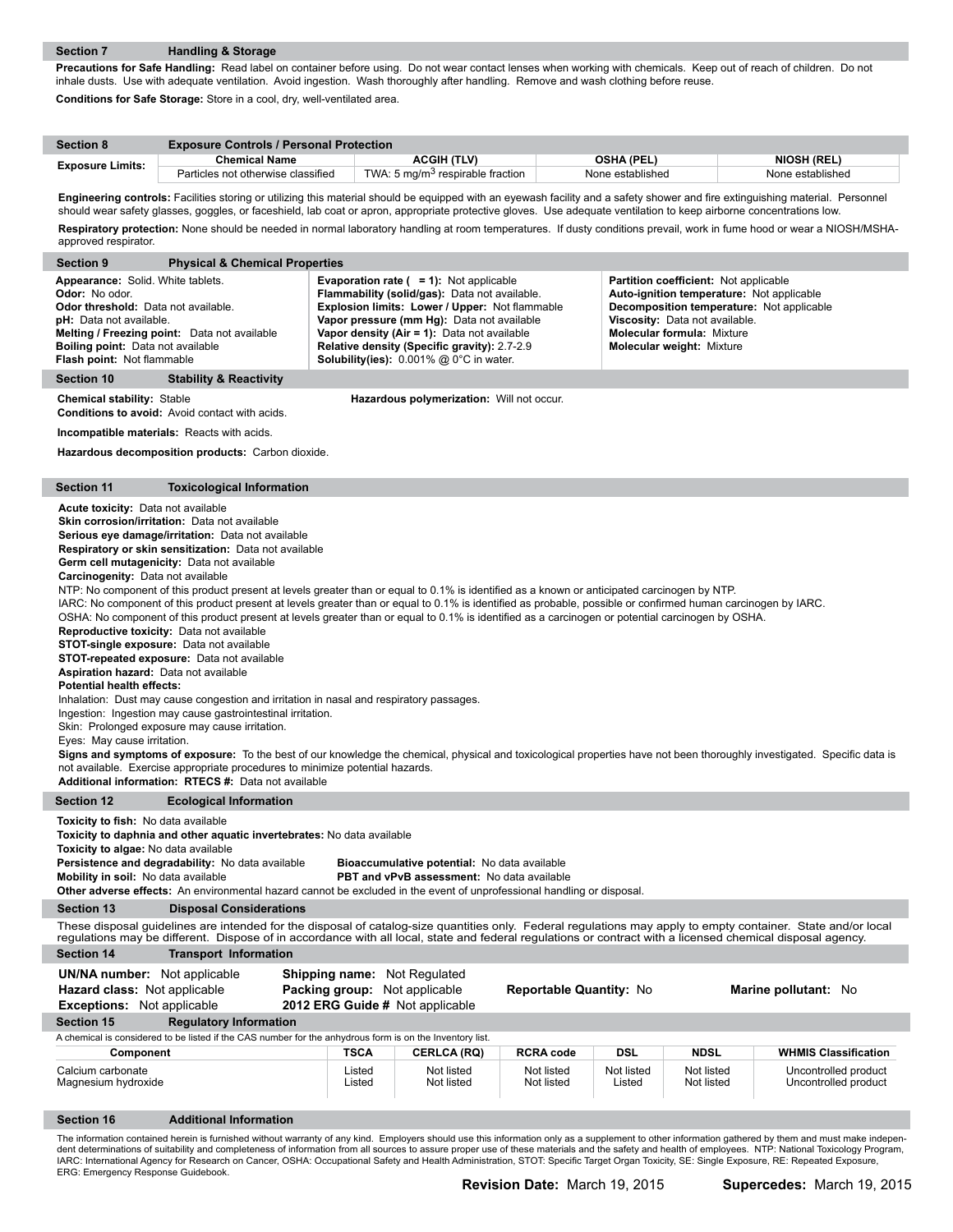#### **Section 1 L'information de produit chimique et de compagnie**

# Innovating Science® by Aldon Corporation

"cutting edge science for the classroom"

221 Rochester Street Avon, NY 14414-9409 (585) 226-6177

#### **CHEMTREC 24 Numéros De Téléphone De Secours D'Heure (800) 424-9300** Pour l'usage de laboratoire seulement. Pas pour l'usage de drogue, de nourriture

ou de ménage.

| Produit                 | <b>ANTIACIDE #3</b>                                                                                                                                                                                                                                                                                                                                                                                                                                |                                                                                                                                                                                                                                                                                                                   |  |  |  |  |
|-------------------------|----------------------------------------------------------------------------------------------------------------------------------------------------------------------------------------------------------------------------------------------------------------------------------------------------------------------------------------------------------------------------------------------------------------------------------------------------|-------------------------------------------------------------------------------------------------------------------------------------------------------------------------------------------------------------------------------------------------------------------------------------------------------------------|--|--|--|--|
| Synonymes               | Comprimés antiacides                                                                                                                                                                                                                                                                                                                                                                                                                               |                                                                                                                                                                                                                                                                                                                   |  |  |  |  |
| <b>Section 2</b>        | <b>Identification De Risques</b>                                                                                                                                                                                                                                                                                                                                                                                                                   |                                                                                                                                                                                                                                                                                                                   |  |  |  |  |
| des produits chimiques. | Cette substance ou un mélange n'a pas été classé comme dangereux à ce<br>selon le Système général harmonisé (SGH) de classification et d'étiquetage<br>Mention d'avertissement: Aucune requise<br>Pictogrammes: Aucun symbole n'est demandé<br>Les organes cibles: Aucun connu<br>Classification par le GHS: Aucune requise<br>Renseignements sur l'étiquette GHS: Mention de danger: Aucune requise<br>Déclarations de précaution: Aucune requise | Informations supplementaires:<br>Ne pas respirer les poussières. Ne pas mettre dans les yeux, la peau ou les<br>vêtements. Porter des gants de protection / des vêtements de protection / protection<br>des yeux / du visage. Se laver les mains après avoir manipulé. Consulter un médecin<br>en cas de malaise. |  |  |  |  |
|                         |                                                                                                                                                                                                                                                                                                                                                                                                                                                    |                                                                                                                                                                                                                                                                                                                   |  |  |  |  |
|                         |                                                                                                                                                                                                                                                                                                                                                                                                                                                    |                                                                                                                                                                                                                                                                                                                   |  |  |  |  |
|                         | CA Prop 65: Ce produit ne contient pas de produits chimiques connus à l'État de Californie pour causer le cancer ou de toxicité reproductive.                                                                                                                                                                                                                                                                                                      |                                                                                                                                                                                                                                                                                                                   |  |  |  |  |
|                         | <b>Section 3</b><br><b>Composition / Information Sur Des Ingrédients</b>                                                                                                                                                                                                                                                                                                                                                                           |                                                                                                                                                                                                                                                                                                                   |  |  |  |  |

| Nommé Chimique      |                                                                                    | # CAS                            | %                | <b>EINECS</b>                     |  |  |
|---------------------|------------------------------------------------------------------------------------|----------------------------------|------------------|-----------------------------------|--|--|
| Ingrédients inertes | Carbonate de calcium (substance actif)<br>Hydroxyde de magnesium (substance actif) | Mélange<br>471-34-1<br>1309-42-8 | 83%<br>39%<br>9% | Mélange<br>207-439-9<br>215-170-3 |  |  |
| <b>Section 4</b>    | <b>Mesures De Premiers Soins</b>                                                   |                                  |                  |                                   |  |  |

**INGESTION:** Appeler un médecin ou un centre antipoison immédiatement. Provoquer le vomissement seulement si elle est informée par le personnel compétent médicaux. Ne jamais rien donner par la bouche à une personne inconsciente.

INHALATION: Sortir au grand air. Si elle ne respire pas, pratiquer la respiration artificielle. Si la respiration est difficile, donner de l'oxygène. Obtenir des soins médicaux.

CONTACT AVEC LES YEUX: Vérifier et enlever les lentilles de contact. Rincer abondamment à l'eau pendant au moins 15 minutes, en soulevant les paupières inférieures et supérieures de temps en temps. Obtenez une attention médicale immédiate.

**ABSORPTION PAR LA PEAU:** Enlever les vêtements contaminés. Rincer soigneusement avec du savon doux et d'eau. En cas d'irritation, consulter un médecin.

#### **Section 5 Mesures De Lutte Contre l'Incendie**

**Moyens d'extinction:** Le produit ne brûle pas ou appuyer feu. Utilisez des supports adaptés pour éteindre le feu à l'appui.

**Actions de protection pour les sapeurs-pompiers:** En cas d'incendie, porter un appareil respiratoire NIOSH / MSHA approuvé autonome et un équipement complet de protection. Utiliser un jet d'eau pour maintenir incendie refroidir les conteneurs exposés..

Dangers spécifiques: Les fumées dégagées par la combustion du carbonate de calcium dans de l'air se composent d'oxyde de calcium (chaux vive), ce matériau est irritant pour la peau, des yeux et des muqueuses.

#### **Section 6 Mesures De Déchargement Accidentel**

Précautions personnelles: Évacuer le personnel vers la zone sûre. Utiliser un équipement de protection personnelle comme indiqué dans la Section 8. Assurer une ventilation adéquate. **Précautions environnementales:** Éviter tout ruissellement vers les égouts pluviaux et les fossés qui aboutissent aux voies navigables.

Confinement et de nettoyage: Balayez ou nettoyez à l'aspirateur vers le haut et placez dans un récipient approprié pour la disposition appropriée. Laver la zone de déversement avec du savon et de l'eau.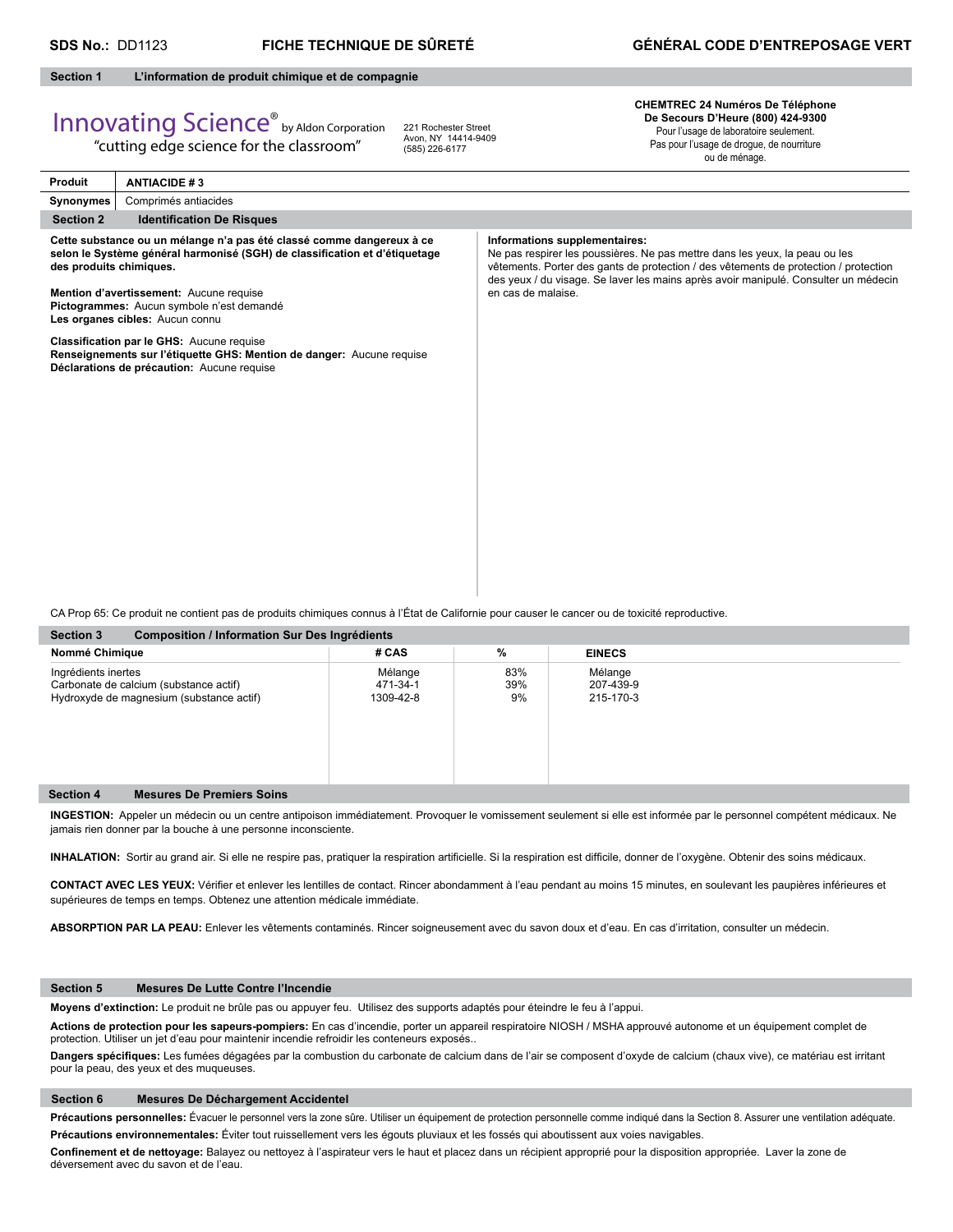Précautions pour la manutention en toute sécurité: Lire l'étiquette sur le contenant avant d'utiliser. Ne pas porter de lentilles cornéennes lorsque vous travaillez avec des produits chimiques. Tenir hors de portée des enfants. Ne pas inhaler les poussières. Utiliser avec une ventilation adéquate. Éviter l'ingestion. Bien se laver après la manipulation. Retirer et laver les vêtements avant de les réutiliser.

**Conditions de stockage:** Stocker dans un endroit frais, sec et bien aéré.

| <b>Section 8</b>      | <b>Commandes D'Exposition / Protection Personnelle</b> |                                              |              |                    |  |  |
|-----------------------|--------------------------------------------------------|----------------------------------------------|--------------|--------------------|--|--|
| Limites d'exposition: | Nommé Chimiaue                                         | ACGIH (TLV)                                  | OSHA (PEL)   | <b>NIOSH (REL)</b> |  |  |
|                       | Particules non classées ailleurs                       | TWA: 5 mg/m <sup>3</sup> fraction respirable | Aucun établi | Aucun établi       |  |  |

**Contrôles d'ingénierie:** Les installations d'entreposage ou d'utilisation de ce matériel doit être équipé d'une douche oculaire et une douche de sécurité et le matériel d'extinction d'incendie. Le personnel doit porter des lunettes de sécurité, des lunettes, ou un écran facial, une blouse de laboratoire ou tablier, des gants protecteurs appropriés. Utiliser une ventilation adéquate pour maintenir les concentrations atmosphériques faible.

**Protection respiratoire:** Aucun ne devrait être nécessaire dans le laboratoire normal manipulant aux températures ambiantes. Si les conditions poussiéreuses prévaloir, travailler dans la hotte ou de porter un masque respiratoire approuvé NIOSH / MSHA.

| <b>Section 9</b>                                                                                                                                                                                                                                                                                                                                                                                                                                                                                                                                                                                                                                                                                                 | vallier dans la notte ou de porter un masque respiratoire approuve NIOSH / MSHA.<br>Propriétés Physiques Et Chimiques                                                                                                                                                                                                                                                                                                                                                                                                                                                                                                                                                                                                                                                                                                                                                                                                                                                                                                                                                                                                                                                                                                                                                                                                                                                                                                                                                                                                                                                                                                                                                                                                |                                    |                  |                                                                        |                                                       |                      |                                        |                                              |
|------------------------------------------------------------------------------------------------------------------------------------------------------------------------------------------------------------------------------------------------------------------------------------------------------------------------------------------------------------------------------------------------------------------------------------------------------------------------------------------------------------------------------------------------------------------------------------------------------------------------------------------------------------------------------------------------------------------|----------------------------------------------------------------------------------------------------------------------------------------------------------------------------------------------------------------------------------------------------------------------------------------------------------------------------------------------------------------------------------------------------------------------------------------------------------------------------------------------------------------------------------------------------------------------------------------------------------------------------------------------------------------------------------------------------------------------------------------------------------------------------------------------------------------------------------------------------------------------------------------------------------------------------------------------------------------------------------------------------------------------------------------------------------------------------------------------------------------------------------------------------------------------------------------------------------------------------------------------------------------------------------------------------------------------------------------------------------------------------------------------------------------------------------------------------------------------------------------------------------------------------------------------------------------------------------------------------------------------------------------------------------------------------------------------------------------------|------------------------------------|------------------|------------------------------------------------------------------------|-------------------------------------------------------|----------------------|----------------------------------------|----------------------------------------------|
|                                                                                                                                                                                                                                                                                                                                                                                                                                                                                                                                                                                                                                                                                                                  | Apparence: Solide. Comprimés blancs                                                                                                                                                                                                                                                                                                                                                                                                                                                                                                                                                                                                                                                                                                                                                                                                                                                                                                                                                                                                                                                                                                                                                                                                                                                                                                                                                                                                                                                                                                                                                                                                                                                                                  |                                    |                  | Taux d'évaporation ( = 1): Non applicable                              |                                                       |                      | Coefficient de partage: Non applicable |                                              |
| Odeur: Aucun odeur.<br>Auto-inflammation: Non applicable<br>Inflammabilité (solide / gaz): Données non disponibles.<br>Seuil de l'odeur: Données non disponibles.<br>Limites d'explosivité: Bas / Max: Ininflammable<br>pH: Données non disponibles.<br>Viscosité: Données non disponibles.<br>Pression de vapeur (mm Hg): Données non disponibles<br>Point de fusion / congélation: Données non disponibles<br>Formule moléculaire: Mélange<br>Densité de vapeur (Air = 1): Données non disponibles<br>Point d'ébullition: Données non disponibles<br>Densité relative (gravité spécifique): 2.7-2.9<br>Poids moléculaire: Mélange<br>Point d'éclair: Ininflammable<br>Solubilité (s): 0.001% @ 0°C dans l'eau. |                                                                                                                                                                                                                                                                                                                                                                                                                                                                                                                                                                                                                                                                                                                                                                                                                                                                                                                                                                                                                                                                                                                                                                                                                                                                                                                                                                                                                                                                                                                                                                                                                                                                                                                      |                                    |                  |                                                                        | Température de décomposition: Données non disponibles |                      |                                        |                                              |
| <b>Section 10</b>                                                                                                                                                                                                                                                                                                                                                                                                                                                                                                                                                                                                                                                                                                | Stabilité Et Réactivité                                                                                                                                                                                                                                                                                                                                                                                                                                                                                                                                                                                                                                                                                                                                                                                                                                                                                                                                                                                                                                                                                                                                                                                                                                                                                                                                                                                                                                                                                                                                                                                                                                                                                              |                                    |                  |                                                                        |                                                       |                      |                                        |                                              |
| Stabilité chimique: Stable                                                                                                                                                                                                                                                                                                                                                                                                                                                                                                                                                                                                                                                                                       | Conditions à éviter: Eviter le contact avec les acides.                                                                                                                                                                                                                                                                                                                                                                                                                                                                                                                                                                                                                                                                                                                                                                                                                                                                                                                                                                                                                                                                                                                                                                                                                                                                                                                                                                                                                                                                                                                                                                                                                                                              |                                    |                  |                                                                        | Polymérisation dangereuse: N'aura pas lieu.           |                      |                                        |                                              |
|                                                                                                                                                                                                                                                                                                                                                                                                                                                                                                                                                                                                                                                                                                                  | Matières incompatibles: Réagit avec les acides.                                                                                                                                                                                                                                                                                                                                                                                                                                                                                                                                                                                                                                                                                                                                                                                                                                                                                                                                                                                                                                                                                                                                                                                                                                                                                                                                                                                                                                                                                                                                                                                                                                                                      |                                    |                  |                                                                        |                                                       |                      |                                        |                                              |
|                                                                                                                                                                                                                                                                                                                                                                                                                                                                                                                                                                                                                                                                                                                  | Produits dangereux de décomposition: Dioxyde de carbone.                                                                                                                                                                                                                                                                                                                                                                                                                                                                                                                                                                                                                                                                                                                                                                                                                                                                                                                                                                                                                                                                                                                                                                                                                                                                                                                                                                                                                                                                                                                                                                                                                                                             |                                    |                  |                                                                        |                                                       |                      |                                        |                                              |
| <b>Section 11</b>                                                                                                                                                                                                                                                                                                                                                                                                                                                                                                                                                                                                                                                                                                | L'Information Toxicologique                                                                                                                                                                                                                                                                                                                                                                                                                                                                                                                                                                                                                                                                                                                                                                                                                                                                                                                                                                                                                                                                                                                                                                                                                                                                                                                                                                                                                                                                                                                                                                                                                                                                                          |                                    |                  |                                                                        |                                                       |                      |                                        |                                              |
| Informations complémentaires: RTECS #: Données non disponibles                                                                                                                                                                                                                                                                                                                                                                                                                                                                                                                                                                                                                                                   | Toxicité aiguë: Données non disponibles<br>La corrosion de la peau et l'irritation: Données non disponibles<br>Des lésions oculaires graves / irritation: Données non disponibles<br>Respiratoire ou sensibilisation de la peau: Données non disponibles<br>Mutagénicité des cellules germinales: Données non disponibles<br>Cancérogène: Données non disponibles<br>NTP: Aucun composant de ce produit présent à des niveaux supérieurs ou égaux à 0,1% n'a été identifié comme cancérigène reconnu ou présumé par NTP.<br>IARC: Aucun composant de ce produit présent à des niveaux supérieurs ou égaux à 0,1% n'a été identifié comme cancérigène probable, possible ou confirmé par IARC.<br>OSHA: Aucun composant de ce produit présent à des niveaux supérieurs ou égaux à 0,1% n'a été identifié comme cancérigène ni comme cancérigène possible par OSHA.<br>Reproductive toxicity: Données non disponibles<br><b>STOT-exposition unique: Données non disponibles</b><br>STOT-une exposition répétée: Données non disponibles<br>Risque d'aspiration: Données non disponibles<br>Effets d'une surexposition:<br>Inhalation: La poussière peut causer de la congestion et l'irritation nasale et les voies respiratoires.<br>Ingestion: L'ingestion peut provoquer une irritation gastro-intestinale.<br>Peau: Une exposition prolongée peut provoquer une irritation.<br>Yeux: Peut causer une irritation.<br>Les signes et les symptômes de l'exposition: Au meilleur de notre connaissance les propriétés chimiques, physiques et toxicologiques n'ont pas été à fond étudiées. Les<br>données spécifiques ne sont pas disponibles. Procédures appropriées d'exercice pour réduire au minimum des risques. |                                    |                  |                                                                        |                                                       |                      |                                        |                                              |
| <b>Section 12</b>                                                                                                                                                                                                                                                                                                                                                                                                                                                                                                                                                                                                                                                                                                | L'Information Écologique                                                                                                                                                                                                                                                                                                                                                                                                                                                                                                                                                                                                                                                                                                                                                                                                                                                                                                                                                                                                                                                                                                                                                                                                                                                                                                                                                                                                                                                                                                                                                                                                                                                                                             |                                    |                  |                                                                        |                                                       |                      |                                        |                                              |
| Toxicité pour les poissons: Pas de données disponible<br>Toxicité pour les daphnies et autres invertébrés aquatiques: Pas de données disponible<br>Toxicité pour les algues: Pas de données disponible<br>Persistance et dégradabilité: Pas de données disponible<br>Potentiel de bioaccumulation: Pas de données disponible<br>Mobilité dans le sol: Pas de données disponibles<br>Evaluation PBT et vPvB: Pas de données disponibles<br>Autres effets indésirables: Un danger pour l'environnement ne peut pas être exclu dans l'éventualité d'une manipulation ou d'élimination.                                                                                                                              |                                                                                                                                                                                                                                                                                                                                                                                                                                                                                                                                                                                                                                                                                                                                                                                                                                                                                                                                                                                                                                                                                                                                                                                                                                                                                                                                                                                                                                                                                                                                                                                                                                                                                                                      |                                    |                  |                                                                        |                                                       |                      |                                        |                                              |
| <b>Section 13</b>                                                                                                                                                                                                                                                                                                                                                                                                                                                                                                                                                                                                                                                                                                | <b>Considérations De Disposition</b>                                                                                                                                                                                                                                                                                                                                                                                                                                                                                                                                                                                                                                                                                                                                                                                                                                                                                                                                                                                                                                                                                                                                                                                                                                                                                                                                                                                                                                                                                                                                                                                                                                                                                 |                                    |                  |                                                                        |                                                       |                      |                                        |                                              |
| <b>Section 14</b>                                                                                                                                                                                                                                                                                                                                                                                                                                                                                                                                                                                                                                                                                                | Ces lignes directrices sont destinées à l'élimination de la disposition d'un catalogue de taille seules les quantités. Les règlements fédéraux peuvent s'appliquer aux contenants vides. Des réglementations<br>nationales et / ou local peut être différent. Eliminer conformément à toutes les réglementations locales, provinciales et fédérales ou d'un contrat avec une agence élimination des produits chimiques sous licence.<br><b>L'Information De Transport</b>                                                                                                                                                                                                                                                                                                                                                                                                                                                                                                                                                                                                                                                                                                                                                                                                                                                                                                                                                                                                                                                                                                                                                                                                                                            |                                    |                  |                                                                        |                                                       |                      |                                        |                                              |
|                                                                                                                                                                                                                                                                                                                                                                                                                                                                                                                                                                                                                                                                                                                  | Numéro UN / NA: Non applicable                                                                                                                                                                                                                                                                                                                                                                                                                                                                                                                                                                                                                                                                                                                                                                                                                                                                                                                                                                                                                                                                                                                                                                                                                                                                                                                                                                                                                                                                                                                                                                                                                                                                                       | <b>Nom d'expédition:</b> Non réglé |                  |                                                                        |                                                       |                      |                                        |                                              |
|                                                                                                                                                                                                                                                                                                                                                                                                                                                                                                                                                                                                                                                                                                                  | Classe de danger: Non applicable<br><b>Exceptions:</b> Non applicable                                                                                                                                                                                                                                                                                                                                                                                                                                                                                                                                                                                                                                                                                                                                                                                                                                                                                                                                                                                                                                                                                                                                                                                                                                                                                                                                                                                                                                                                                                                                                                                                                                                |                                    |                  | Groupe d'emballage: Non applicable<br>2012 ERG Guide #: Non applicable |                                                       |                      | Quantité à déclarer: Non               | <b>Polluant marin: Non</b>                   |
| <b>Section 15</b>                                                                                                                                                                                                                                                                                                                                                                                                                                                                                                                                                                                                                                                                                                | <b>L'Information De Normalisation</b>                                                                                                                                                                                                                                                                                                                                                                                                                                                                                                                                                                                                                                                                                                                                                                                                                                                                                                                                                                                                                                                                                                                                                                                                                                                                                                                                                                                                                                                                                                                                                                                                                                                                                |                                    |                  |                                                                        |                                                       |                      |                                        |                                              |
|                                                                                                                                                                                                                                                                                                                                                                                                                                                                                                                                                                                                                                                                                                                  | Un produit chimique est considéré comme inscrit si le numéro CAS pour la forme anhydre est sur la liste d'inventaire.                                                                                                                                                                                                                                                                                                                                                                                                                                                                                                                                                                                                                                                                                                                                                                                                                                                                                                                                                                                                                                                                                                                                                                                                                                                                                                                                                                                                                                                                                                                                                                                                |                                    |                  |                                                                        |                                                       |                      |                                        |                                              |
|                                                                                                                                                                                                                                                                                                                                                                                                                                                                                                                                                                                                                                                                                                                  | Composant                                                                                                                                                                                                                                                                                                                                                                                                                                                                                                                                                                                                                                                                                                                                                                                                                                                                                                                                                                                                                                                                                                                                                                                                                                                                                                                                                                                                                                                                                                                                                                                                                                                                                                            |                                    | <b>TSCA</b>      | <b>CERLCA (RQ)</b>                                                     | <b>RCRA code</b>                                      | <b>DSL</b>           | <b>NDSL</b>                            | <b>Classification SIMDUT</b>                 |
| Carbonate de calcium<br>Hydroxyde de magnesium                                                                                                                                                                                                                                                                                                                                                                                                                                                                                                                                                                                                                                                                   |                                                                                                                                                                                                                                                                                                                                                                                                                                                                                                                                                                                                                                                                                                                                                                                                                                                                                                                                                                                                                                                                                                                                                                                                                                                                                                                                                                                                                                                                                                                                                                                                                                                                                                                      |                                    | Listed<br>Listed | Not listed<br>Not listed                                               | Not listed<br>Not listed                              | Not listed<br>Listed | Not listed<br>Not listed               | Produit non contrôlé<br>Produit non contrôlé |
| <b>Section 16</b>                                                                                                                                                                                                                                                                                                                                                                                                                                                                                                                                                                                                                                                                                                | <b>L'Information Additionnelle</b>                                                                                                                                                                                                                                                                                                                                                                                                                                                                                                                                                                                                                                                                                                                                                                                                                                                                                                                                                                                                                                                                                                                                                                                                                                                                                                                                                                                                                                                                                                                                                                                                                                                                                   |                                    |                  |                                                                        |                                                       |                      |                                        |                                              |

Les informations contenues dans ce document sont fournis sans garantie d'aucune sorte. Les employeurs devraient considérer cette information seulement comme complément à d'autres informations<br>recueillies par eux et doivent Toxicity, SE: Single Exposure, RE: Repeated Exposure, ERG: Emergency Response Guidebook.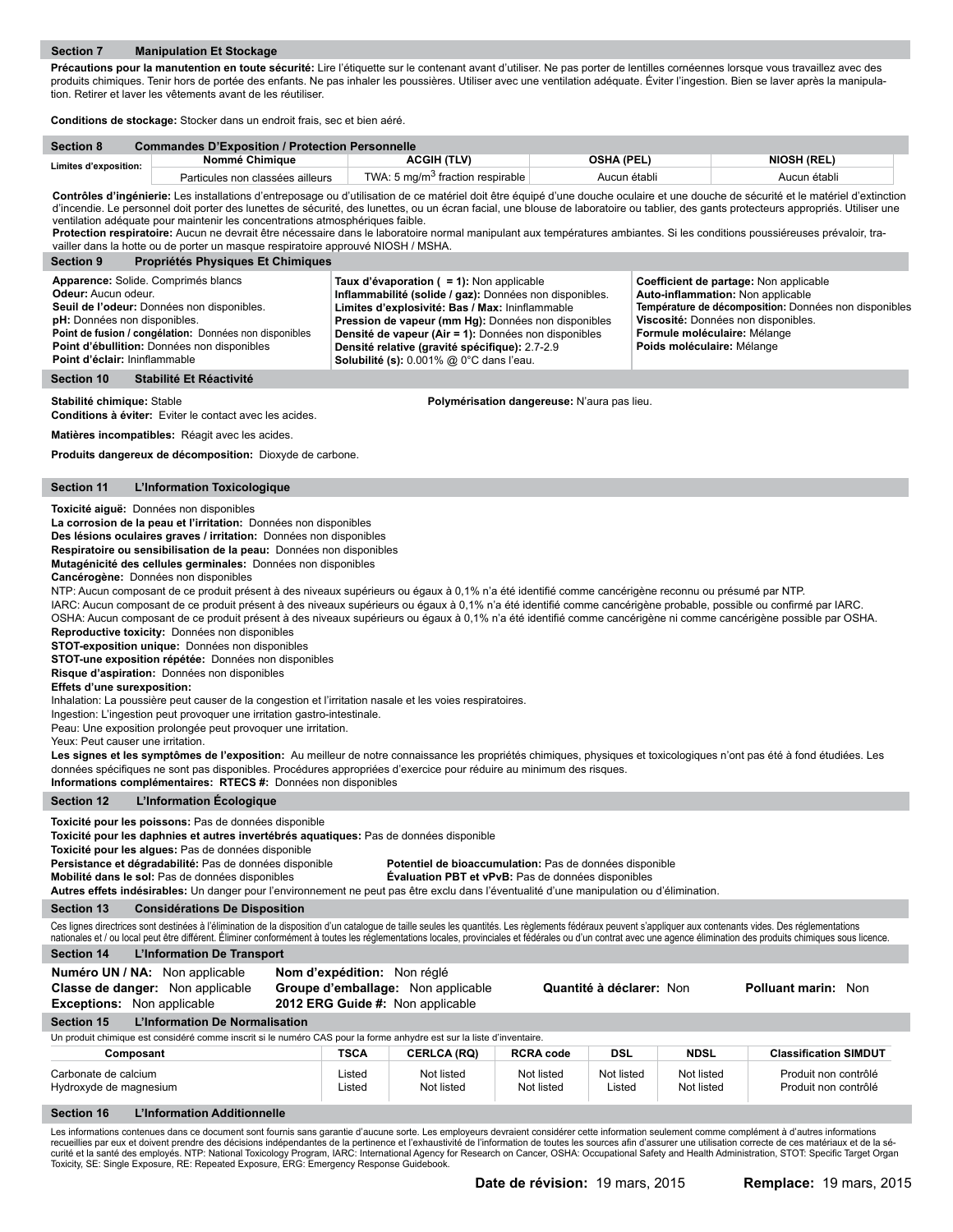### **SDS No.:** AA0400 **SAFETY DATA SHEET GENERAL STORAGE CODE GREEN**

## **Section 1 Chemical Product and Company Information**

Page E1 of E2

# Innovating Science® by Aldon Corporation

"cutting edge science for the classroom"

221 Rochester Street Avon, NY 14414-9409 (585) 226-6177

**CHEMTREC 24 Hour Emergency Phone Number (800) 424-9300**  For laboratory use only. Not for drug, food or household use.

| <b>Product</b>   | <b>ANTACID#4</b>                                                                                                                                                                                                                                                                                                                                                                                   |                                                                                                                                                                                                                                                                                                                                          |
|------------------|----------------------------------------------------------------------------------------------------------------------------------------------------------------------------------------------------------------------------------------------------------------------------------------------------------------------------------------------------------------------------------------------------|------------------------------------------------------------------------------------------------------------------------------------------------------------------------------------------------------------------------------------------------------------------------------------------------------------------------------------------|
| Synonyms         | None                                                                                                                                                                                                                                                                                                                                                                                               |                                                                                                                                                                                                                                                                                                                                          |
| <b>Section 2</b> | <b>Hazards Identification</b>                                                                                                                                                                                                                                                                                                                                                                      |                                                                                                                                                                                                                                                                                                                                          |
| Chemicals.       | This substance or mixture has not been classified as hazardous according<br>to the Globally Harmonized System (GHS) of Classification and Labeling of<br>Signal word: None required<br>Pictograms: No symbol required<br>Target organs: None known<br><b>GHS Classification: None required</b><br>GHS Label information: Hazard statement: None required<br>Precautionary statement: None required | Supplemental information:<br>This product is sold for laboratory use only. Do not take internally. Do not breathe<br>dust. Do not get in eyes, on skin, or on clothing. Wear protective gloves/protective<br>clothing/eye protection/face protection. Wash hands thoroughly after handling. Get<br>medical attention if you feel unwell. |

Ca Prop 65 - This product does not contain any chemicals known to the State of California to cause cancer, birth defects, or any other reproductive harm.

| <b>Section 3</b>                                                    | <b>Composition / Information on Ingredients</b> |                                |                                                      |                                     |  |  |  |
|---------------------------------------------------------------------|-------------------------------------------------|--------------------------------|------------------------------------------------------|-------------------------------------|--|--|--|
| <b>Chemical Name</b>                                                |                                                 | CAS#                           | %                                                    | <b>EINECS</b>                       |  |  |  |
| Sodium bicarbonate<br>Citric acid, anydrous<br>Acetylsalicylic acid |                                                 | 144-55-8<br>77-92-9<br>50-78-2 | Approximately 50%<br>$30 - 40%$<br>Approximately 10% | 205-633-8<br>201-069-1<br>200-064-1 |  |  |  |
| <b>Section 4</b>                                                    | <b>First Aid Measures</b>                       |                                |                                                      |                                     |  |  |  |

**INGESTION:** MAY BE HARMFUL IF SWALLOWED. Call physician or Poison Control Center immediately. Induce vomiting only if advised by appropriate medical personnel. Never give anything by mouth to an unconscious person.

INHALATION: MAY BE HARMFUL IF INHALED. MAY CAUSE RESPIRATORY TRACT IRRITATION. Remove to fresh air. If not breathing, give artificial respiration. If breathing is difficult, give oxygen. Get medical attention.

**EYE CONTACT:** CAUSES EYE IRRITATION. Check for and remove contact lenses. Flush thoroughly with water for at least 15 minutes, lifting upper and lower eyelids occasionally. Get immediate medical attention.

SKIN ABSORPTION: MAY BE HARMFUL IF ABSORBED THROUGH SKIN. MAY CAUSE SKIN IRRITATION. Remove contaminated clothing. Flush thoroughly with mild soap and water. If irritation occurs, get medical attention.

#### **Section 5 Fire Fighting Measures**

Suitable Extinguishing Media: Use extinguishing agent suitable for type of surrounding fire.

Protective Actions for Fire-fighters: In fire conditions, wear a NIOSH/MSHA-approved self-contained breathing apparatus and full protective gear. Use water spray to keep fire-exposed containers cool.

Specific Hazards: During a fire, irritating and highly toxic gases may be generated by thermal decomposition or combustion.

#### **Section 6 Accidental Release Measures**

**Personal Precautions:** Evacuate personnel to safe area. Use proper personal protective equipment as indicated in Section 8. Provide adequate ventilation.

**Environmental Precautions:** Avoid runoff into storm sewers and ditches which lead to waterways.

**Containment and Cleanup:** Recover for reuse if not contaminated. Sweep or vacuum up and place in a suitable container for proper disposal. Wash spill area with soap and water.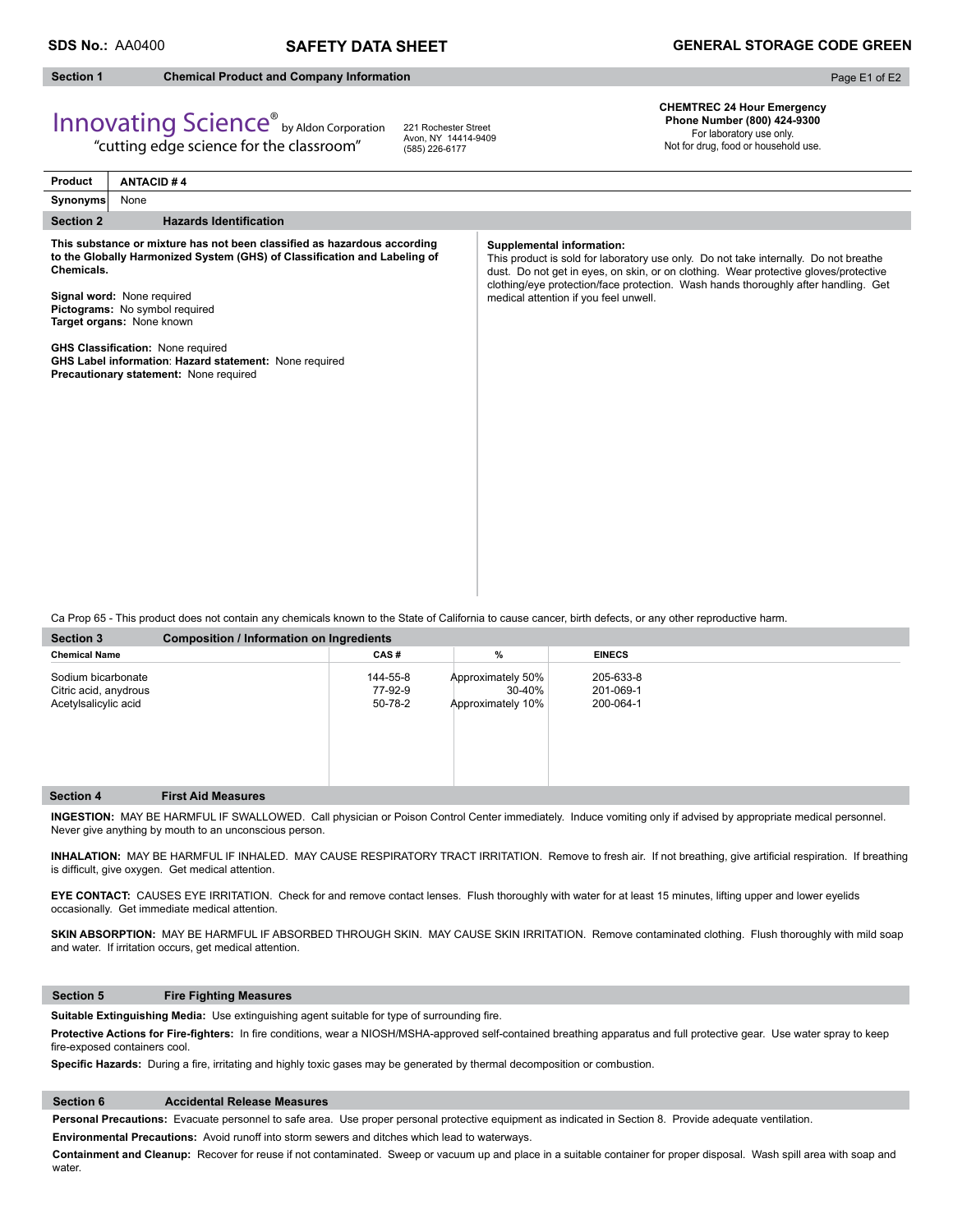**Precautions for Safe Handling:** Read label on container before using. Do not wear contact lenses when working with chemicals. Keep out of reach of children. Avoid contact with eyes, skin and clothing. Do not inhale dusts. Use with adequate ventilation. Avoid ingestion. Wash thoroughly after handling. Remove and wash clothing before reuse.

**Conditions for Safe Storage:** Store in a cool, dry, well-ventilated area away from incompatible substances.

| <b>Section 8</b>        | <b>Exposure Controls / Personal Protection</b> |                          |            |                          |  |  |  |
|-------------------------|------------------------------------------------|--------------------------|------------|--------------------------|--|--|--|
|                         | Chemical Name                                  | ACGIH (TLV)              | OSHA (PEL) | <b>NIOSH (REL)</b>       |  |  |  |
| <b>Exposure Limits:</b> | Acetylsalicylic acid                           | TWA: 5 mg/m <sup>3</sup> | None       | TWA: 5 mg/m <sup>3</sup> |  |  |  |

Engineering controls: Facilities storing or utilizing this material should be equipped with an eyewash facility and a safety shower and fire extinguishing material. Personnel should wear safety glasses, goggles, or faceshield, lab coat or apron, appropriate protective gloves. Use adequate ventilation to keep airborne concentrations low. Respiratory protection: None should be needed in normal laboratory handling at room temperatures. If dusty conditions prevail, work in fume hood or wear a NIOSH/MSHA-

| approved respirator.                                                                                                                                                                                                                                                                                                                                                                                                                                                                                                                                                                                                                                                                                                                                                                                                                                                                                                                                                                                                                                                                                                                                                                                                                                                                                                                                                                         |                                                                                                                                                                                                                                                                                                                                                             |             |                                                                                                         |                         |        |             |                                                                                                                                                                                                    |  |  |
|----------------------------------------------------------------------------------------------------------------------------------------------------------------------------------------------------------------------------------------------------------------------------------------------------------------------------------------------------------------------------------------------------------------------------------------------------------------------------------------------------------------------------------------------------------------------------------------------------------------------------------------------------------------------------------------------------------------------------------------------------------------------------------------------------------------------------------------------------------------------------------------------------------------------------------------------------------------------------------------------------------------------------------------------------------------------------------------------------------------------------------------------------------------------------------------------------------------------------------------------------------------------------------------------------------------------------------------------------------------------------------------------|-------------------------------------------------------------------------------------------------------------------------------------------------------------------------------------------------------------------------------------------------------------------------------------------------------------------------------------------------------------|-------------|---------------------------------------------------------------------------------------------------------|-------------------------|--------|-------------|----------------------------------------------------------------------------------------------------------------------------------------------------------------------------------------------------|--|--|
| <b>Section 9</b>                                                                                                                                                                                                                                                                                                                                                                                                                                                                                                                                                                                                                                                                                                                                                                                                                                                                                                                                                                                                                                                                                                                                                                                                                                                                                                                                                                             | <b>Physical &amp; Chemical Properties</b>                                                                                                                                                                                                                                                                                                                   |             |                                                                                                         |                         |        |             |                                                                                                                                                                                                    |  |  |
| Appearance: Solid. White tablets<br><b>Evaporation rate (<math>= 1</math>):</b> Data not available<br>Partition coefficient: Data not available<br>Odor: No odor.<br>Flammability (solid/gas): Data not available.<br>Auto-ignition temperature: Data not available<br>Explosion limits: Lower / Upper: Data not available<br>Odor threshold: Data not available.<br>Decomposition temperature: Data not available.<br>pH: Data not available.<br>Vapor pressure (mm Hg): Data not available<br>Viscosity: Data not available.<br>Melting / Freezing point: Data not available<br>Vapor density (Air = 1): Data not available<br><b>Molecular formula: Mixture</b><br><b>Boiling point:</b> Data not available<br>Relative density (Specific gravity): Data not available<br><b>Molecular weight: Mixture</b><br>Flash point: Data not available<br><b>Solubility(ies):</b> Soluble in water                                                                                                                                                                                                                                                                                                                                                                                                                                                                                                 |                                                                                                                                                                                                                                                                                                                                                             |             |                                                                                                         |                         |        |             |                                                                                                                                                                                                    |  |  |
| <b>Section 10</b>                                                                                                                                                                                                                                                                                                                                                                                                                                                                                                                                                                                                                                                                                                                                                                                                                                                                                                                                                                                                                                                                                                                                                                                                                                                                                                                                                                            | <b>Stability &amp; Reactivity</b>                                                                                                                                                                                                                                                                                                                           |             |                                                                                                         |                         |        |             |                                                                                                                                                                                                    |  |  |
| <b>Chemical stability: Stable</b><br>Hazardous polymerization: Will not occur.<br>Conditions to avoid: Avoid contact with moisture.<br>Incompatible materials: Strong oxidizers.<br>Hazardous decomposition products: Carbon oxides.                                                                                                                                                                                                                                                                                                                                                                                                                                                                                                                                                                                                                                                                                                                                                                                                                                                                                                                                                                                                                                                                                                                                                         |                                                                                                                                                                                                                                                                                                                                                             |             |                                                                                                         |                         |        |             |                                                                                                                                                                                                    |  |  |
| <b>Section 11</b>                                                                                                                                                                                                                                                                                                                                                                                                                                                                                                                                                                                                                                                                                                                                                                                                                                                                                                                                                                                                                                                                                                                                                                                                                                                                                                                                                                            | <b>Toxicological Information</b>                                                                                                                                                                                                                                                                                                                            |             |                                                                                                         |                         |        |             |                                                                                                                                                                                                    |  |  |
| Acute toxicity: Oral-rat LD50: 1124-1228 mg/kg [Acetylsalicylic acid]<br>Skin corrosion/irritation: Data not available<br>Serious eye damage/irritation: Data not available<br><b>Respiratory or skin sensitization:</b> Data not available<br><b>Germ cell mutagenicity:</b> Data not available<br>Carcinogenity: Data not available<br>NTP: No component of this product present at levels greater than or equal to 0.1% is identified as a known or anticipated carcinogen by NTP.<br>IARC: No component of this product present at levels greater than or equal to 0.1% is identified as probable, possible or confirmed human carcinogen by IARC.<br>OSHA: No component of this product present at levels greater than or equal to 0.1% is identified as a carcinogen or potential carcinogen by OSHA.<br>Reproductive toxicity: Data not available<br><b>STOT-single exposure:</b> Data not available<br><b>STOT-repeated exposure:</b> Data not available<br>Aspiration hazard: Data not available<br><b>Potential health effects:</b><br>Inhalation: May be harmful if crushed and inhaled.<br>Ingestion: May be harmful if swallowed.<br>Skin: Contact with skin may cause irritation.<br>Eyes: Contact with eyes may cause irritation.<br>Signs and symptoms of exposure: See Potential health effects above.<br>Additional information: RTECS #: VO0700000 [Acetylsalicylic acid] |                                                                                                                                                                                                                                                                                                                                                             |             |                                                                                                         |                         |        |             |                                                                                                                                                                                                    |  |  |
| <b>Section 12</b>                                                                                                                                                                                                                                                                                                                                                                                                                                                                                                                                                                                                                                                                                                                                                                                                                                                                                                                                                                                                                                                                                                                                                                                                                                                                                                                                                                            | <b>Ecological Information</b>                                                                                                                                                                                                                                                                                                                               |             |                                                                                                         |                         |        |             |                                                                                                                                                                                                    |  |  |
| Toxicity to fish: No data available<br>Toxicity to algae: No data available<br>Mobility in soil: No data available                                                                                                                                                                                                                                                                                                                                                                                                                                                                                                                                                                                                                                                                                                                                                                                                                                                                                                                                                                                                                                                                                                                                                                                                                                                                           | Toxicity to daphnia and other aquatic invertebrates: No data available<br>Persistence and degradability: No data available<br>Other adverse effects: An environmental hazard cannot be excluded in the event of unprofessional handling or disposal.                                                                                                        |             | Bioaccumulative potential: No data available<br>PBT and vPvB assessment: No data available              |                         |        |             |                                                                                                                                                                                                    |  |  |
| <b>Section 13</b>                                                                                                                                                                                                                                                                                                                                                                                                                                                                                                                                                                                                                                                                                                                                                                                                                                                                                                                                                                                                                                                                                                                                                                                                                                                                                                                                                                            | <b>Disposal Considerations</b>                                                                                                                                                                                                                                                                                                                              |             |                                                                                                         |                         |        |             |                                                                                                                                                                                                    |  |  |
| <b>Section 14</b>                                                                                                                                                                                                                                                                                                                                                                                                                                                                                                                                                                                                                                                                                                                                                                                                                                                                                                                                                                                                                                                                                                                                                                                                                                                                                                                                                                            | These disposal guidelines are intended for the disposal of catalog-size quantities only. Federal regulations may apply to empty container. State and/or local<br>regulations may be different. Dispose of in accordance with all local, state and federal regulations or contract with a licensed chemical disposal agency.<br><b>Transport Information</b> |             |                                                                                                         |                         |        |             |                                                                                                                                                                                                    |  |  |
| <b>UN/NA number:</b> Not applicable<br>Hazard class: Not applicable<br><b>Exceptions:</b> Not applicable<br>Section 15                                                                                                                                                                                                                                                                                                                                                                                                                                                                                                                                                                                                                                                                                                                                                                                                                                                                                                                                                                                                                                                                                                                                                                                                                                                                       | <b>Regulatory Information</b>                                                                                                                                                                                                                                                                                                                               |             | <b>Shipping name:</b> Not Regulated<br>Packing group: Not applicable<br>2012 ERG Guide # Not applicable | Reportable Quantity: No |        |             | Marine pollutant: No                                                                                                                                                                               |  |  |
|                                                                                                                                                                                                                                                                                                                                                                                                                                                                                                                                                                                                                                                                                                                                                                                                                                                                                                                                                                                                                                                                                                                                                                                                                                                                                                                                                                                              | A chemical is considered to be listed if the CAS number for the anhydrous form is on the Inventory list.                                                                                                                                                                                                                                                    |             |                                                                                                         |                         |        |             |                                                                                                                                                                                                    |  |  |
| Component                                                                                                                                                                                                                                                                                                                                                                                                                                                                                                                                                                                                                                                                                                                                                                                                                                                                                                                                                                                                                                                                                                                                                                                                                                                                                                                                                                                    |                                                                                                                                                                                                                                                                                                                                                             | <b>TSCA</b> | <b>CERLCA (RQ)</b>                                                                                      | <b>RCRA code</b>        | DSL    | <b>NDSL</b> | <b>WHMIS Classification</b>                                                                                                                                                                        |  |  |
| Sodium bicarbonate                                                                                                                                                                                                                                                                                                                                                                                                                                                                                                                                                                                                                                                                                                                                                                                                                                                                                                                                                                                                                                                                                                                                                                                                                                                                                                                                                                           |                                                                                                                                                                                                                                                                                                                                                             | Listed      | Not listed                                                                                              | Not listed              | Listed | Not listed  | Uncontrolled product                                                                                                                                                                               |  |  |
| <b>Section 16</b>                                                                                                                                                                                                                                                                                                                                                                                                                                                                                                                                                                                                                                                                                                                                                                                                                                                                                                                                                                                                                                                                                                                                                                                                                                                                                                                                                                            | <b>Additional Information</b>                                                                                                                                                                                                                                                                                                                               |             |                                                                                                         |                         |        |             |                                                                                                                                                                                                    |  |  |
|                                                                                                                                                                                                                                                                                                                                                                                                                                                                                                                                                                                                                                                                                                                                                                                                                                                                                                                                                                                                                                                                                                                                                                                                                                                                                                                                                                                              |                                                                                                                                                                                                                                                                                                                                                             |             |                                                                                                         |                         |        |             | The information contained herein is furnished without warranty of any kind. Employers should use this information only as a supplement to other information gathered by them and must make indepen |  |  |

The information contained herein is furnished without warranty of any kind. Employers should use this information only as a supplement to other information gathered by them and must make indepen-<br>dent determinations of sui IARC: International Agency for Research on Cancer, OSHA: Occupational Safety and Health Administration, STOT: Specific Target Organ Toxicity, SE: Single Exposure, RE: Repeated Exposure,<br>ERG: Emergency Response Guidebook.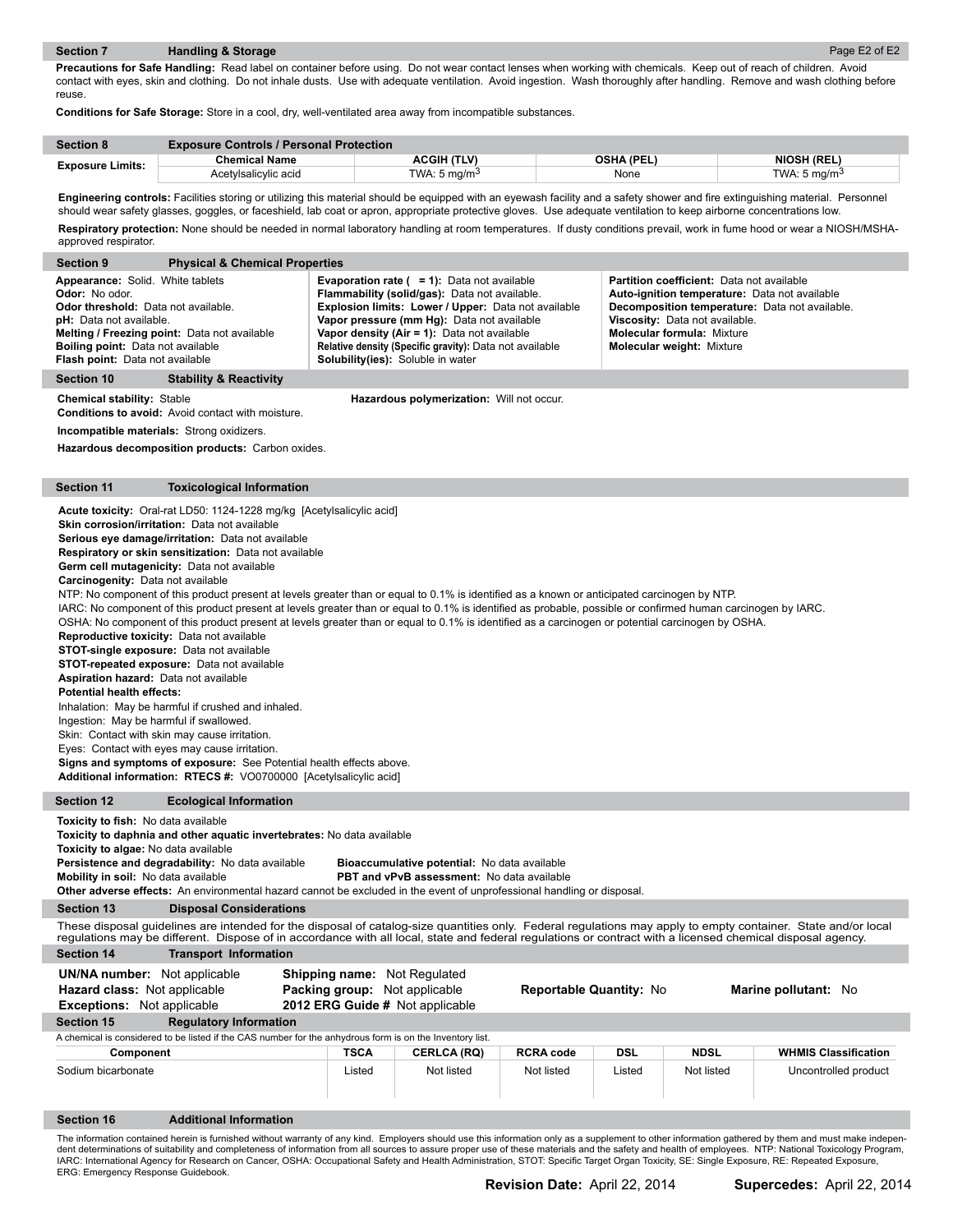Page F1 of F2

#### **Section 1 L'information de produit chimique et de compagnie**

# Innovating Science® by Aldon Corporation

"cutting edge science for the classroom"

221 Rochester Street Avon, NY 14414-9409 (585) 226-6177

**CHEMTREC 24 Numéros De Téléphone De Secours D'Heure (800) 424-9300** Pour l'usage de laboratoire seulement. Pas pour l'usage de drogue, de nourriture ou de ménage.

| Produit                 | <b>ANTIACIDE #4</b>                                                                                                                                                                                                                                                            |                                                                                                                                                                                                                                                                                                                                                                                                |
|-------------------------|--------------------------------------------------------------------------------------------------------------------------------------------------------------------------------------------------------------------------------------------------------------------------------|------------------------------------------------------------------------------------------------------------------------------------------------------------------------------------------------------------------------------------------------------------------------------------------------------------------------------------------------------------------------------------------------|
| Synonymes               | Aucun                                                                                                                                                                                                                                                                          |                                                                                                                                                                                                                                                                                                                                                                                                |
| <b>Section 2</b>        | <b>Identification De Risques</b>                                                                                                                                                                                                                                               |                                                                                                                                                                                                                                                                                                                                                                                                |
| des produits chimiques. | Cette substance ou un mélange n'a pas été classé comme dangereux à ce<br>selon le Système général harmonisé (SGH) de classification et d'étiquetage<br>Mention d'avertissement: Aucune requise<br>Pictogrammes: Aucun symbole n'est demandé<br>Les organes cibles: Aucun connu | Informations supplementaires:<br>Ce produit est vendu pour usage de laboratoire seulement. Ne pas ingérer. Ne pas<br>respirer les poussières. Ne pas mettre dans les yeux, la peau ou les vêtements.<br>Porter des gants de protection / des vêtements de protection / protection des yeux /<br>du visage. Se laver les mains après avoir manipulé. Consulter un médecin en cas de<br>malaise. |
|                         | Classification par le GHS: Aucune requise<br>Renseignements sur l'étiquette GHS: Mention de danger: Aucune requise<br>Déclarations de précaution: Aucune requise                                                                                                               |                                                                                                                                                                                                                                                                                                                                                                                                |
|                         |                                                                                                                                                                                                                                                                                | CA Prop 65 - Ce produit ne contient pas de produits chimiques connus à l'État de Californie pour causer le cancer, des malformations congénitales, ou toute autre atteinte à la reproduction.                                                                                                                                                                                                  |

| <b>Section 3</b><br>Composition / Information Sur Des Ingrédients          |                                |                                                  |                                     |  |
|----------------------------------------------------------------------------|--------------------------------|--------------------------------------------------|-------------------------------------|--|
| Nommé Chimique                                                             | # CAS                          | %                                                | <b>EINECS</b>                       |  |
| Bicarbonate de sodium<br>Acide citrique, anydre<br>Acide acétylsalicylique | 144-55-8<br>77-92-9<br>50-78-2 | Approximately 50%<br>30-40%<br>Approximately 10% | 205-633-8<br>201-069-1<br>200-064-1 |  |
| <b>Mesures De Premiers Soins</b><br><b>Section 4</b>                       |                                |                                                  |                                     |  |

**INGESTION:** PEUT ÊTRE NOCIF EN CAS D'INGESTION. Appeler un médecin ou un centre antipoison immédiatement. Provoquer le vomissement seulement si elle est informée par le personnel compétent médicaux. Ne jamais rien donner par la bouche à une personne inconsciente.

**INHALATION:** PEUT ÊTRE NOCIF EN CAS D'INHALATION. PEUT PROVOQUER UNE IRRITATION LES VOIES RESPIRATOIRES. Sortir au grand air. Si elle ne respire pas, pratiquer la respiration artificielle. Si la respiration est difficile, donner de l'oxygène. Obtenir des soins médicaux.

CONTACT AVEC LES YEUX: CAUSE L'IRRITATION DES YEUX. Vérifier et enlever les lentilles de contact. Rincer abondamment à l'eau pendant au moins 15 minutes, en soulevant les paupières inférieures et supérieures de temps en temps. Obtenez une attention médicale immédiate.

**ABSORPTION PAR LA PEAU:** PEUT ÊTRE NOCIF EN CAS D'ABSORPTION PAR LA PEAU. PEUT CAUSER UNE IRRITATION DE LA PEAU. Enlever les vêtements contaminés. Rincer soigneusement avec du savon doux et d'eau. En cas d'irritation, consulter un médecin.

#### **Section 5 Mesures De Lutte Contre l'Incendie**

**Moyens d'extinction:** Utiliser un agent extincteur approprié au type de feu environnant.

**Actions de protection pour les sapeurs-pompiers:** En cas d'incendie, porter un appareil respiratoire NIOSH / MSHA approuvé autonome et un équipement complet de protection. Utiliser un jet d'eau pour maintenir incendie refroidir les conteneurs exposés.

Dangers spécifiques: En cas d'incendie, des gaz irritants et très toxiques peuvent être générés par la décomposition thermique ou la combustion.

#### **Section 6 Mesures De Déchargement Accidentel**

Précautions personnelles: Évacuer le personnel vers la zone sûre. Utiliser un équipement de protection personnelle comme indiqué dans la Section 8. Assurer une ventilation adéquate. **Précautions environnementales:** Éviter tout ruissellement vers les égouts pluviaux et les fossés qui aboutissent aux voies navigables.

Confinement et de nettoyage: Récupèrent pour s'il n'est pas contaminé. Balayer à sec ou sous vide et placer dans un récipient approprié pour l'élimination. Laver la zone de déversement avec du savon et de l'eau.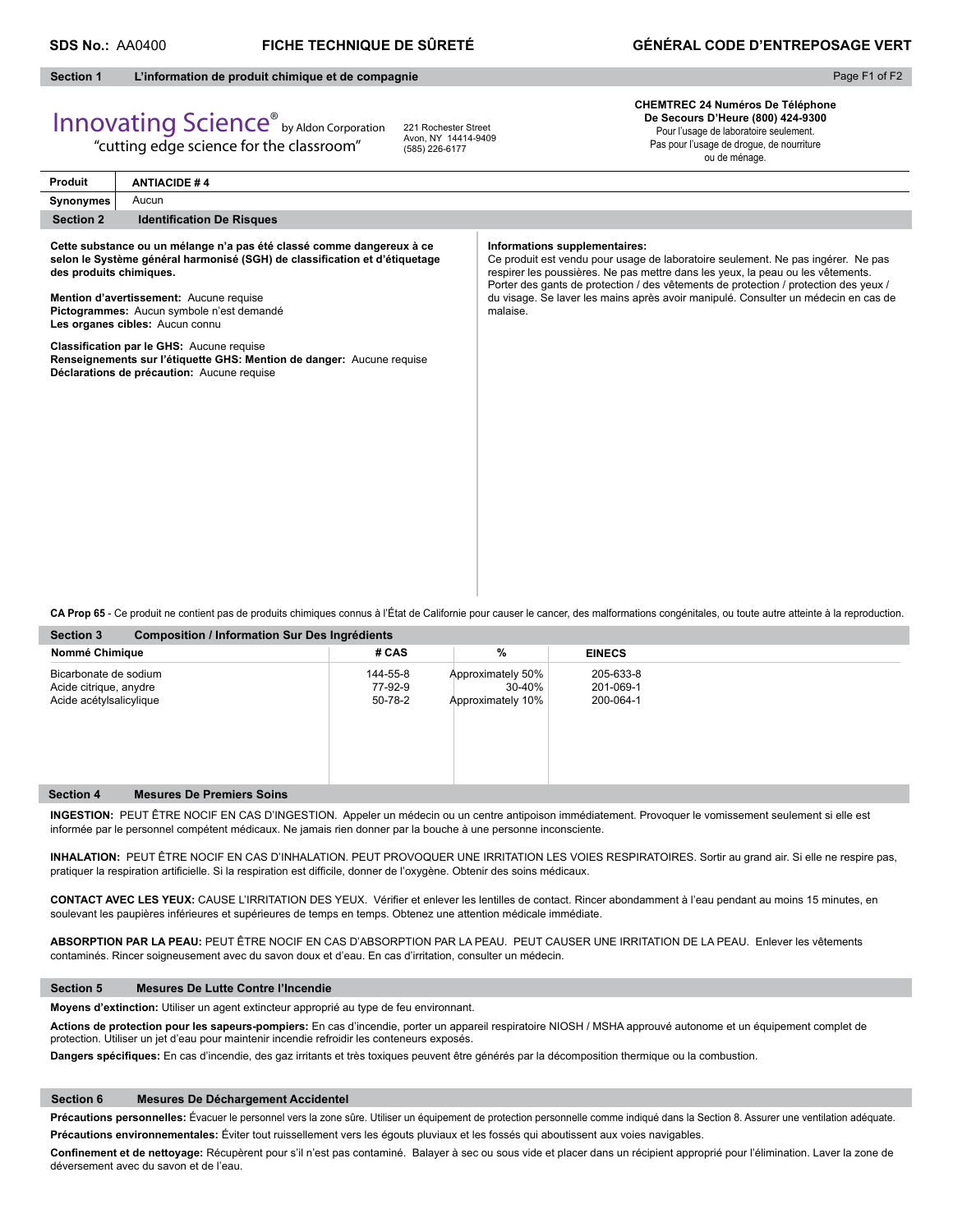Précautions pour la manutention en toute sécurité: Lire l'étiquette sur le contenant avant d'utiliser. Ne pas porter de lentilles cornéennes lorsque vous travaillez avec des produits chimiques. Tenir hors de portée des enfants. Éviter tout contact avec les yeux, la peau et les vêtements. Ne pas inhaler les poussières. Utiliser avec une ventilation adéquate. Éviter l'ingestion. Bien se laver après la manipulation. Retirer et laver les vêtements avant de les réutiliser.

**Conditions de stockage:** Stocker dans un endroit frais, sec et bien aéré, loin des substances incompatibles.

| <b>Section 8</b>             | <b>Commandes D'Exposition / Protection Personnelle</b> |                          |                   |                    |  |  |  |
|------------------------------|--------------------------------------------------------|--------------------------|-------------------|--------------------|--|--|--|
| <b>Limites d'exposition:</b> | Nommé Chimique                                         | ACGIH (TLV)              | <b>OSHA (PEL)</b> | <b>NIOSH (REL)</b> |  |  |  |
|                              | Acide acétylsalicylique                                | TWA: 5 mg/m <sup>3</sup> | Aucun             | TWA: 5 $ma/m3$     |  |  |  |

**Contrôles d'ingénierie:** Les installations d'entreposage ou d'utilisation de ce matériel doit être équipé d'une douche oculaire et une douche de sécurité et le matériel d'extinction d'incendie. Le personnel doit porter des lunettes de sécurité, des lunettes, ou un écran facial, une blouse de laboratoire ou tablier, des gants protecteurs appropriés. Utiliser une ventilation adéquate pour maintenir les concentrations atmosphériques faible.

**Protection respiratoire:** Aucun ne devrait être nécessaire dans le laboratoire normal manipulant aux températures ambiantes. Si les conditions poussiéreuses prévaloir, travailler dans la hotte ou de porter un masque respiratoire approuvé NIOSH / MSHA.

|                                                                                                                                                                                                                                                                                                                                                                                                                                                                                                                                                                                     | vailler dans la hotte ou de porter un masque respiratoire approuvé NIOSH / MSHA.                                                                                                                                                                                                                                                                                                                                                                                                                                                                                                                                                                                                                                                                                                                                                                                                                                                                                                                                                                                                                                                                                                                                                                                                                                                                                                                                                                                                                                                                                               |                             |                                                                                                                                                                                                                                                                                                                                                                                                   |                                             |            |                                                                                                   |                                                                                                                                                         |
|-------------------------------------------------------------------------------------------------------------------------------------------------------------------------------------------------------------------------------------------------------------------------------------------------------------------------------------------------------------------------------------------------------------------------------------------------------------------------------------------------------------------------------------------------------------------------------------|--------------------------------------------------------------------------------------------------------------------------------------------------------------------------------------------------------------------------------------------------------------------------------------------------------------------------------------------------------------------------------------------------------------------------------------------------------------------------------------------------------------------------------------------------------------------------------------------------------------------------------------------------------------------------------------------------------------------------------------------------------------------------------------------------------------------------------------------------------------------------------------------------------------------------------------------------------------------------------------------------------------------------------------------------------------------------------------------------------------------------------------------------------------------------------------------------------------------------------------------------------------------------------------------------------------------------------------------------------------------------------------------------------------------------------------------------------------------------------------------------------------------------------------------------------------------------------|-----------------------------|---------------------------------------------------------------------------------------------------------------------------------------------------------------------------------------------------------------------------------------------------------------------------------------------------------------------------------------------------------------------------------------------------|---------------------------------------------|------------|---------------------------------------------------------------------------------------------------|---------------------------------------------------------------------------------------------------------------------------------------------------------|
| <b>Section 9</b>                                                                                                                                                                                                                                                                                                                                                                                                                                                                                                                                                                    | Propriétés Physiques Et Chimiques                                                                                                                                                                                                                                                                                                                                                                                                                                                                                                                                                                                                                                                                                                                                                                                                                                                                                                                                                                                                                                                                                                                                                                                                                                                                                                                                                                                                                                                                                                                                              |                             |                                                                                                                                                                                                                                                                                                                                                                                                   |                                             |            |                                                                                                   |                                                                                                                                                         |
| Odeur: No odor<br>pH: Données non disponibles.                                                                                                                                                                                                                                                                                                                                                                                                                                                                                                                                      | Apparence: Solide. Comprimés blancs<br>Seuil de l'odeur: Données non disponibles.<br>Point de fusion / congélation: Données non disponibles<br>Point d'ébullition: Données non disponibles<br>Point d'éclair: Données non disponibles                                                                                                                                                                                                                                                                                                                                                                                                                                                                                                                                                                                                                                                                                                                                                                                                                                                                                                                                                                                                                                                                                                                                                                                                                                                                                                                                          |                             | Taux d'évaporation ( = 1): Données non disponibles<br>Inflammabilité (solide / gaz): Données non disponibles.<br>Limites d'explosivité: Bas / Max: Données non disponibles<br>Pression de vapeur (mm Hg): Données non disponibles<br>Densité de vapeur (Air = 1): Données non disponibles<br>Densité relative (gravité spécifique): Données non disponibles<br>Solubilité (s): Soluble dans l'eau |                                             |            | Viscosité: Données non disponibles.<br>Formule moléculaire: Mélange<br>Poids moléculaire: Mélange | Coefficient de partage: Données non disponibles<br>Auto-inflammation: Données non disponibles<br>Température de décomposition: Données non disponibles. |
| <b>Section 10</b>                                                                                                                                                                                                                                                                                                                                                                                                                                                                                                                                                                   | Stabilité Et Réactivité                                                                                                                                                                                                                                                                                                                                                                                                                                                                                                                                                                                                                                                                                                                                                                                                                                                                                                                                                                                                                                                                                                                                                                                                                                                                                                                                                                                                                                                                                                                                                        |                             |                                                                                                                                                                                                                                                                                                                                                                                                   |                                             |            |                                                                                                   |                                                                                                                                                         |
|                                                                                                                                                                                                                                                                                                                                                                                                                                                                                                                                                                                     |                                                                                                                                                                                                                                                                                                                                                                                                                                                                                                                                                                                                                                                                                                                                                                                                                                                                                                                                                                                                                                                                                                                                                                                                                                                                                                                                                                                                                                                                                                                                                                                |                             |                                                                                                                                                                                                                                                                                                                                                                                                   |                                             |            |                                                                                                   |                                                                                                                                                         |
| Stabilité chimique: Stable                                                                                                                                                                                                                                                                                                                                                                                                                                                                                                                                                          | Conditions à éviter: Éviter tout contact avec l'humidité.                                                                                                                                                                                                                                                                                                                                                                                                                                                                                                                                                                                                                                                                                                                                                                                                                                                                                                                                                                                                                                                                                                                                                                                                                                                                                                                                                                                                                                                                                                                      |                             |                                                                                                                                                                                                                                                                                                                                                                                                   | Polymérisation dangereuse: N'aura pas lieu. |            |                                                                                                   |                                                                                                                                                         |
|                                                                                                                                                                                                                                                                                                                                                                                                                                                                                                                                                                                     | Matières incompatibles: Comburante fortes.                                                                                                                                                                                                                                                                                                                                                                                                                                                                                                                                                                                                                                                                                                                                                                                                                                                                                                                                                                                                                                                                                                                                                                                                                                                                                                                                                                                                                                                                                                                                     |                             |                                                                                                                                                                                                                                                                                                                                                                                                   |                                             |            |                                                                                                   |                                                                                                                                                         |
|                                                                                                                                                                                                                                                                                                                                                                                                                                                                                                                                                                                     | Produits dangereux de décomposition: Oxydes de carbones.                                                                                                                                                                                                                                                                                                                                                                                                                                                                                                                                                                                                                                                                                                                                                                                                                                                                                                                                                                                                                                                                                                                                                                                                                                                                                                                                                                                                                                                                                                                       |                             |                                                                                                                                                                                                                                                                                                                                                                                                   |                                             |            |                                                                                                   |                                                                                                                                                         |
|                                                                                                                                                                                                                                                                                                                                                                                                                                                                                                                                                                                     |                                                                                                                                                                                                                                                                                                                                                                                                                                                                                                                                                                                                                                                                                                                                                                                                                                                                                                                                                                                                                                                                                                                                                                                                                                                                                                                                                                                                                                                                                                                                                                                |                             |                                                                                                                                                                                                                                                                                                                                                                                                   |                                             |            |                                                                                                   |                                                                                                                                                         |
| <b>Section 11</b>                                                                                                                                                                                                                                                                                                                                                                                                                                                                                                                                                                   | L'Information Toxicologique                                                                                                                                                                                                                                                                                                                                                                                                                                                                                                                                                                                                                                                                                                                                                                                                                                                                                                                                                                                                                                                                                                                                                                                                                                                                                                                                                                                                                                                                                                                                                    |                             |                                                                                                                                                                                                                                                                                                                                                                                                   |                                             |            |                                                                                                   |                                                                                                                                                         |
|                                                                                                                                                                                                                                                                                                                                                                                                                                                                                                                                                                                     | Toxicité aiguë: Oral-rat LD50: 1124-1228 mg/kg [Acide acétylsalicylique]<br>La corrosion de la peau et l'irritation: Données non disponibles<br>Des lésions oculaires graves / irritation: Données non disponibles<br>Respiratoire ou sensibilisation de la peau: Données non disponibles<br>Mutagénicité des cellules germinales: Données non disponibles<br>Cancérogène: Données non disponibles<br>NTP: Aucun composant de ce produit présent à des niveaux supérieurs ou égaux à 0,1% n'a été identifié comme cancérigène reconnu ou présumé par NTP.<br>IARC: Aucun composant de ce produit présent à des niveaux supérieurs ou égaux à 0,1% n'a été identifié comme cancérigène probable, possible ou confirmé par IARC.<br>OSHA: Aucun composant de ce produit présent à des niveaux supérieurs ou égaux à 0,1% n'a été identifié comme cancérigène ni comme cancérigène possible par OSHA.<br>Reproductive toxicity: Données non disponibles<br>STOT-exposition unique: Données non disponibles<br>STOT-une exposition répétée: Données non disponibles<br>Risque d'aspiration: Données non disponibles<br>Effets d'une surexposition:<br>Inhalation: Peut être nocif en cas d'inhalation et écrasé.<br>Ingestion: Peut être nocif en cas d'ingestion.<br>Peau: Le contact avec la peau peut provoquer une irritation.<br>Yeux: Le contact avec les yeux peut provoquer une irritation.<br>Les signes et les symptômes de l'exposition: Voir les effets sanitaires potentiels ci-dessus.<br>Informations complémentaires: RTECS #: VO0700000 [Acide acétylsalicylique] |                             |                                                                                                                                                                                                                                                                                                                                                                                                   |                                             |            |                                                                                                   |                                                                                                                                                         |
| <b>Section 12</b>                                                                                                                                                                                                                                                                                                                                                                                                                                                                                                                                                                   | L'Information Ecologique                                                                                                                                                                                                                                                                                                                                                                                                                                                                                                                                                                                                                                                                                                                                                                                                                                                                                                                                                                                                                                                                                                                                                                                                                                                                                                                                                                                                                                                                                                                                                       |                             |                                                                                                                                                                                                                                                                                                                                                                                                   |                                             |            |                                                                                                   |                                                                                                                                                         |
| Toxicité pour les poissons: Pas de données disponible<br>Toxicité pour les daphnies et autres invertébrés aquatiques: Pas de données disponible<br>Toxicité pour les algues: Pas de données disponible<br>Persistance et dégradabilité: Pas de données disponible<br>Potentiel de bioaccumulation: Pas de données disponible<br>Mobilité dans le sol: Pas de données disponibles<br>Evaluation PBT et vPvB: Pas de données disponibles<br>Autres effets indésirables: Un danger pour l'environnement ne peut pas être exclu dans l'éventualité d'une manipulation ou d'élimination. |                                                                                                                                                                                                                                                                                                                                                                                                                                                                                                                                                                                                                                                                                                                                                                                                                                                                                                                                                                                                                                                                                                                                                                                                                                                                                                                                                                                                                                                                                                                                                                                |                             |                                                                                                                                                                                                                                                                                                                                                                                                   |                                             |            |                                                                                                   |                                                                                                                                                         |
| <b>Section 13</b>                                                                                                                                                                                                                                                                                                                                                                                                                                                                                                                                                                   | <b>Considérations De Disposition</b>                                                                                                                                                                                                                                                                                                                                                                                                                                                                                                                                                                                                                                                                                                                                                                                                                                                                                                                                                                                                                                                                                                                                                                                                                                                                                                                                                                                                                                                                                                                                           |                             |                                                                                                                                                                                                                                                                                                                                                                                                   |                                             |            |                                                                                                   |                                                                                                                                                         |
|                                                                                                                                                                                                                                                                                                                                                                                                                                                                                                                                                                                     | Ces lignes directrices sont destinées à l'élimination de la disposition d'un catalogue de taille seules les quantités. Les règlements fédéraux peuvent s'appliquer aux contenants vides. Des réglementations<br>nationales et / ou local peut être différent. Éliminer conformément à toutes les réglementations locales, provinciales et fédérales ou d'un contrat avec une agence élimination des produits chimiques sous licence.                                                                                                                                                                                                                                                                                                                                                                                                                                                                                                                                                                                                                                                                                                                                                                                                                                                                                                                                                                                                                                                                                                                                           |                             |                                                                                                                                                                                                                                                                                                                                                                                                   |                                             |            |                                                                                                   |                                                                                                                                                         |
| <b>Section 14</b>                                                                                                                                                                                                                                                                                                                                                                                                                                                                                                                                                                   | <b>L'Information De Transport</b>                                                                                                                                                                                                                                                                                                                                                                                                                                                                                                                                                                                                                                                                                                                                                                                                                                                                                                                                                                                                                                                                                                                                                                                                                                                                                                                                                                                                                                                                                                                                              |                             |                                                                                                                                                                                                                                                                                                                                                                                                   |                                             |            |                                                                                                   |                                                                                                                                                         |
| <b>Exceptions:</b> Non applicable                                                                                                                                                                                                                                                                                                                                                                                                                                                                                                                                                   | Numéro UN / NA: Non applicable<br>Classe de danger: Non applicable                                                                                                                                                                                                                                                                                                                                                                                                                                                                                                                                                                                                                                                                                                                                                                                                                                                                                                                                                                                                                                                                                                                                                                                                                                                                                                                                                                                                                                                                                                             | Nom d'expédition: Non réglé | Groupe d'emballage: Non applicable<br>2012 ERG Guide #: Non applicable                                                                                                                                                                                                                                                                                                                            |                                             |            | Quantité à déclarer: Non                                                                          | <b>Polluant marin: Non</b>                                                                                                                              |
| <b>Section 15</b>                                                                                                                                                                                                                                                                                                                                                                                                                                                                                                                                                                   | L'Information De Normalisation                                                                                                                                                                                                                                                                                                                                                                                                                                                                                                                                                                                                                                                                                                                                                                                                                                                                                                                                                                                                                                                                                                                                                                                                                                                                                                                                                                                                                                                                                                                                                 |                             |                                                                                                                                                                                                                                                                                                                                                                                                   |                                             |            |                                                                                                   |                                                                                                                                                         |
|                                                                                                                                                                                                                                                                                                                                                                                                                                                                                                                                                                                     | Un produit chimique est considéré comme inscrit si le numéro CAS pour la forme anhydre est sur la liste d'inventaire.                                                                                                                                                                                                                                                                                                                                                                                                                                                                                                                                                                                                                                                                                                                                                                                                                                                                                                                                                                                                                                                                                                                                                                                                                                                                                                                                                                                                                                                          |                             |                                                                                                                                                                                                                                                                                                                                                                                                   |                                             |            |                                                                                                   |                                                                                                                                                         |
| Composant                                                                                                                                                                                                                                                                                                                                                                                                                                                                                                                                                                           |                                                                                                                                                                                                                                                                                                                                                                                                                                                                                                                                                                                                                                                                                                                                                                                                                                                                                                                                                                                                                                                                                                                                                                                                                                                                                                                                                                                                                                                                                                                                                                                | <b>TSCA</b>                 | <b>CERLCA (RQ)</b>                                                                                                                                                                                                                                                                                                                                                                                | <b>RCRA code</b>                            | <b>DSL</b> | <b>NDSL</b>                                                                                       | <b>Classification SIMDUT</b>                                                                                                                            |
| Bicarbonate de sodium                                                                                                                                                                                                                                                                                                                                                                                                                                                                                                                                                               |                                                                                                                                                                                                                                                                                                                                                                                                                                                                                                                                                                                                                                                                                                                                                                                                                                                                                                                                                                                                                                                                                                                                                                                                                                                                                                                                                                                                                                                                                                                                                                                | Listed                      | Not listed                                                                                                                                                                                                                                                                                                                                                                                        | Not listed                                  | Listed     | Not listed                                                                                        | Produit non contrôlé                                                                                                                                    |
|                                                                                                                                                                                                                                                                                                                                                                                                                                                                                                                                                                                     |                                                                                                                                                                                                                                                                                                                                                                                                                                                                                                                                                                                                                                                                                                                                                                                                                                                                                                                                                                                                                                                                                                                                                                                                                                                                                                                                                                                                                                                                                                                                                                                |                             |                                                                                                                                                                                                                                                                                                                                                                                                   |                                             |            |                                                                                                   |                                                                                                                                                         |
| <b>Section 16</b>                                                                                                                                                                                                                                                                                                                                                                                                                                                                                                                                                                   | <b>L'Information Additionnelle</b>                                                                                                                                                                                                                                                                                                                                                                                                                                                                                                                                                                                                                                                                                                                                                                                                                                                                                                                                                                                                                                                                                                                                                                                                                                                                                                                                                                                                                                                                                                                                             |                             |                                                                                                                                                                                                                                                                                                                                                                                                   |                                             |            |                                                                                                   |                                                                                                                                                         |
|                                                                                                                                                                                                                                                                                                                                                                                                                                                                                                                                                                                     | Les informations contenues dans ce document sont fournis sans garantie d'aucune sorte. Les employeurs devraient considérer cette information seulement comme complément à d'autres informations                                                                                                                                                                                                                                                                                                                                                                                                                                                                                                                                                                                                                                                                                                                                                                                                                                                                                                                                                                                                                                                                                                                                                                                                                                                                                                                                                                                |                             |                                                                                                                                                                                                                                                                                                                                                                                                   |                                             |            |                                                                                                   |                                                                                                                                                         |

Les informations contenues dans ce document sont fournis sans garantie d'aucune sorte. Les employeurs devraient considérer cette information seulement comme complément à d'autres informations<br>recueillies par eux et doivent Toxicity, SE: Single Exposure, RE: Repeated Exposure, ERG: Emergency Response Guidebook.

Page F2 of F2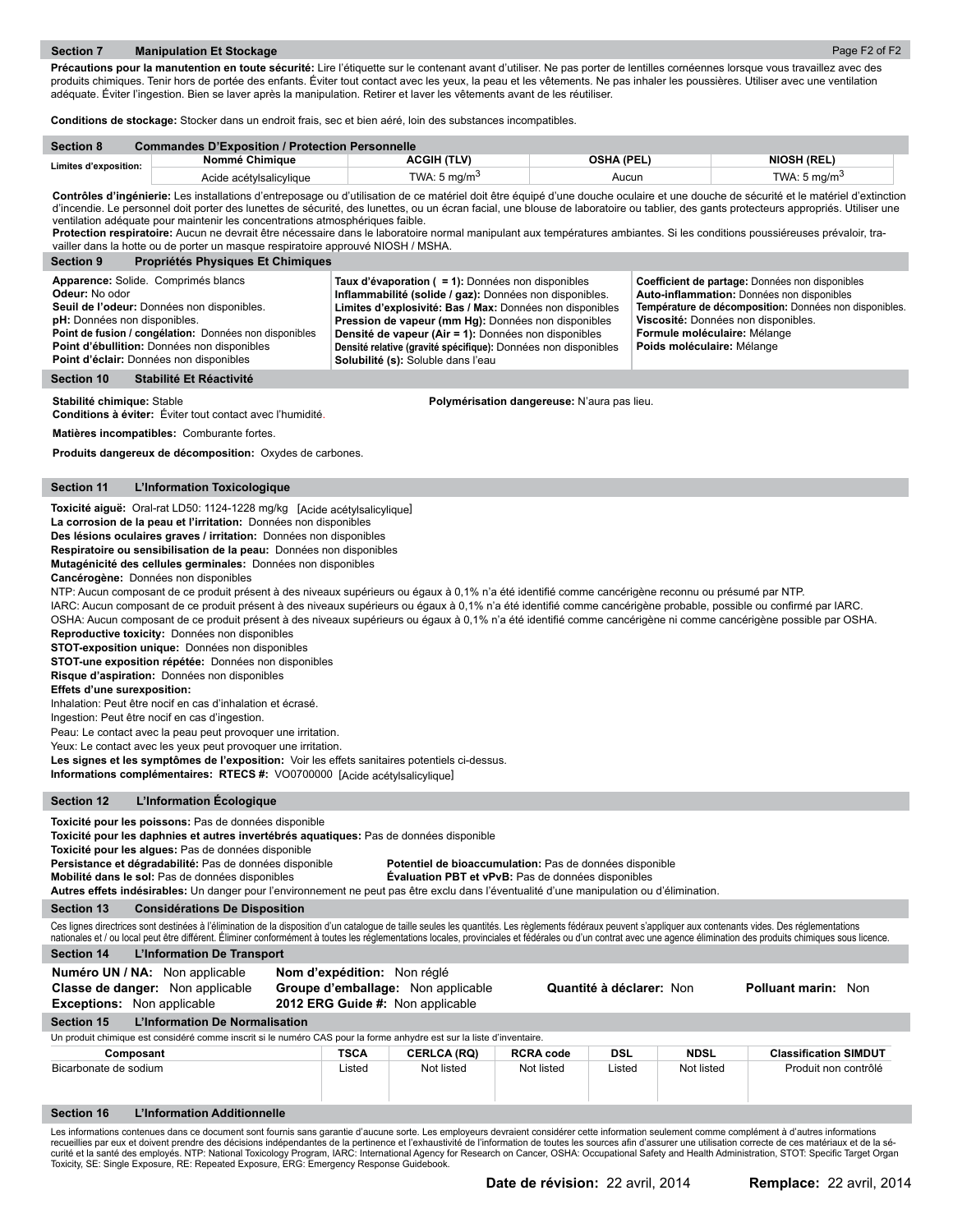#### **Section 1 Chemical Product and Company Information**

## Innovating Science® by Aldon Corporation "cutting edge science for the classroom"

221 Rochester Street Avon, NY 14414-9409 (585) 226-6177

### **CHEMTREC 24 Hour Emergency Phone Number (800) 424-9300**

For laboratory use only. Not for drug, food or household use.

| Product          | <b>ANTACID#5</b>                                                                                                                                                                                                                                                                                                                                                                                   |                                                                                                                                                                                                                                                                        |
|------------------|----------------------------------------------------------------------------------------------------------------------------------------------------------------------------------------------------------------------------------------------------------------------------------------------------------------------------------------------------------------------------------------------------|------------------------------------------------------------------------------------------------------------------------------------------------------------------------------------------------------------------------------------------------------------------------|
| Synonyms         | Milk of Magnesia / Magnesium Hydroxide Suspension                                                                                                                                                                                                                                                                                                                                                  |                                                                                                                                                                                                                                                                        |
| <b>Section 2</b> | <b>Hazards Identification</b>                                                                                                                                                                                                                                                                                                                                                                      |                                                                                                                                                                                                                                                                        |
| Chemicals.       | This substance or mixture has not been classified as hazardous according<br>to the Globally Harmonized System (GHS) of Classification and Labeling of<br>Signal word: None required<br>Pictograms: No symbol required<br>Target organs: None known<br><b>GHS Classification: None required</b><br>GHS Label information: Hazard statement: None required<br>Precautionary statement: None required | <b>Supplemental information:</b><br>Do not breathe dust. Do not get in eyes, on skin, or on clothing. Wear protective<br>gloves/protective clothing/eye protection/face protection. Wash hands thoroughly<br>after handling. Get medical attention if you feel unwell. |
|                  |                                                                                                                                                                                                                                                                                                                                                                                                    |                                                                                                                                                                                                                                                                        |

Ca Prop 65: This product does not contain any chemicals known to the State of California to cause cancer or reproductive toxicity.

| <b>Section 3</b>                                             | <b>Composition / Information on Ingredients</b> |                      |               |                      |  |  |  |
|--------------------------------------------------------------|-------------------------------------------------|----------------------|---------------|----------------------|--|--|--|
| <b>Chemical Name</b>                                         |                                                 | CAS#                 | %             | <b>EINECS</b>        |  |  |  |
| Inert ingredients<br>Magnesium hydroxide (active ingredient) |                                                 | Mixture<br>1309-42-8 | 91.7%<br>8.3% | Mixture<br>215-170-3 |  |  |  |
| <b>Section 4</b>                                             | <b>First Aid Measures</b>                       |                      |               |                      |  |  |  |

**INGESTION:** Call physician or Poison Control Center immediately. Induce vomiting only if advised by appropriate medical personnel.Never give anything by mouth to an unconscious person.

INHALATION: Remove to fresh air. If not breathing, give artificial respiration. If breathing is difficult, give oxygen. Get medical attention.

**EYE CONTACT:** Check for and remove contact lenses. Flush thoroughly with water for at least 15 minutes, lifting upper and lower eyelids occasionally. Get immediate medical attention.

**SKIN ABSORPTION:** Remove contaminated clothing. Flush thoroughly with mild soap and water. If irritation occurs, get medical attention.

### **Section 5 Fire Fighting Measures**

Suitable Extinguishing Media: Product will not burn or support fire. Use any media suitable for extinguishing supporting fire

Protective Actions for Fire-fighters: In fire conditions, wear a NIOSH/MSHA-approved self-contained breathing apparatus and full protective gear. Use water spray to keep fire-exposed containers cool.

Specific Hazards: In fire conditions, water may evaporate from this solution which may cause hazardous decomposition products to be formed as dust or fume.

#### **Section 6 Accidental Release Measures**

**Personal Precautions:** Evacuate personnel to safe area. Use proper personal protective equipment as indicated in Section 8. Provide adequate ventilation. **Environmental Precautions:** Avoid runoff into storm sewers and ditches which lead to waterways.

**Containment and Cleanup:** Absorb with inert dry material, sweep or vacuum up and place in a suitable container for proper disposal. Wash spill area with soap and water.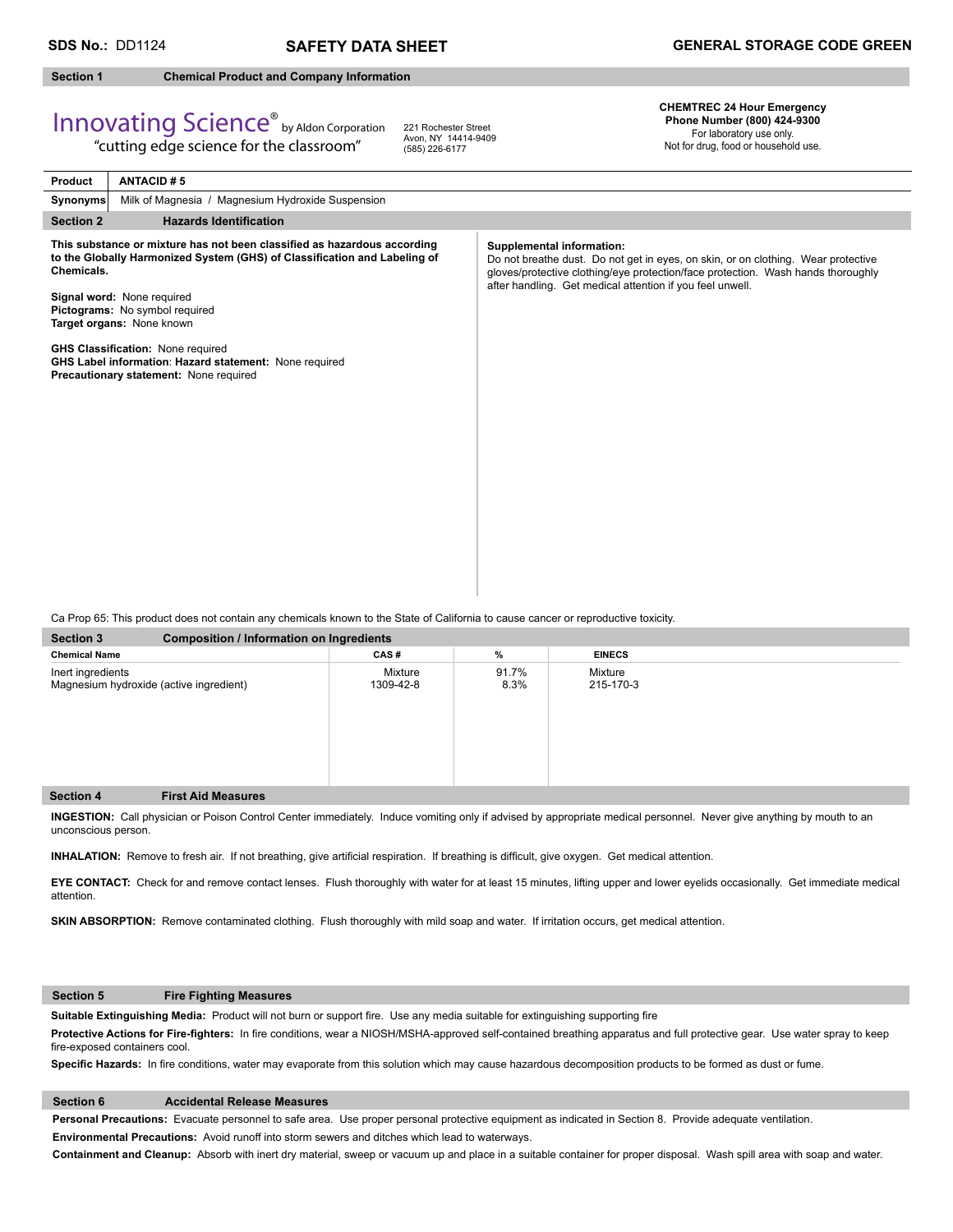ı

I.

ı

I

**Precautions for Safe Handling:** Read label on container before using. Do not wear contact lenses when working with chemicals. Keep out of reach of children. Do not inhale vapors, spray or mist. Use with adequate ventilation. Avoid ingestion. Wash thoroughly after handling. Remove and wash clothing before reuse. **Conditions for Safe Storage:** Store in a cool, well-ventilated area.

| <b>Section 8</b>        | <b>Exposure Controls / Personal Protection</b> |                                              |                   |                    |  |  |  |  |
|-------------------------|------------------------------------------------|----------------------------------------------|-------------------|--------------------|--|--|--|--|
| <b>Exposure Limits:</b> | <b>Chemical Name</b>                           | <b>ACGIH (TLV)</b>                           | <b>OSHA (PEL)</b> | <b>NIOSH (REL)</b> |  |  |  |  |
|                         | Particles not otherwise classified             | TWA: 5 mg/m <sup>3</sup> respirable fraction | None established  | None established   |  |  |  |  |
|                         |                                                |                                              |                   |                    |  |  |  |  |

Engineering controls: Facilities storing or utilizing this material should be equipped with an eyewash facility and a safety shower and fire extinguishing material. Personnel should wear safety glasses, goggles, or faceshield, lab coat or apron, appropriate protective gloves. Use adequate ventilation to keep airborne concentrations low. **Respiratory protection:** None should be needed in normal laboratory handling at room temperatures. If misty conditions prevail, work in fume hood or wear a NIOSH/MSHAapproved respirator.

| approved received.                                                                                                                                                                                                                                                                                                                                                                                                                                                                                                                                                                                                                                                                                                                                                                                                                                                                                                                                                                                                                                                                                                                                                                                                                                                                                                                                                                                                                                                                                                                                                                             |                                                                                                         |                                                                                                                                                                                                                                                                                                                                                                 |                         |            |                                                                                                                                                                                                                                                   |                             |  |
|------------------------------------------------------------------------------------------------------------------------------------------------------------------------------------------------------------------------------------------------------------------------------------------------------------------------------------------------------------------------------------------------------------------------------------------------------------------------------------------------------------------------------------------------------------------------------------------------------------------------------------------------------------------------------------------------------------------------------------------------------------------------------------------------------------------------------------------------------------------------------------------------------------------------------------------------------------------------------------------------------------------------------------------------------------------------------------------------------------------------------------------------------------------------------------------------------------------------------------------------------------------------------------------------------------------------------------------------------------------------------------------------------------------------------------------------------------------------------------------------------------------------------------------------------------------------------------------------|---------------------------------------------------------------------------------------------------------|-----------------------------------------------------------------------------------------------------------------------------------------------------------------------------------------------------------------------------------------------------------------------------------------------------------------------------------------------------------------|-------------------------|------------|---------------------------------------------------------------------------------------------------------------------------------------------------------------------------------------------------------------------------------------------------|-----------------------------|--|
| <b>Section 9</b><br><b>Physical &amp; Chemical Properties</b>                                                                                                                                                                                                                                                                                                                                                                                                                                                                                                                                                                                                                                                                                                                                                                                                                                                                                                                                                                                                                                                                                                                                                                                                                                                                                                                                                                                                                                                                                                                                  |                                                                                                         |                                                                                                                                                                                                                                                                                                                                                                 |                         |            |                                                                                                                                                                                                                                                   |                             |  |
| Appearance: Liquid. Viscous, white suspension<br>Odor: No odor.<br><b>Odor threshold:</b> Data not available.<br>pH: Data not available.<br>Melting / Freezing point: Data not available<br><b>Boiling point:</b> Data not available<br>Flash point: Not flammable                                                                                                                                                                                                                                                                                                                                                                                                                                                                                                                                                                                                                                                                                                                                                                                                                                                                                                                                                                                                                                                                                                                                                                                                                                                                                                                             |                                                                                                         | <b>Evaporation rate (<math>= 1</math>):</b> Not applicable<br>Flammability (solid/gas): Data not available.<br>Explosion limits: Lower / Upper: Not flammable<br>Vapor pressure (mm Hg): Data not available<br>Vapor density (Air = 1): Data not available<br>Relative density (Specific gravity): 2.7-2.9<br><b>Solubility(ies):</b> $0.001\%$ @ 0°C in water. |                         |            | <b>Partition coefficient:</b> Not applicable<br>Auto-ignition temperature: Not applicable<br>Decomposition temperature: Not applicable<br>Viscosity: Data not available.<br><b>Molecular formula: Mixture</b><br><b>Molecular weight: Mixture</b> |                             |  |
| <b>Section 10</b><br><b>Stability &amp; Reactivity</b>                                                                                                                                                                                                                                                                                                                                                                                                                                                                                                                                                                                                                                                                                                                                                                                                                                                                                                                                                                                                                                                                                                                                                                                                                                                                                                                                                                                                                                                                                                                                         |                                                                                                         |                                                                                                                                                                                                                                                                                                                                                                 |                         |            |                                                                                                                                                                                                                                                   |                             |  |
| <b>Chemical stability: Stable</b><br>Hazardous polymerization: Will not occur.<br><b>Conditions to avoid:</b> Avoid contact with acids.                                                                                                                                                                                                                                                                                                                                                                                                                                                                                                                                                                                                                                                                                                                                                                                                                                                                                                                                                                                                                                                                                                                                                                                                                                                                                                                                                                                                                                                        |                                                                                                         |                                                                                                                                                                                                                                                                                                                                                                 |                         |            |                                                                                                                                                                                                                                                   |                             |  |
| <b>Incompatible materials:</b> Reacts with acids.                                                                                                                                                                                                                                                                                                                                                                                                                                                                                                                                                                                                                                                                                                                                                                                                                                                                                                                                                                                                                                                                                                                                                                                                                                                                                                                                                                                                                                                                                                                                              |                                                                                                         |                                                                                                                                                                                                                                                                                                                                                                 |                         |            |                                                                                                                                                                                                                                                   |                             |  |
| Hazardous decomposition products: Carbon dioxide.                                                                                                                                                                                                                                                                                                                                                                                                                                                                                                                                                                                                                                                                                                                                                                                                                                                                                                                                                                                                                                                                                                                                                                                                                                                                                                                                                                                                                                                                                                                                              |                                                                                                         |                                                                                                                                                                                                                                                                                                                                                                 |                         |            |                                                                                                                                                                                                                                                   |                             |  |
|                                                                                                                                                                                                                                                                                                                                                                                                                                                                                                                                                                                                                                                                                                                                                                                                                                                                                                                                                                                                                                                                                                                                                                                                                                                                                                                                                                                                                                                                                                                                                                                                |                                                                                                         |                                                                                                                                                                                                                                                                                                                                                                 |                         |            |                                                                                                                                                                                                                                                   |                             |  |
| <b>Section 11</b><br><b>Toxicological Information</b>                                                                                                                                                                                                                                                                                                                                                                                                                                                                                                                                                                                                                                                                                                                                                                                                                                                                                                                                                                                                                                                                                                                                                                                                                                                                                                                                                                                                                                                                                                                                          |                                                                                                         |                                                                                                                                                                                                                                                                                                                                                                 |                         |            |                                                                                                                                                                                                                                                   |                             |  |
| <b>Acute toxicity:</b> Data not available<br><b>Skin corrosion/irritation:</b> Data not available<br>Serious eye damage/irritation: Data not available<br><b>Respiratory or skin sensitization:</b> Data not available<br>Germ cell mutagenicity: Data not available<br><b>Carcinogenity:</b> Data not available<br>NTP: No component of this product present at levels greater than or equal to 0.1% is identified as a known or anticipated carcinogen by NTP.<br>IARC: No component of this product present at levels greater than or equal to 0.1% is identified as probable, possible or confirmed human carcinogen by IARC.<br>OSHA: No component of this product present at levels greater than or equal to 0.1% is identified as a carcinogen or potential carcinogen by OSHA.<br>Reproductive toxicity: Data not available<br><b>STOT-single exposure:</b> Data not available<br><b>STOT-repeated exposure:</b> Data not available<br><b>Aspiration hazard:</b> Data not available<br><b>Potential health effects:</b><br>Inhalation: Dust may cause congestion and irritation in nasal and respiratory passages.<br>Ingestion: Ingestion may cause gastrointestinal irritation.<br>Skin: Prolonged exposure may cause irritation.<br>Eyes: May cause irritation.<br>Signs and symptoms of exposure: To the best of our knowledge the chemical, physical and toxicological properties have not been thoroughly investigated. Specific data is<br>not available. Exercise appropriate procedures to minimize potential hazards.<br>Additional information: RTECS #: Data not available |                                                                                                         |                                                                                                                                                                                                                                                                                                                                                                 |                         |            |                                                                                                                                                                                                                                                   |                             |  |
| <b>Section 12</b><br><b>Ecological Information</b>                                                                                                                                                                                                                                                                                                                                                                                                                                                                                                                                                                                                                                                                                                                                                                                                                                                                                                                                                                                                                                                                                                                                                                                                                                                                                                                                                                                                                                                                                                                                             |                                                                                                         |                                                                                                                                                                                                                                                                                                                                                                 |                         |            |                                                                                                                                                                                                                                                   |                             |  |
| <b>Toxicity to fish:</b> No data available<br><b>Toxicity to daphnia and other aquatic invertebrates:</b> No data available<br><b>Toxicity to algae:</b> No data available<br>Persistence and degradability: No data available<br>Mobility in soil: No data available<br>Other adverse effects: An environmental hazard cannot be excluded in the event of unprofessional handling or disposal.                                                                                                                                                                                                                                                                                                                                                                                                                                                                                                                                                                                                                                                                                                                                                                                                                                                                                                                                                                                                                                                                                                                                                                                                |                                                                                                         | Bioaccumulative potential: No data available<br><b>PBT and vPvB assessment:</b> No data available                                                                                                                                                                                                                                                               |                         |            |                                                                                                                                                                                                                                                   |                             |  |
| <b>Section 13</b><br><b>Disposal Considerations</b>                                                                                                                                                                                                                                                                                                                                                                                                                                                                                                                                                                                                                                                                                                                                                                                                                                                                                                                                                                                                                                                                                                                                                                                                                                                                                                                                                                                                                                                                                                                                            |                                                                                                         |                                                                                                                                                                                                                                                                                                                                                                 |                         |            |                                                                                                                                                                                                                                                   |                             |  |
| These disposal guidelines are intended for the disposal of catalog-size quantities only. Federal regulations may apply to empty container. State and/or local<br>requlations may be different. Dispose of in accordance with all local, state and federal requlations or contract with a licensed chemical disposal agency.                                                                                                                                                                                                                                                                                                                                                                                                                                                                                                                                                                                                                                                                                                                                                                                                                                                                                                                                                                                                                                                                                                                                                                                                                                                                    |                                                                                                         |                                                                                                                                                                                                                                                                                                                                                                 |                         |            |                                                                                                                                                                                                                                                   |                             |  |
| <b>Section 14</b><br><b>Transport Information</b>                                                                                                                                                                                                                                                                                                                                                                                                                                                                                                                                                                                                                                                                                                                                                                                                                                                                                                                                                                                                                                                                                                                                                                                                                                                                                                                                                                                                                                                                                                                                              |                                                                                                         |                                                                                                                                                                                                                                                                                                                                                                 |                         |            |                                                                                                                                                                                                                                                   |                             |  |
| <b>UN/NA number:</b> Not applicable<br>Hazard class: Not applicable<br><b>Exceptions:</b> Not applicable                                                                                                                                                                                                                                                                                                                                                                                                                                                                                                                                                                                                                                                                                                                                                                                                                                                                                                                                                                                                                                                                                                                                                                                                                                                                                                                                                                                                                                                                                       | <b>Shipping name: Not Regulated</b><br>Packing group: Not applicable<br>2012 ERG Guide # Not applicable |                                                                                                                                                                                                                                                                                                                                                                 | Reportable Quantity: No |            |                                                                                                                                                                                                                                                   | Marine pollutant: No        |  |
| <b>Section 15</b><br><b>Regulatory Information</b>                                                                                                                                                                                                                                                                                                                                                                                                                                                                                                                                                                                                                                                                                                                                                                                                                                                                                                                                                                                                                                                                                                                                                                                                                                                                                                                                                                                                                                                                                                                                             |                                                                                                         |                                                                                                                                                                                                                                                                                                                                                                 |                         |            |                                                                                                                                                                                                                                                   |                             |  |
| A chemical is considered to be listed if the CAS number for the anhydrous form is on the Inventory list.                                                                                                                                                                                                                                                                                                                                                                                                                                                                                                                                                                                                                                                                                                                                                                                                                                                                                                                                                                                                                                                                                                                                                                                                                                                                                                                                                                                                                                                                                       |                                                                                                         |                                                                                                                                                                                                                                                                                                                                                                 |                         |            |                                                                                                                                                                                                                                                   |                             |  |
| Component                                                                                                                                                                                                                                                                                                                                                                                                                                                                                                                                                                                                                                                                                                                                                                                                                                                                                                                                                                                                                                                                                                                                                                                                                                                                                                                                                                                                                                                                                                                                                                                      | <b>TSCA</b>                                                                                             | <b>CERLCA (RQ)</b>                                                                                                                                                                                                                                                                                                                                              | <b>RCRA code</b>        | <b>DSL</b> | <b>NDSL</b>                                                                                                                                                                                                                                       | <b>WHMIS Classification</b> |  |
| Magnesium hydroxide                                                                                                                                                                                                                                                                                                                                                                                                                                                                                                                                                                                                                                                                                                                                                                                                                                                                                                                                                                                                                                                                                                                                                                                                                                                                                                                                                                                                                                                                                                                                                                            | Listed                                                                                                  | Not listed                                                                                                                                                                                                                                                                                                                                                      | Not listed              | Listed     | Not listed                                                                                                                                                                                                                                        | Uncontrolled product        |  |
| Section 16<br><b>Additional Information</b>                                                                                                                                                                                                                                                                                                                                                                                                                                                                                                                                                                                                                                                                                                                                                                                                                                                                                                                                                                                                                                                                                                                                                                                                                                                                                                                                                                                                                                                                                                                                                    |                                                                                                         |                                                                                                                                                                                                                                                                                                                                                                 |                         |            |                                                                                                                                                                                                                                                   |                             |  |
| The information contained herein is furnished without warranty of any kind. Employers should use this information only as a supplement to other information gathered by them and must make indepen-<br>dent determinations of suitability and completeness of information from all sources to assure proper use of these materials and the safety and health of employees. NTP: National Toxicology Program,<br>IARC: International Agency for Research on Cancer, OSHA: Occupational Safety and Health Administration, STOT: Specific Target Organ Toxicity, SE: Single Exposure, RE: Repeated Exposure,<br>ERG: Emergency Response Guidebook.                                                                                                                                                                                                                                                                                                                                                                                                                                                                                                                                                                                                                                                                                                                                                                                                                                                                                                                                                |                                                                                                         |                                                                                                                                                                                                                                                                                                                                                                 |                         |            |                                                                                                                                                                                                                                                   |                             |  |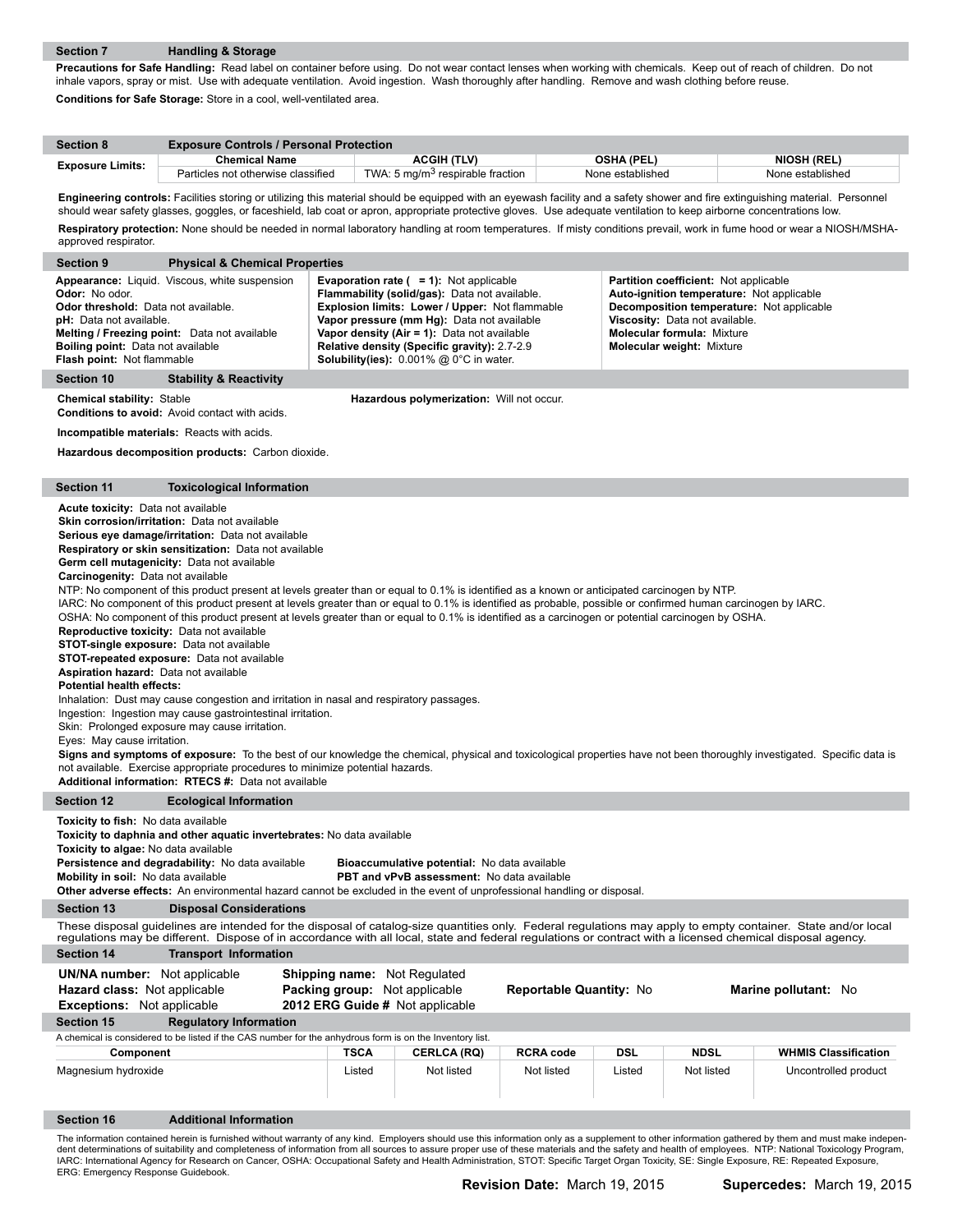#### **Section 1 L'information de produit chimique et de compagnie**

# Innovating Science® by Aldon Corporation

"cutting edge science for the classroom"

221 Rochester Street Avon, NY 14414-9409 (585) 226-6177

**CHEMTREC 24 Numéros De Téléphone De Secours D'Heure (800) 424-9300** Pour l'usage de laboratoire seulement. Pas pour l'usage de drogue, de nourriture

ou de ménage.

| Produit<br><b>ANTIACIDE #5</b>                                                                                                                                                                                                                                         |                                                                                                                                                                                                                                                                                                                   |  |  |  |  |  |  |  |
|------------------------------------------------------------------------------------------------------------------------------------------------------------------------------------------------------------------------------------------------------------------------|-------------------------------------------------------------------------------------------------------------------------------------------------------------------------------------------------------------------------------------------------------------------------------------------------------------------|--|--|--|--|--|--|--|
| Lait de magnésie / Hydroxyde de magnésium suspension<br>Synonymes                                                                                                                                                                                                      |                                                                                                                                                                                                                                                                                                                   |  |  |  |  |  |  |  |
| <b>Section 2</b><br><b>Identification De Risques</b>                                                                                                                                                                                                                   |                                                                                                                                                                                                                                                                                                                   |  |  |  |  |  |  |  |
| Cette substance ou un mélange n'a pas été classé comme dangereux à ce<br>selon le Système général harmonisé (SGH) de classification et d'étiquetage<br>des produits chimiques.<br>Mention d'avertissement: Aucune requise<br>Pictogrammes: Aucun symbole n'est demandé | Informations supplementaires:<br>Ne pas respirer les poussières. Ne pas mettre dans les yeux, la peau ou les<br>vêtements. Porter des gants de protection / des vêtements de protection / protection<br>des yeux / du visage. Se laver les mains après avoir manipulé. Consulter un médecin<br>en cas de malaise. |  |  |  |  |  |  |  |
| Les organes cibles: Aucun connu                                                                                                                                                                                                                                        |                                                                                                                                                                                                                                                                                                                   |  |  |  |  |  |  |  |
| Classification par le GHS: Aucune requise<br>Renseignements sur l'étiquette GHS: Mention de danger: Aucune requise<br>Déclarations de précaution: Aucune requise                                                                                                       |                                                                                                                                                                                                                                                                                                                   |  |  |  |  |  |  |  |

CA Prop 65: Ce produit ne contient pas de produits chimiques connus à l'État de Californie pour causer le cancer ou de toxicité reproductive.

| <b>Section 3</b><br>Composition / Information Sur Des Ingrédients |                      |               |                      |  |  |  |  |  |
|-------------------------------------------------------------------|----------------------|---------------|----------------------|--|--|--|--|--|
| Nommé Chimique                                                    | # CAS                | %             | <b>EINECS</b>        |  |  |  |  |  |
| Ingrédients inertes<br>Hydroxyde de magnesium (substance actif)   | Mélange<br>1309-42-8 | 91.7%<br>8.3% | Mélange<br>215-170-3 |  |  |  |  |  |
| <b>Mesures De Premiers Soins</b><br><b>Section 4</b>              |                      |               |                      |  |  |  |  |  |
|                                                                   |                      |               |                      |  |  |  |  |  |

**INGESTION:** Appeler un médecin ou un centre antipoison immédiatement. Provoquer le vomissement seulement si elle est informée par le personnel compétent médicaux. Ne jamais rien donner par la bouche à une personne inconsciente.

INHALATION: Sortir au grand air. Si elle ne respire pas, pratiquer la respiration artificielle. Si la respiration est difficile, donner de l'oxygène. Obtenir des soins médicaux.

CONTACT AVEC LES YEUX: Vérifier et enlever les lentilles de contact. Rincer abondamment à l'eau pendant au moins 15 minutes, en soulevant les paupières inférieures et supérieures de temps en temps. Obtenez une attention médicale immédiate.

**ABSORPTION PAR LA PEAU:** Enlever les vêtements contaminés. Rincer soigneusement avec du savon doux et d'eau. En cas d'irritation, consulter un médecin.

#### **Section 5 Mesures De Lutte Contre l'Incendie**

**Moyens d'extinction:** Le produit ne brûle pas ou appuyer feu. Utilisez des supports adaptés pour éteindre le feu à l'appui.

**Actions de protection pour les sapeurs-pompiers:** En cas d'incendie, porter un appareil respiratoire NIOSH / MSHA approuvé autonome et un équipement complet de protection. Utiliser un jet d'eau pour maintenir incendie refroidir les conteneurs exposés..

Dangers spécifiques: En cas de feu, de l'eau peut s'évaporer à partir de cette solution, qui peut causer les produits dangereux de décomposition à être formée comme poussière ou vapeur.

#### **Section 6 Mesures De Déchargement Accidentel**

Précautions personnelles: Évacuer le personnel vers la zone sûre. Utiliser un équipement de protection personnelle comme indiqué dans la Section 8. Assurer une ventilation adéquate. **Précautions environnementales:** Éviter tout ruissellement vers les égouts pluviaux et les fossés qui aboutissent aux voies navigables.

Confinement et de nettoyage: Absorber avec un matériau inerte, balayer à sec ou sous vide et placer dans un récipient approprié pour l'élimination. Laver la zone de déversement avec du savon et de l'eau.